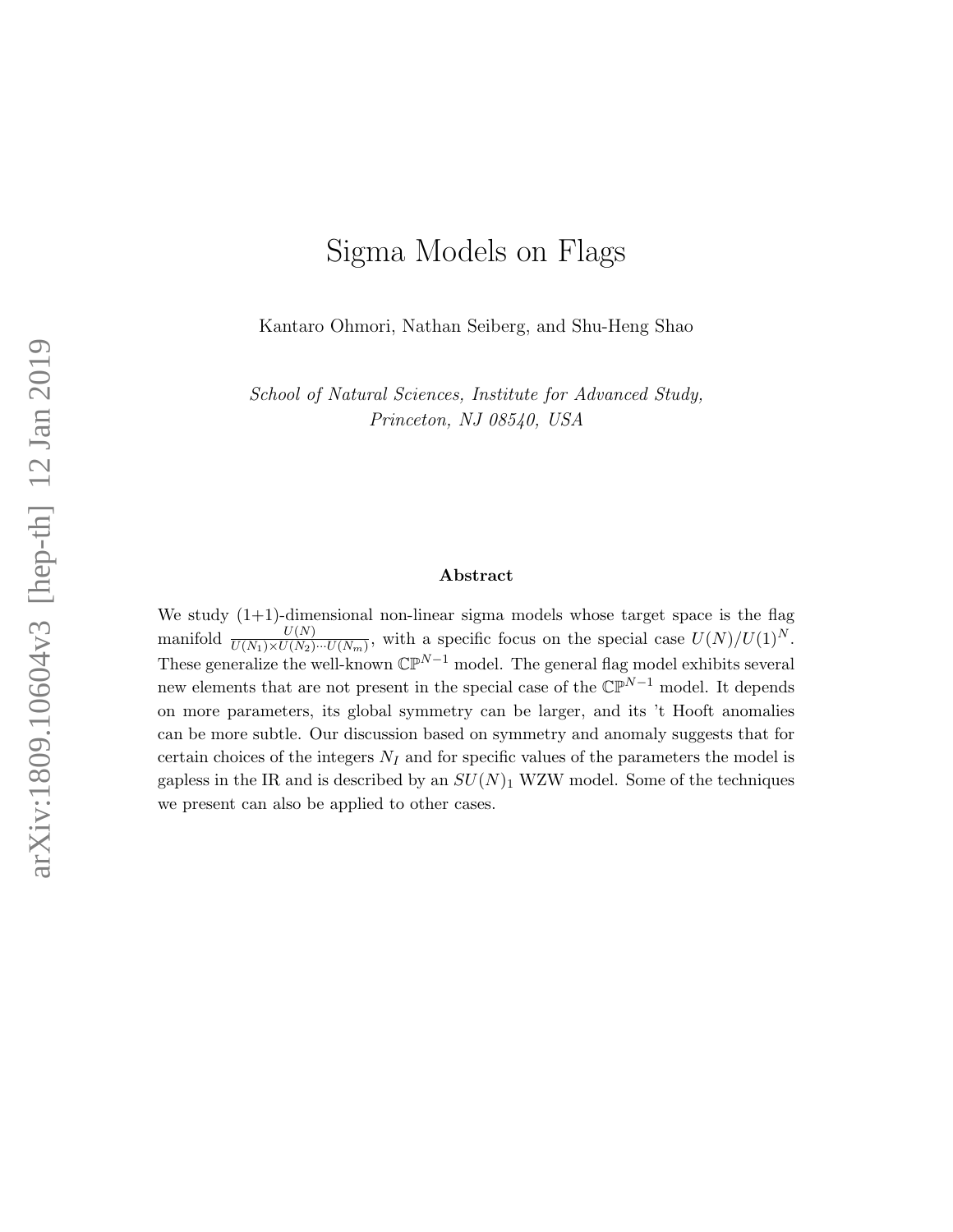| $\mathbf 1$ | Introduction                                  |                                   |    |  |  |
|-------------|-----------------------------------------------|-----------------------------------|----|--|--|
| $\bf{2}$    |                                               | The Lagrangian and the Parameters |    |  |  |
|             | 2.1                                           |                                   | 8  |  |  |
|             | 2.2                                           |                                   | 12 |  |  |
| 3           | Discrete Global Symmetry and 't Hooft Anomaly |                                   |    |  |  |
|             | 3.1                                           |                                   | 13 |  |  |
|             | 3.2                                           |                                   | 14 |  |  |
|             |                                               | 3.2.1                             | 16 |  |  |
|             | 3.3                                           |                                   | 17 |  |  |
| 4           | Deformation of the WZW Model                  |                                   |    |  |  |
|             | 4.1                                           |                                   | 20 |  |  |
|             | 4.2                                           |                                   | 20 |  |  |
|             |                                               | 4.2.1                             | 22 |  |  |
|             | 4.3                                           |                                   | 24 |  |  |
| $\bf{5}$    | <b>Renormalization Group Flow</b>             |                                   |    |  |  |
|             | 5.1                                           |                                   | 26 |  |  |
|             | 5.2                                           |                                   | 28 |  |  |
|             | 5.3                                           |                                   | 30 |  |  |
|             | 6 $SU(3)/U(1)^2$                              |                                   |    |  |  |
|             | 6.1                                           |                                   | 32 |  |  |
|             | 6.2                                           |                                   | 34 |  |  |
|             |                                               | 6.2.1                             | 34 |  |  |
|             |                                               | 6.2.2                             | 34 |  |  |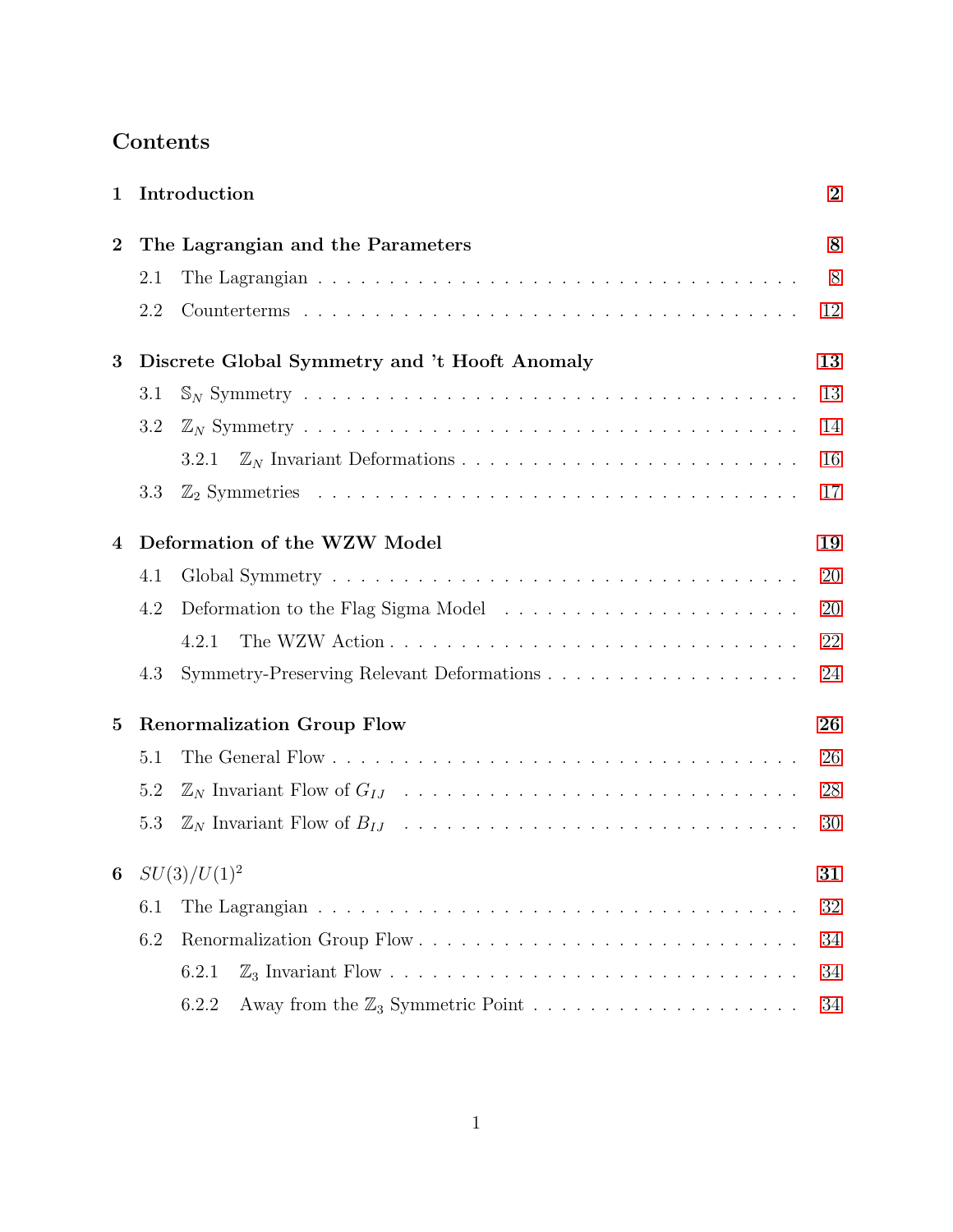| 7        | <b>General Flag Manifolds</b>                           |    |  |  |
|----------|---------------------------------------------------------|----|--|--|
|          | 7.1                                                     | 35 |  |  |
|          | 7.2                                                     | 38 |  |  |
|          | 7.3                                                     | 41 |  |  |
|          |                                                         | 43 |  |  |
| 8        | <b>Summary of Results</b>                               |    |  |  |
|          | A The Trace Conditions                                  | 45 |  |  |
| $\bf{B}$ | <b>Counting Invariant Deformations</b>                  |    |  |  |
|          |                                                         | 46 |  |  |
|          |                                                         | 47 |  |  |
|          | B.3 $PSU(N) \times \mathbb{Z}_N$ Invariant Deformations | 48 |  |  |
|          | C Symmetric Space $SU(N)/SO(N)$<br>49                   |    |  |  |
| D        | Supersymmetric Flag Sigma Model                         |    |  |  |
|          |                                                         | 51 |  |  |
|          |                                                         | 54 |  |  |

## <span id="page-2-0"></span>1 Introduction

The goal of this paper is to explore two-dimensional sigma model whose target space is a generalized flag manifold

$$
\mathcal{M}_{N_1, N_2, \dots, N_m} = \frac{U(N)}{U(N_1) \times U(N_2) \cdots U(N_m)}
$$
  

$$
\sum_{I=1}^{m} N_I = N .
$$
 (1.1)

A special familiar case is  $m = 2$  where  $\mathcal{M}_{n,N-n}$  is a Grassmannian and an even more special case is  $\mathcal{M}_{1,N-1} = \mathbb{CP}^{N-1}$ . As we will see, the generic case exhibits a number of new elements that are not present in the familiar  $\mathbb{CP}^{N-1}$  sigma model.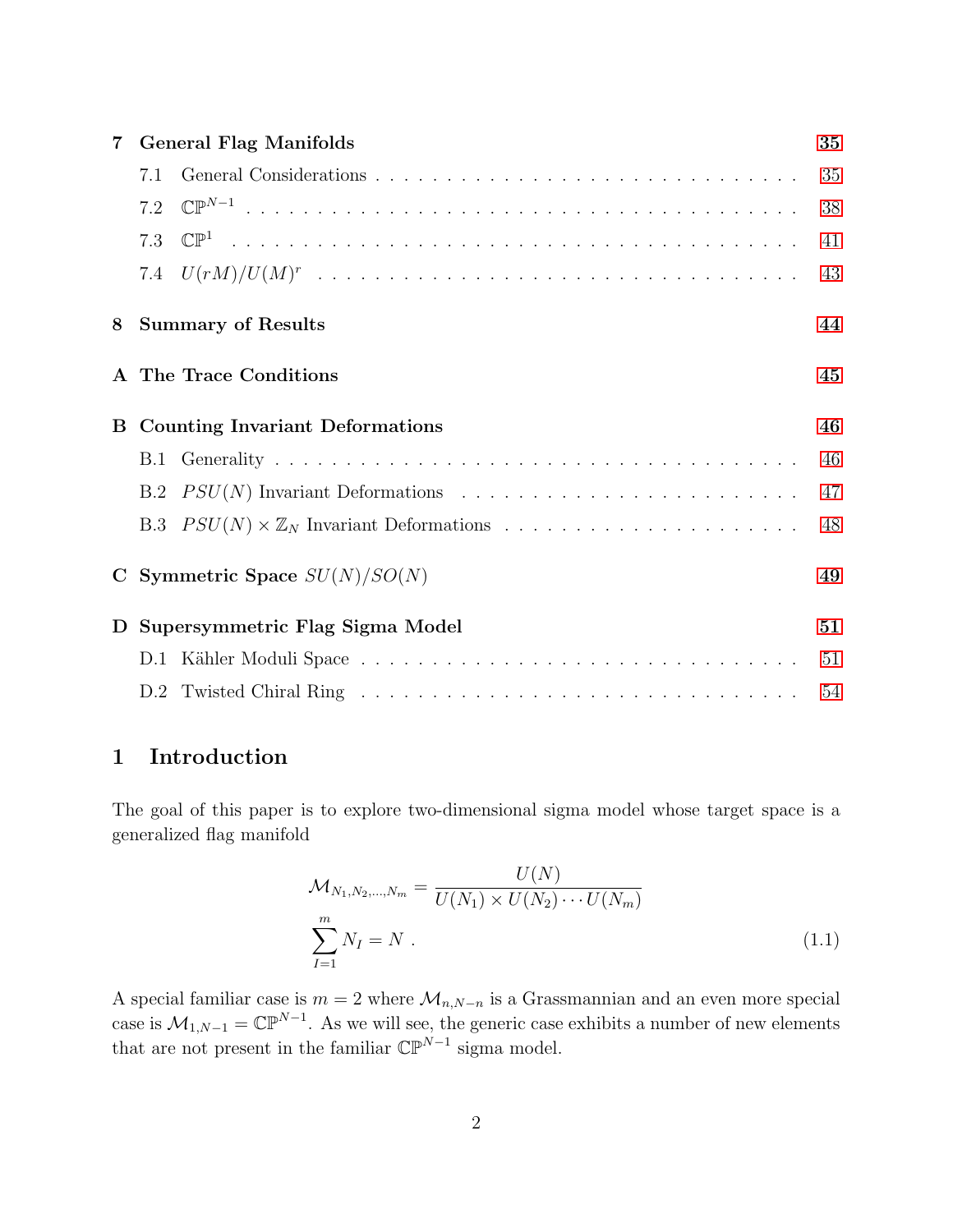The  $\mathbb{CP}^{N-1}$  model depends on a single relevant parameter, the overall size of the target space  $\sqrt{r}$ ; i.e. the metric is proportional to r and perturbation theory is an expansion in  $\frac{1}{r}$ . The theory is asymptotically free, as  $r$  shrinks in the IR. In addition, the theory depends on a 2π-periodic  $\theta$ -parameter. A combination of techniques has shown that for generic  $\theta$ the model is gapped and the  $\theta$  dependence is smooth. The only exception is the physics at  $\theta = \pi$ , where the system has another  $\mathbb{Z}_2$  global symmetry. For generic N this  $\mathbb{Z}_2$  symmetry is spontaneously broken there and the system has two gapped vacua. For  $N = 2$  the system is gapless and the IR dynamics is that of the  $SU(2)_1$  Wess-Zumino-Witten (WZW) model. See, for example, the introduction of [\[1\]](#page-57-0) and references therein for a review of this classic story.

The main difference between the  $\mathbb{CP}^{N-1}$  model and its generalization  $\mathcal{M}_{N_1,N_2,...,N_m}$  is that the latter depends on more parameters. For example, the more general model depends on m− 1 2π-periodic  $\theta$ -parameters. Other continuous parameters arise because the  $SU(N)$  invariant metric on  $\mathcal{M}_{N_1,N_2,...,N_m}$  is not unique. Finally, we can also have  $SU(N)$  invariant two-form background fields B. There are various loci on the parameter space where the model has enhanced discrete global symmetry, which can be imposed to constrain the renormalization group flow.

In most of the paper we will focus on the extreme case  $m = N$  where the target space is the flag manifold

<span id="page-3-0"></span>
$$
\mathcal{M} = \mathcal{M}_{1,1,\dots,1} = \frac{U(N)}{U(1)^N} = \frac{SU(N)}{U(1)^{N-1}}.
$$
\n(1.2)

The model has a global  $PSU(N)$  symmetry (the center of the naive  $SU(N)$  symmetry acts trivially on all the physical operators). The sigma model on  $\mathcal M$  can be thought of as a different  $SU(N)$  generalization of the  $\mathbb{CP}^1$  model than the  $\mathbb{CP}^{N-1}$  model. By contrast to the  $\mathbb{CP}^{N-1}$  model with  $N > 2$ , we will argue below that the flag sigma model M has an interesting gapless phase.

Returning to the general N case, the theory depends on  $\frac{N(N-1)}{2}$  continuous  $PSU(N)$ invariant metric parameters and  $\frac{N(N-1)}{2}$  continuous  $PSU(N)$  invariant B parameters.  $N-1$ of the B parameters have  $H = dB = 0$  and they lead to  $N - 1$  θ-parameters. The remaining B parameters label deformations with nonzero  $H = dB$ .

On certain subspaces of the parameter space the model has additional global symmetries. The most symmetric model has an  $\mathbb{S}_N$  permutation symmetry. We will discuss the details of this symmetry below. Imposing this symmetry most of the parameters of the metric and the two-form B deformations are set to zero and the theory depends only on the overall scale of the target space  $r$ . In the IR this model is expected to be gapped and trivial. Therefore, it is interesting to impose only a smaller discrete symmetry.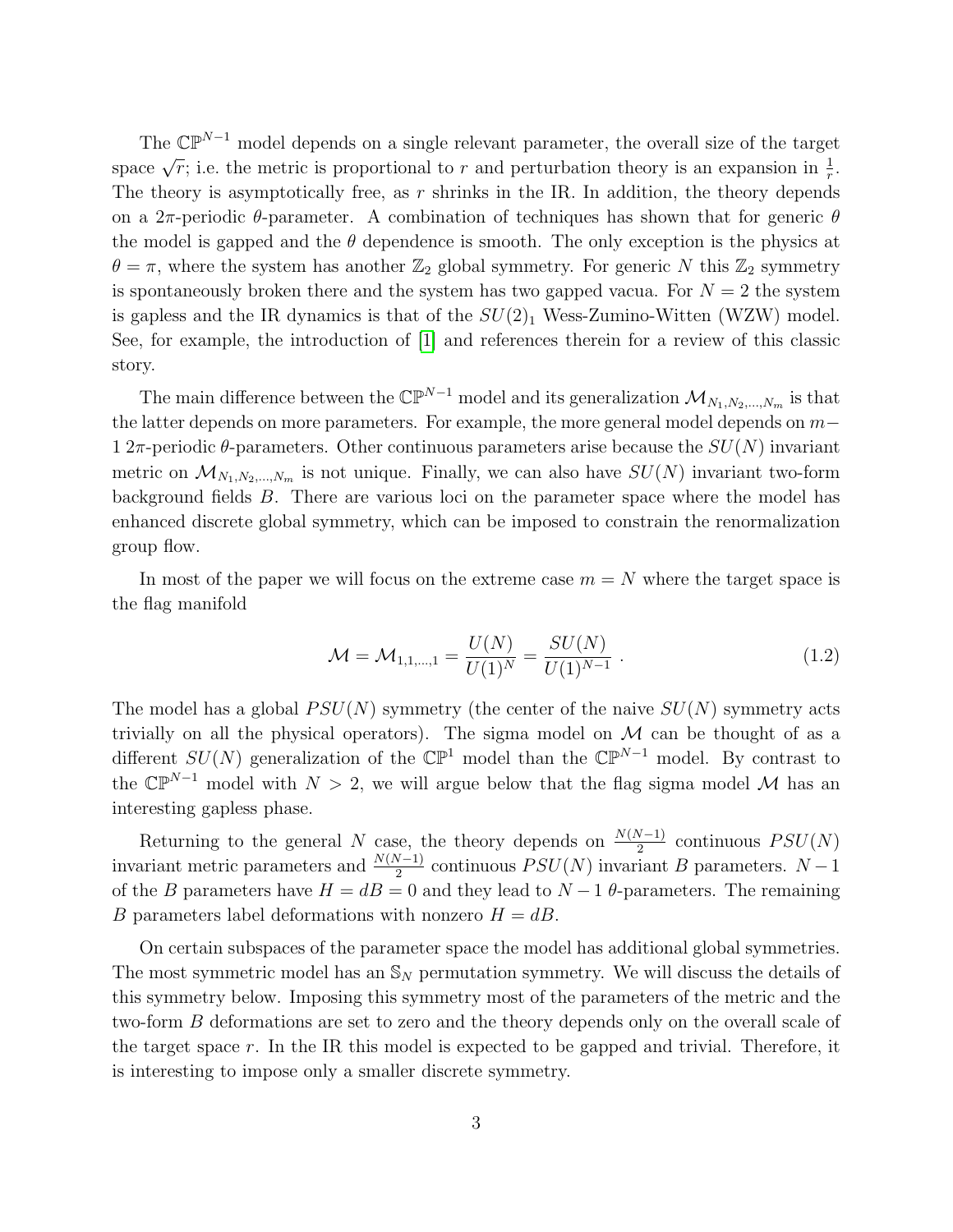An interesting symmetry to impose, in addition to the obvious  $PSU(N)$ , is  $\mathbb{Z}_N$ . We will see that if we impose this symmetry, the model depends on  $\lfloor \frac{N}{2} \rfloor$  $\frac{N}{2}$  continuous metric parameters and  $\lfloor \frac{N-1}{2} \rfloor$  $\frac{-1}{2}$  continuous *B* parameters. In addition, there are some discrete *B* parameters, which are associated with nontrivial  $\theta$ -parameters. Depending on the values of these discrete parameters, the model has a mixed anomaly between the  $PSU(N)$  global symmetry and the discrete  $\mathbb{Z}_N$  symmetry. These anomalies arise from the fact that the Lagrangian of the theory with these values of the  $\theta$ -parameters is not invariant under the global symmetries unless we use the  $2\pi$  periodicity of the  $\theta$ -parameters. The existence of these anomalies means that the IR theory cannot be trivial. The global symmetry could be spontaneously broken, or the system could be gapless, or it could be gapped with some topological quantum field theory  $(TQFT)^{1}$  $(TQFT)^{1}$  $(TQFT)^{1}$ . We will argue that in some of these cases the long distance behavior of the system is gapless and it is described by the  $SU(N)_1$  WZW model.

The global symmetries we have discussed so far are the global symmetries of the UV theory,  $G_{UV}$ . Not knowing what the IR dynamics is, we should explore various possible candidates. Since the IR symmetry  $G_{IR}$  can be larger than the UV symmetry, we should examine how it could be embedded in it  $G_{UV} \subset G_{IR}$ . In particular,  $PSU(N)$  is always a global symmetry of our UV model. In a gapless phase, the  $PSU(N)$  global symmetry necessarily enhances to a full-fledged  $\mathfrak{su}(N)_L \times \mathfrak{su}(N)_R$  current algebra. The most natural and minimal candidate for the IR conformal field theory (CFT) is therefore the  $SU(N)$ WZW model, which has

<span id="page-4-2"></span>
$$
G_{IR} = G_{WZW} = \frac{SU(N)_L \times SU(N)_R}{\mathbb{Z}_N} \rtimes \mathbb{Z}_2^C \tag{1.3}
$$

global symmetry, as well as parity symmetries.<sup>[2](#page-4-1)</sup> Once we find how the symmetries are embedded, we should make sure that they have the same anomalies. We will present a powerful tool to do that.

We would like to examine whether our flag sigma model can flow to the WZW CFT. The WZW Lagrangian, which is a group manifold sigma model at large radius plus a quantized Wess-Zumino (WZ) term, gives us a flow from a free UV theory to a nontrivial conformal field theory in the IR  $[2]$ . Unlike our flag theory, here the global symmetry  $(1.3)$  and its various anomalies are present throughout the renormalization group flow (see the left flow in Figure [1\)](#page-5-0). Then we will turn on a suitably chosen potential in the UV of this model that restricts the WZW field to take values in a subspace of field space. We will arrange it such that this subspace is our flag target space. This method has been used in [\[3,](#page-57-2) [4\]](#page-57-3). This potential breaks the WZW symmetry  $G_{WZW}$  to a subgroup  $G_{UV} \subset G_{WZW}$ , which is the UV

<span id="page-4-1"></span><span id="page-4-0"></span><sup>&</sup>lt;sup>1</sup>The case of spontaneous global symmetry breaking is a special case of such a TQFT.

 ${}^{2}\mathbb{Z}_{2}^{C}$  is charge conjugation and it is absent for  $N=2$ . In Section [7](#page-35-0) we will discuss the action of these symmetries in more detail.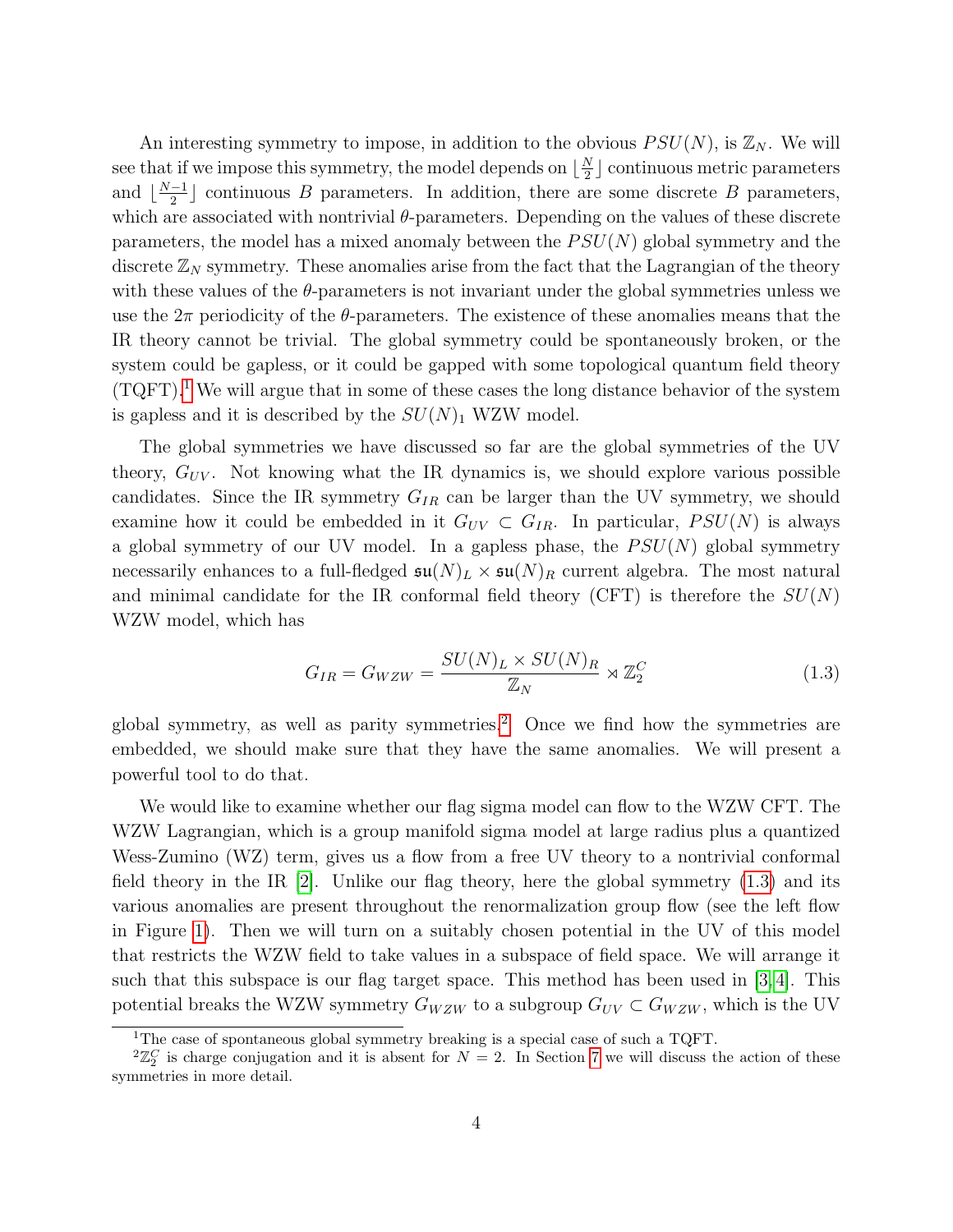<span id="page-5-0"></span>

Figure 1: The UV WZW model flows in the IR to the WZW CFT. This flow preserves the full  $G_{WZW}$  global symmetry. Here we deform this UV theory by a potential that restricts the field to take values in the flag M and breaks the WZW symmetry to  $G_{UV} \subset G_{WZW}$ . Then we explore whether the sigma model can flow to the WZW CFT (dashed line in the diagram). The global symmetry of each theory in the figure is written below it.

symmetry of our flag sigma model. Clearly, when the coefficient of the new potential terms is large we first flow from the UV of the WZW to our sigma model (the top flow in Figure [1\)](#page-5-0) and then we flow from there to the IR. We explore whether this last flow is to the WZW CFT (the dashed flow in Figure [1\)](#page-5-0).

One aspect of this construction is that it guarantees that our UV symmetry  $G_{UV}$  is properly embedded in the symmetry  $G_{WZW}$  of the explored IR behavior and that they have the same anomalies.

Another aspect of this construction is that it gives us another tool to examine such a possible flow. Consider the WZW conformal field theory. If the dashed flow in Figure [1](#page-5-0) exists, then it reaches the WZW point along an irrelevant operator, which is invariant under  $G_{UV}$  but not invariant under  $G_{WZW}$ . Furthermore, we would like all the  $G_{UV}$ -invariant deformations of the WZW theory that are not  $G_{WZW}$  invariant to be irrelevant. This would guarantee that if the flow (the dashed line in Figure [1\)](#page-5-0) arrives close to the WZW point, it will be attracted to it. Alternatively, if the WZW model has a relevant  $G_{UV}$ -invariant deformation (other than the identity operator), then a generic flow from the IR would miss it. See, for example, [\[5,](#page-57-4) [6\]](#page-57-5) for applications of this type of argument.

Specifically, we will study the theory with a global  $G_{UV} = (PSU(N) \times \mathbb{Z}_N) \rtimes \mathbb{Z}_2^C$  symmetry and non-trivial  $\theta$ -angles, generalizing the  $N = 2$  case of  $\mathbb{CP}^1$  model at  $\theta = \pi$ .<sup>[3](#page-5-1)</sup> We will argue

<span id="page-5-1"></span><sup>&</sup>lt;sup>3</sup>Similar to the WZW model,  $\mathbb{Z}_2^C$  is absent in the  $\mathbb{CP}^1$  model compared to the higher  $SU(N)/U(1)^{N-1}$ .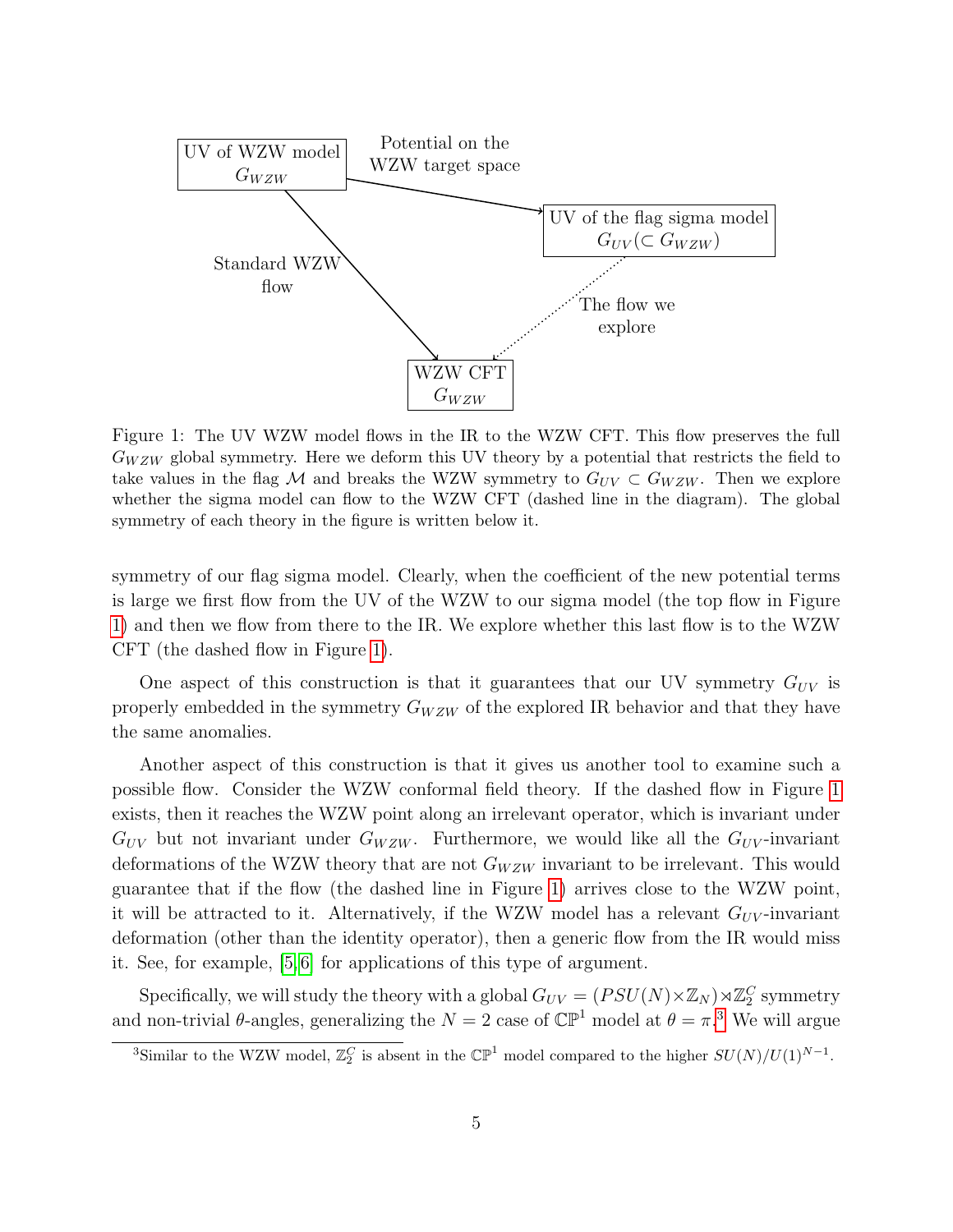that it flows to the  $SU(N)_1$  WZW model where the global symmetry is enhanced to  $G_{WZW}$ . First, we will show that we can add a potential to the WZW model to restrict the target space to be the flag manifold. This guarantees that the these two models have the same anomaly under  $G_{UV}$ . Second, it is significant that the only  $G_{UV}$ -invariant relevant operator in the WZW CFT is the identity operator. This means that for a range of parameters the flow from the sigma model can hit this fixed point. In other words, no fine tuning is necessary.

The  $SU(N)/U(1)^{N-1}$  sigma model was derived from the spin chain in [\[7,](#page-57-6)8]. The  $N=3$ case was subsequently studied in detail in [\[1\]](#page-57-0). The authors proposed that the  $\mathbb{Z}_3$ -symmetric model with nontrivial  $\theta$ -angles flows to the  $SU(3)_1$  WZW model. The global symmetry and anomaly of the flag manifold for general N were later studied in  $|4|$ . Their proposal about the IR phases is similar, but not identical, to ours.

What if we start with the  $\mathbb{S}_N$  invariant model with trivial  $\theta$ -angles? In this case the UV global symmetry is

$$
G'_{UV} = (PSU(N) \times \mathbb{S}_N) \rtimes \mathbb{Z}_2^C \ . \tag{1.4}
$$

In the  $N = 2$  case this reduces to the  $\mathbb{CP}^1$  model at  $\theta = 0$ .

Can this  $\mathbb{S}_N$  invariant model flow to the  $SU(N)_1$  WZW CFT? If so, the symmetry  $G'_{UV}$  cannot be embedded into  $G_{WZW}$  as in the previous case. One possibility is that the  $\mathbb{S}_N \subset G'_{UV}$  is unbroken and acts trivially in the IR, and there is another emergent  $\mathbb{Z}_N$ symmetry that combines with  $PSU(N)$  to form  $G_{WZW}$ . In this case we can no longer use the  $\mathbb{Z}_N \subset \mathbb{S}_N$  to restrict the relevant deformations in the  $SU(N)_1$  WZW model. In fact, there are many  $PSU(N)$  invariant relevant deformations in the  $SU(N)_1$  WZW model. For the higher level WZW models there are even more symmetry-preserving relevant deformations. Hence, we do not expect the model to hit the WZW fixed point without fine tuning. An identical argument carries over as long as the flag sigma model on  $M$  does not have the global symmetry  $PSU(N) \times \mathbb{Z}_N$  with the same anomaly as in the  $SU(N)_1$  WZW model. Another possibility is that the entire  $G'_{UV}$  symmetry decouples in the IR.<sup>[4](#page-6-0)</sup> In this case we do not expect the IR phase to be gapless because there is no symmetry argument to forbid any relevant deformation in the candidate CFT.[5](#page-6-1)

<span id="page-6-1"></span><span id="page-6-0"></span><sup>&</sup>lt;sup>4</sup>The continuous global symmetry  $PSU(N)$  cannot be spontaneously broken in two dimensions.

<sup>&</sup>lt;sup>5</sup>Logically it is possible that the IR phase is a CFT without any relevant deformation, e.g. the  $E_8$  WZW model at level 1. However, by modular invariance, it is known that any 2d unitary CFT with  $c < 8$  must admit relevant deformations [\[9\]](#page-57-8) (based on earlier work [\[10,](#page-58-0) [11\]](#page-58-1)). Therefore as long as the UV central charge  $c_{UV} = N^2 - N$  is smaller than 8 (which is the case for  $N = 2, 3$ ), we can confidently conclude that the IR phase must be gapped if the entire UV symmetry acts trivially in the IR. We assume the same conclusion is true for all N.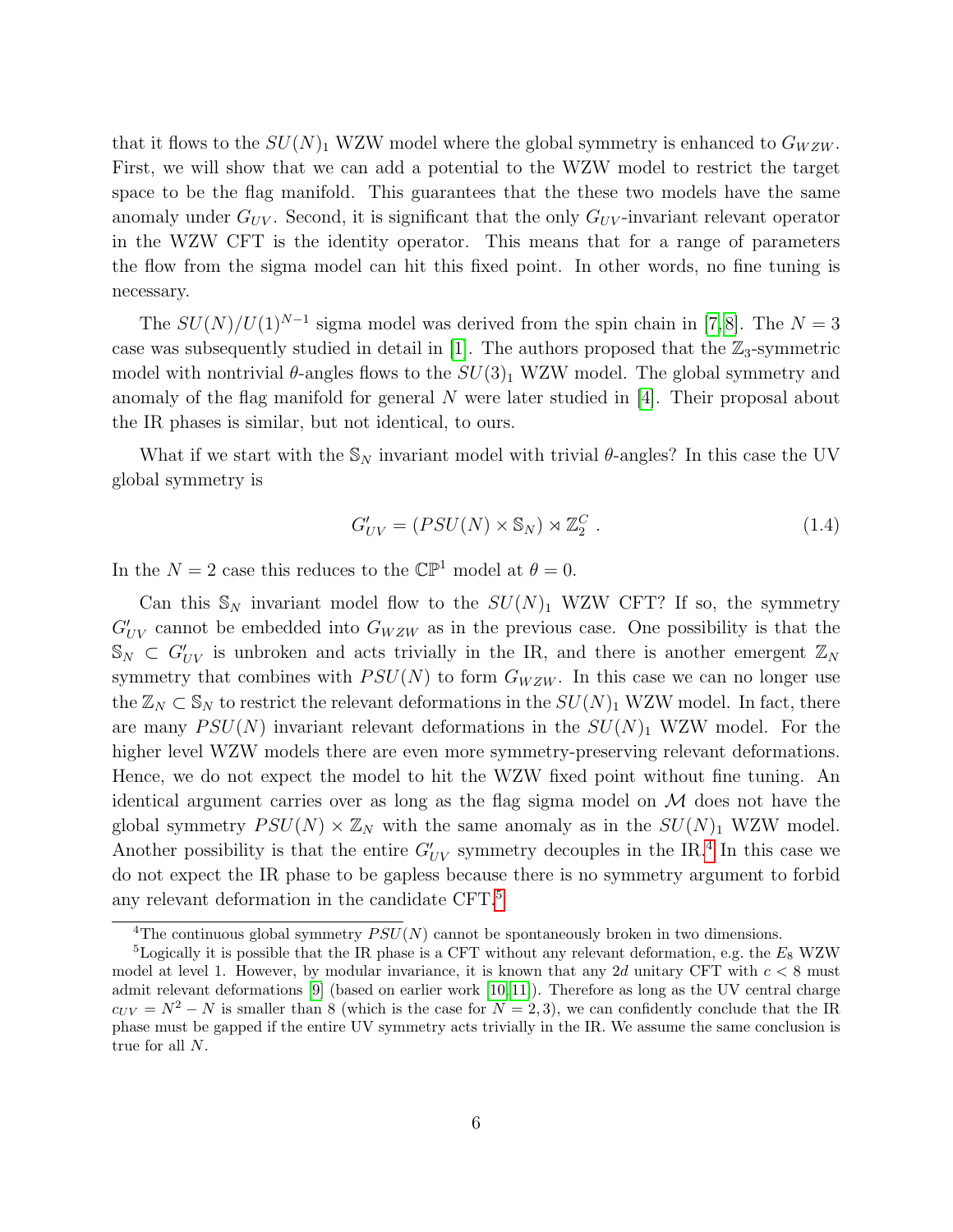An important part of analyzing the renormalization group flow from the flag sigma model is to explore its various operators in the UV. Here we should turn on all possible operators that are invariant under  $G_{UV}$  and explore their beta-function. We will not do it in full generality. Instead, we will expand around the  $\mathcal{S}_N$  invariant theory with only one parameter, the overall size square r. This theory has  $G'_{UV} = (PSU(N) \times \mathbb{S}_N) \rtimes \mathbb{Z}_2^C$  global symmetry. We will explore small  $\mathbb{Z}_N$  invariant deformations of the metric and the background B around this model. At leading order this will allow us to organize them in terms of  $\mathbb{S}_N$  representations. We will examine the renormalization group flow for this range of parameters and will see that for  $N > 6$  $N > 6$  the  $\mathbb{S}_N$  violating but  $\mathbb{Z}_N$  invariant deformations are irrelevant.<sup>6</sup>

An extreme version of this range of parameters is obtained when we start with the  $\mathbb{S}_N$ invariant model with its unique parameter r and turn on only the  $\mathbb{Z}_N$  invariant  $\theta$ -parameters, but not the other  $\mathbb{Z}_N$  invariant deformations. Strictly, this is an unnatural thing to do. However, in perturbation theory such a setup is actually natural. Since the violation of the global  $\mathbb{Z}_N$  is only due to instantons and their effect is invisible in perturbation theory, the remaining  $\mathbb{S}_N$  violating but  $\mathbb{Z}_N$  invariant parameters are not activated. Of course, nonperturbatively, instantons make them non-zero. Yet, it is technically natural to explore this range of parameters. The reason this range of parameters is significant is that to all orders in perturbation theory the flow preserves the global  $\mathcal{S}_N$  symmetry and possible operators that can take us afar are not present.

Our general arguments fall into two classes. Kinematical considerations involve the global symmetry  $G_{UV}$  in the UV and its 't Hooft anomalies. These are matched with putative IR CFTs, specifically WZW models. Once a flow from the UV sigma model to the putative IR theory is kinematically possible, we apply more dynamical considerations. These are associated with  $G_{UV}$ -invariant, relevant deformations of the putative IR theory. For every such operator one fine tuning is needed in order to hit the IR theory. And if no such relevant operator exists, the fixed point is attractive and no fine tuning is necessary.

However, even if no  $G_{UV}$ -invariant, relevant operators exist in that theory, we are still not guaranteed that the renormalization group flow from the UV indeed hits that theory. Instead, what this shows is that if the flow gets to the vicinity of that theory, it will be attracted to it. But there is no proof that the UV theory gets to the vicinity of that IR point in the first place. For this reason, whenever we say that we can hit a certain IR CFT, what we really mean is that this IR behavior is kinematically possible and if we get close to it, we end up there; i.e. that point is attractive. This falls short of a proof that the long distance behavior is indeed described by this theory.

<span id="page-7-0"></span>In all our examples  $G_{UV}$  has nontrivial 't Hooft anomalies, which can be matched by

<sup>&</sup>lt;sup>6</sup>Here, when we say irrelevant, relevant, or marginal we mean relative to the flow of the overall radius square r. We will explain it in detail in Section [5.](#page-26-0)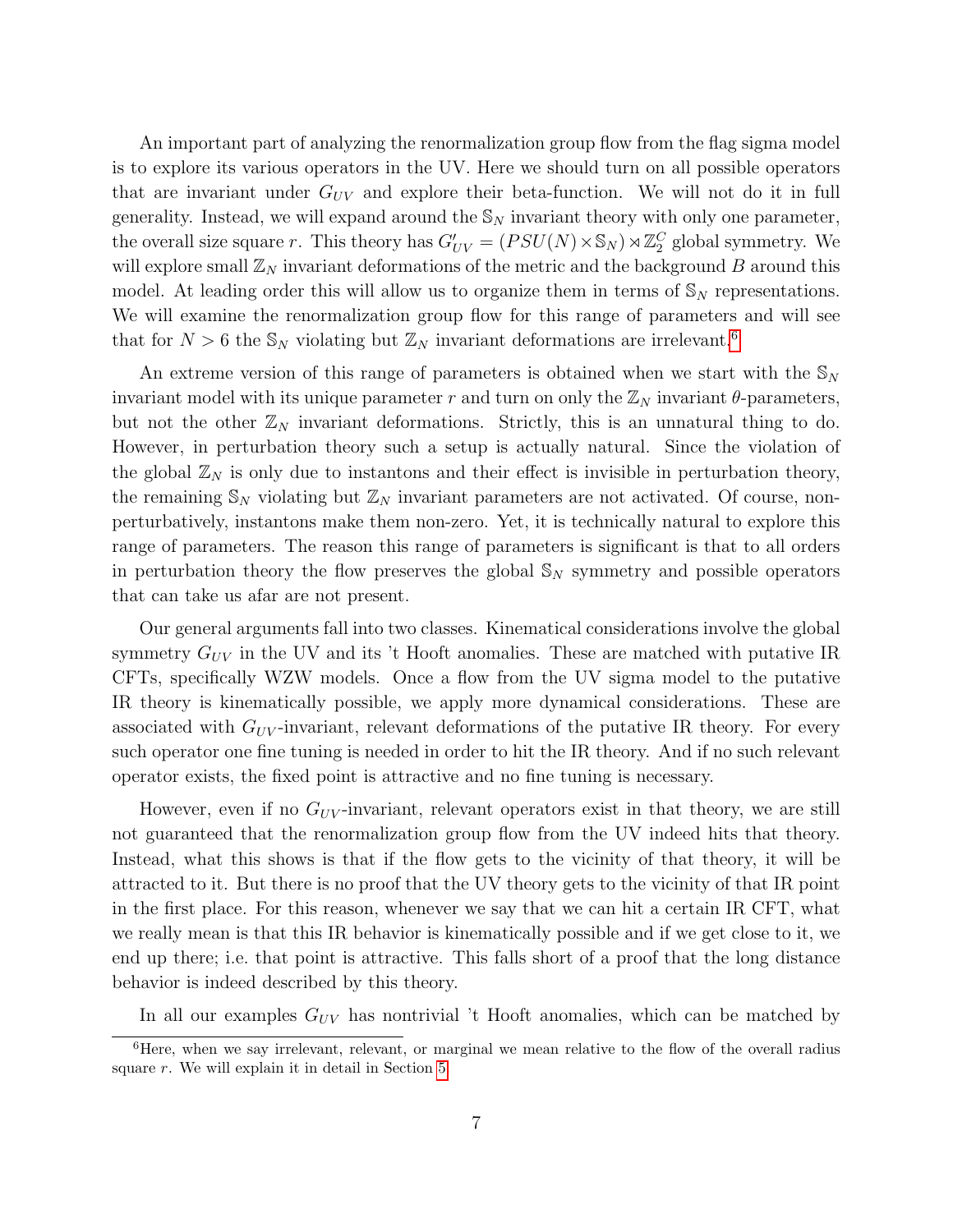the proposed IR CFT. If however, as we have just said, the long distance theory is gapped, then these anomalies mean that  $G_{UV}$  should be spontaneously broken and the vacuum is not unique.

The paper is organized as follows. In Section [2](#page-8-0) we write down the Lagrangian for the  $SU(N)/U(1)^{N-1}$  flag sigma model and classify the  $PSU(N)$ -invariant parameters. In Section [3](#page-13-0) we discuss the discrete global symmetry of the model and its 't Hooft anomaly. In Section [4](#page-19-0) we deform the UV WZW model to the flag sigma model, establishing the top line in Figure [1.](#page-5-0) This ensures that the global symmetry and anomaly are the same in the WZW CFT and the flag sigma model. We further discuss the symmetry-preserving relevant deformation in the IR WZW CFT point to determine whether fine-tuning is needed to hit the fixed point. Based on the above considerations, we argue that the flag sigma model with special parameters flows to the  $SU(N)_1$  WZW CFT in the IR. In Section [5](#page-26-0) we compute the one-loop beta functions of the flag sigma model and use various discrete symmetry to constrain the flow. In Section [6](#page-31-0) we specialize to the  $SU(3)/U(1)^2$  model and study the renormalization group flow in details. In Section [7](#page-35-0) we extend our argument to the more general flag manifold. In particular we argue that the  $U(rM)/U(M)^r$  sigma model with special parameters and with r, M sufficiently large flows to the  $SU(rM)_1$  WZW CFT. We also apply our discussion to the classic  $\mathbb{CP}^{\tilde{N}-1}$  model and recover known results. We summarize our results in Section [8.](#page-44-0)

In Appendix [A,](#page-45-0) we prove a technical identity that we use in analyzing the deformation from the UV WZW model to the flag sigma model. Appendix [B](#page-46-0) counts the two-derivative deformations around the UV WZW model and matches them with the counting in the flag sigma model. In Appendix [C,](#page-49-0) we use the same techniques to analyze the sigma model on the coset  $SU(N)/SO(N)$ . In Appendix [D,](#page-51-0) we discuss some aspects of the flag sigma model with  $\mathcal{N} = (2, 2)$  supersymmetry.

## <span id="page-8-0"></span>2 The Lagrangian and the Parameters

#### <span id="page-8-1"></span>2.1 The Lagrangian

We are interested in a theory of several complex scalar fields  $\phi_i^I$ . There is an  $SU(N)$  symmetry acting on the lower case index  $i = 1, 2, \dots, N$ . The scalars  $\phi_i^I$  are constrained to satisfy

<span id="page-8-2"></span>
$$
\sum_{i} \phi_i^J \bar{\phi}_I^i = \delta_I^J \tag{2.1}
$$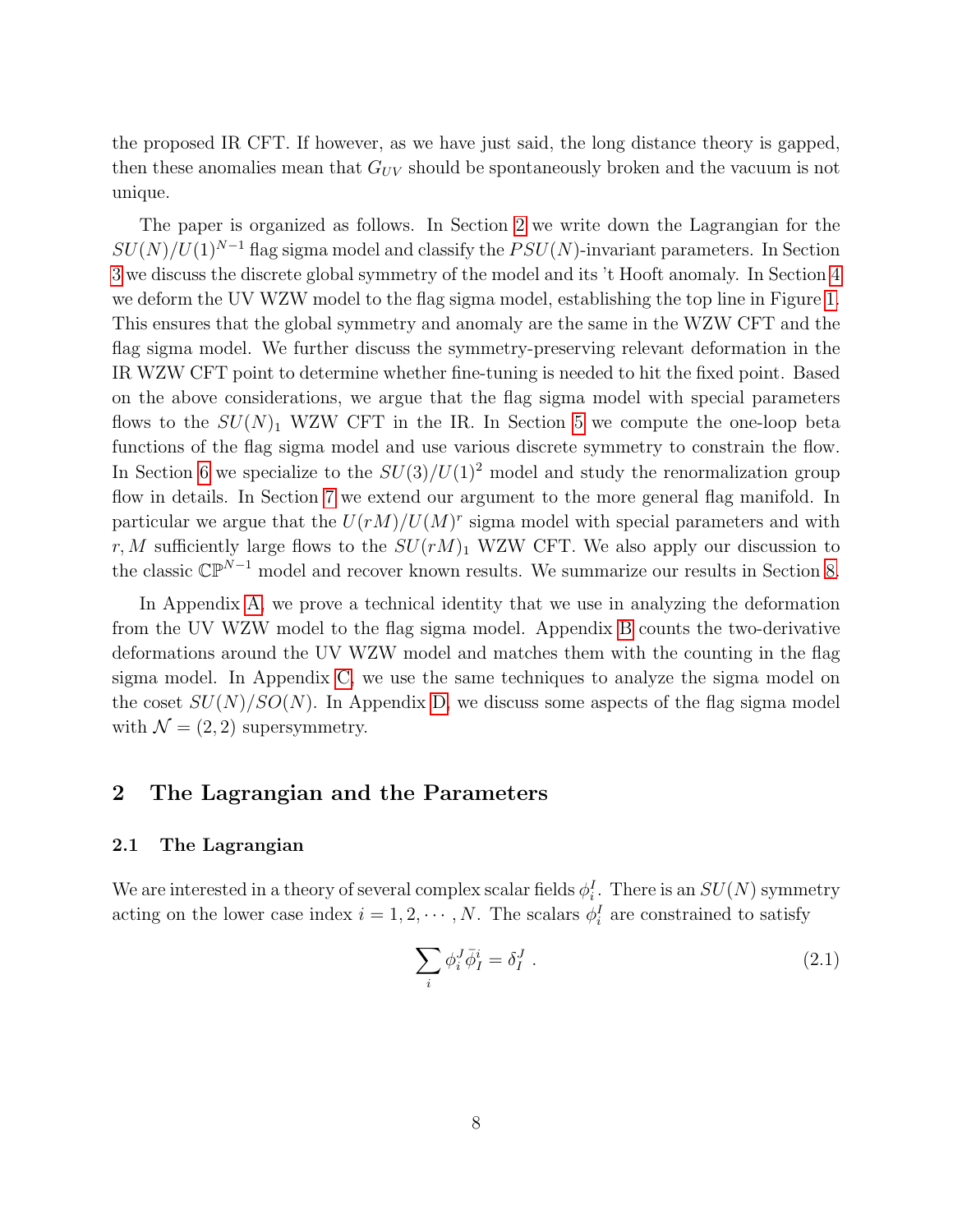We will also often use

$$
\sum_{i} (\partial \phi_i^J) \bar{\phi}_I^i = -\sum_{i} \phi_i^J \partial \bar{\phi}_I^i , \qquad (2.2)
$$

which follows from  $(2.1)$ .

We impose gauge invariance under

<span id="page-9-2"></span><span id="page-9-1"></span><span id="page-9-0"></span>
$$
\phi_i^I \to e^{i\lambda_I} \phi_i^I \tag{2.3}
$$

We can do that by adding  $U(1)$  gauge fields  $a_I$  and use the covariant derivatives  $D\phi_i^I$   $\equiv$  $(\partial + ia_I)\phi_i^I$  and  $D\overline{\phi}_I^i \equiv (\partial - ia_I)\overline{\phi}_I^i$ . We can also replace  $a_I$  by

$$
a_I = -\frac{i}{2} \sum_i \left( \phi_i^I \partial \bar{\phi}_I^i - \bar{\phi}_I^i \partial \phi_i^I \right) = -i \sum_i \phi_i^I \partial \bar{\phi}_I^i . \qquad (2.4)
$$

With this  $a_I$  it is convenient to use

<span id="page-9-3"></span>
$$
\sum_{i} \bar{\phi}_I^i D \phi_i^I = 0 \tag{2.5}
$$

Our model has the gauge symmetry [\(2.3\)](#page-9-0) either in the formulation with independent gauge fields  $a_I$  or if we use [\(2.4\)](#page-9-1). Correspondingly, the scalar fields  $\phi^I$  might not be single valued — we might need to cover our spacetime with patches with transition functions between them.

One special case is based on N complex scalar fields  $\phi_i$  and then the index I is suppressed. It leads to the  $\mathbb{CP}^{N-1} = \frac{U(N)}{U(1) \times U(N-1)}$  model. We will focus on the theory with I ranging from 1 to N. The resulting theory is a nonlinear model with the target space

$$
\frac{SU(N)}{U(1)^{N-1}}\ .\tag{2.6}
$$

This is a different  $SU(N)$  generalization of the  $\mathbb{CP}^1$  sigma model.

Several comments are in order:

1. Because of [\(2.1\)](#page-8-2), the scalars  $\phi_i^I$  can be viewed as a unitary  $N \times N$  matrix  $\phi$  with a global  $PSU(N)$  action  $\phi \to V\phi$  and a local  $U(1)^N$  action  $\phi \to \phi M$ , where  $V \in SU(N)$ and M a diagonal  $U(N)$  matrix. However, the continuous global symmetry of the system is  $PSU(N) = SU(N)/\mathbb{Z}_N$  instead of  $PSU(N)$ . The quotient by  $\mathbb{Z}_N$  follows from the fact that each gauge invariant operator must have equal numbers of  $\phi_i^I$  and  $\bar{\phi}_I^j$  and therefore it transforms trivially under the center of  $SU(N)$ .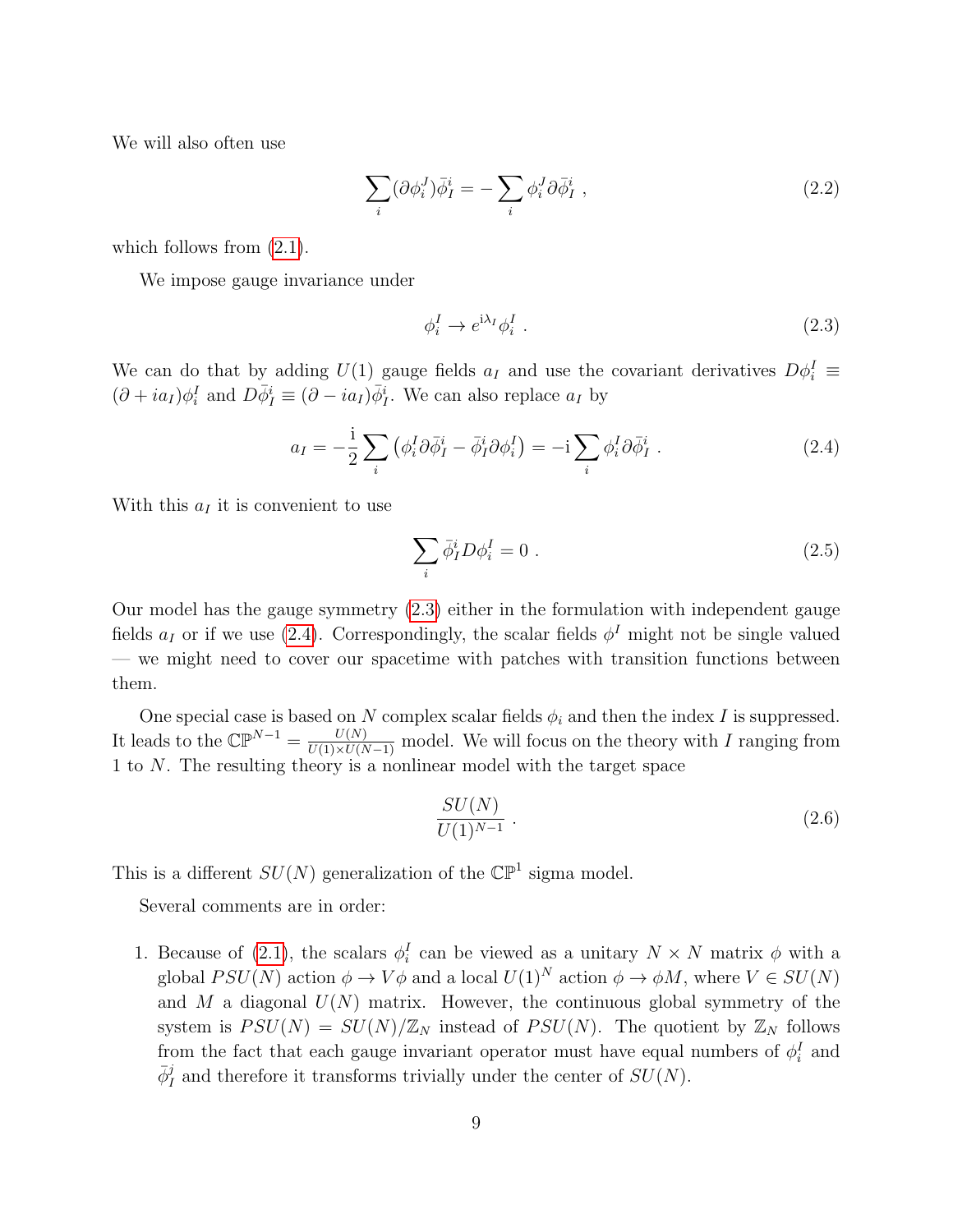- 2. For some purposes we will find it convenient to express  $\phi_i^N$  in terms of the other  $\phi_i^I$ . However, this might obscure some of the symmetries of the problem.
- 3. For  $N = 2$  the two special cases  $\mathbb{CP}^{N-1}$  and  $SU(N)/U(1)^{N-1}$  coincide. This will allow us to compare the analysis here with the well studied  $\mathbb{CP}^1$  model.
- 4. One important difference between the  $\mathbb{CP}^{N-1}$  theory and the  $SU(N)/U(1)^{N-1}$  theory (for  $N > 2$ ) is that the  $\mathbb{CP}^{N-1}$  space has a unique (up to rescaling)  $SU(N)$  invariant metric, while the  $SU(N)/U(1)^{N-1}$  space has a multi-parameter family of  $PSU(N)$ invariant metrics. In addition, we can have a multi-parameter family of  $PSU(N)$ invariant torsion terms. This means that our model is characterized by several parameters. Below we will describe these parameters and will show how they can be restricted by imposing more global symmetries.

The simplest terms in an invariant Lagrangian are

<span id="page-10-0"></span>
$$
\mathcal{L} = \sum_{I,i} r_I |D_\mu \phi_i^I|^2 + i \sum_I \frac{\theta_I}{2\pi} \epsilon^{\mu\nu} \partial_\mu a_{I\nu} , \qquad (2.7)
$$

where the coefficients  $r_I$  and the phases  $\theta_I$  are arbitrary. Here we can also substitute [\(2.4\)](#page-9-1). Below we will impose additional discrete symmetries that will constrain the parameters  $r_I$ and  $\theta_I$ . The Lagrangian [\(2.7\)](#page-10-0) describes N copies of the  $\mathbb{CP}^{N-1}$  model that are coupled through  $(2.1)$ .

What other terms can we add to [\(2.7\)](#page-10-0)? Using [\(2.1\)](#page-8-2) it is easy to see that the only  $U(1)^N$ invariant potential without derivative is a constant. Let us move on to the two-derivative terms.  $U(1)^N$  gauge invariance and the conditions [\(2.1\)](#page-8-2) restrict the allowed terms. The general term has fields with derivatives, e.g.  $D\phi D\bar{\phi}$ , multiplied by some  $\phi$ 's and  $\bar{\phi}$ 's. Any  $i, j$  indices that are contracted entirely within the factors without derivatives become trivial using [\(2.1\)](#page-8-2). Therefore, we can limit ourselves to terms of the form

<span id="page-10-2"></span><span id="page-10-1"></span>
$$
\sum_{i,j} \phi_i^I \bar{\phi}_j^j D \phi_j^K D \bar{\phi}_L^i . \tag{2.8}
$$

Note that using [\(2.2\)](#page-9-2) we can write terms like  $\sum_{i,j} \bar{\phi}_J^j \bar{\phi}_L^i D \phi_j^K D \phi_i^I$  as [\(2.8\)](#page-10-1).

We will use the formulation where the gauge field  $a_I$  has been replaced by  $(2.4)$ . Because of [\(2.5\)](#page-9-3), the only two derivative term we need to consider is

$$
\sum_{i,j} \phi_i^J \bar{\phi}_J^j(D\bar{\phi}_I^i)(D\phi_j^I), \qquad I \neq J. \tag{2.9}
$$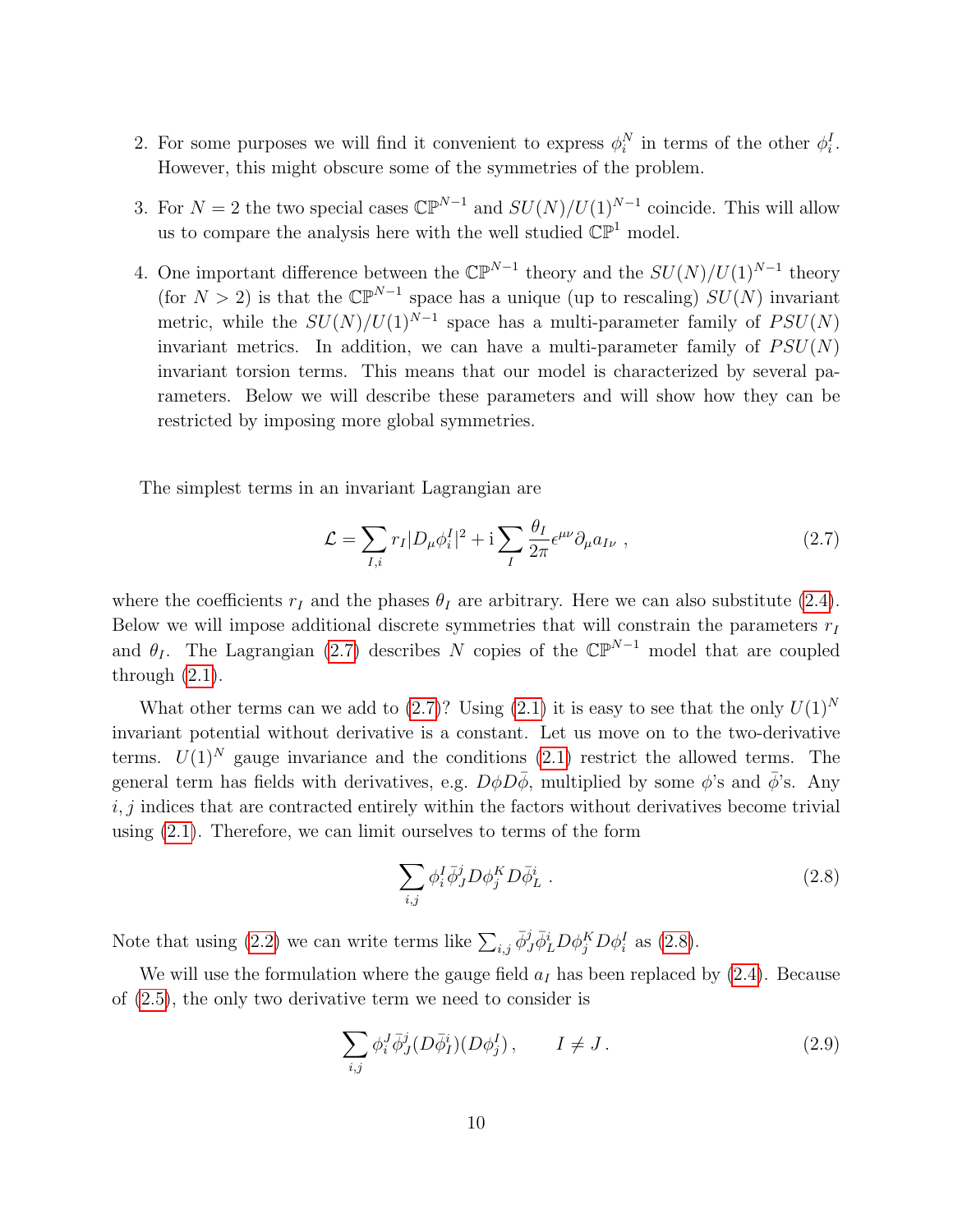Here the  $a_I$ 's in the covariant derivative are understood in terms of  $(2.4)$ . Let us write this term as well as the original kinetic term  $\sum_{i} |D\phi_i^I|^2$  directly in terms of  $\phi$  alone:

$$
\sum_{i} |D\phi_i^I|^2 = \sum_{i} |\partial\phi_i^I|^2 - |\sum_{i} \bar{\phi}_I^i \partial\phi_i^I|^2
$$
\n
$$
\sum_{i,j} \phi_i^J \bar{\phi}_j^j (D\bar{\phi}_I^i)(D\phi_j^I) = \sum_{i,j} \phi_i^J \bar{\phi}_j^j (\partial\bar{\phi}_I^i - \sum_{k} \phi_k^I \partial\bar{\phi}_I^k \bar{\phi}_I^i)(\partial\phi_j^I + \sum_{l} \phi_l^I \partial\bar{\phi}_I^l \phi_j^I)
$$
\n
$$
= (\sum_{i} \phi_i^J \partial\bar{\phi}_I^i - \sum_{k} \phi_k^I \partial\bar{\phi}_I^k \delta_I^J)(\sum_{j} \bar{\phi}_j^j \partial\phi_j^I + \sum_{l} \phi_l^I \partial\bar{\phi}_I^l \delta_J^I)
$$
\n
$$
= \begin{cases}\n(\sum_{i} \phi_i^J \partial\bar{\phi}_I^i)(\sum_{j} \bar{\phi}_j^j \partial\phi_j^I) & \text{for } I \neq J \\
0 & \text{for } I = J.\n\end{cases} (2.10)
$$

We conclude that we can allow arbitrary  $r_I$  and  $\theta_I$  in [\(2.7\)](#page-10-0) and we can have an arbitrary linear combination of term like  $(2.9)$  with real symmetric coefficients  $\frac{1}{2}G_{IJ}$  (and we can set the diagonal elements  $G_{II}$  to zero) with a symmetric contraction of the Lorentz indices and with arbitrary real antisymmetric coefficients  $\frac{1}{2}B_{IJ}$  with an antisymmetric contraction of the Lorentz indices.

Explicitly, these two-derivative deformations terms are:

<span id="page-11-1"></span>
$$
\sum_{1 \leq I < J \leq N} (G_{IJ} \delta^{\mu\nu} + B_{IJ} \epsilon^{\mu\nu}) \left( \sum_i \phi_i^J \partial_\mu \bar{\phi}_I^i \right) \left( \sum_j \bar{\phi}_J^j \partial_\nu \phi_j^I \right) \tag{2.11}
$$

The terms with  $G_{IJ}$  lead to modifications of the target space metric and the terms with  $B_{IJ}$  can be viewed as torsion. We can also extend the range of I and J and let  $G_{IJ}$  be a symmetric tensor (with vanishing diagonal elements) and  $B_{IJ}$  an antisymmetric tensor.

To summarize, we have the following Lagrangian for the  $SU(N)$  theory parametrized by  $r_I, G_{IJ}$  and  $\theta_I, B_{IJ}$ :

<span id="page-11-0"></span>
$$
\sum_{I=1}^{N} \left( r_I \left( \sum_i |\partial \phi_i^I|^2 - |\sum_i \bar{\phi}_I^i \partial \phi_i^I|^2 \right) + \frac{\theta_I}{2\pi} \epsilon^{\mu\nu} \sum_i \partial_\mu \phi_i^I \partial_\nu \bar{\phi}_I^i \right) + \sum_{1 \leq I < J \leq N} (G_{IJ} \delta^{\mu\nu} + B_{IJ} \epsilon^{\mu\nu}) \left( \sum_i \phi_i^I \partial_\mu \bar{\phi}_J^i \right) \left( \sum_j \bar{\phi}_I^j \partial_\nu \phi_j^J \right) , \tag{2.12}
$$

There are redundancies between the parameters  $r_I$  and  $G_{IJ}$  and also between  $\theta_I$  and  $B_{IJ}$ .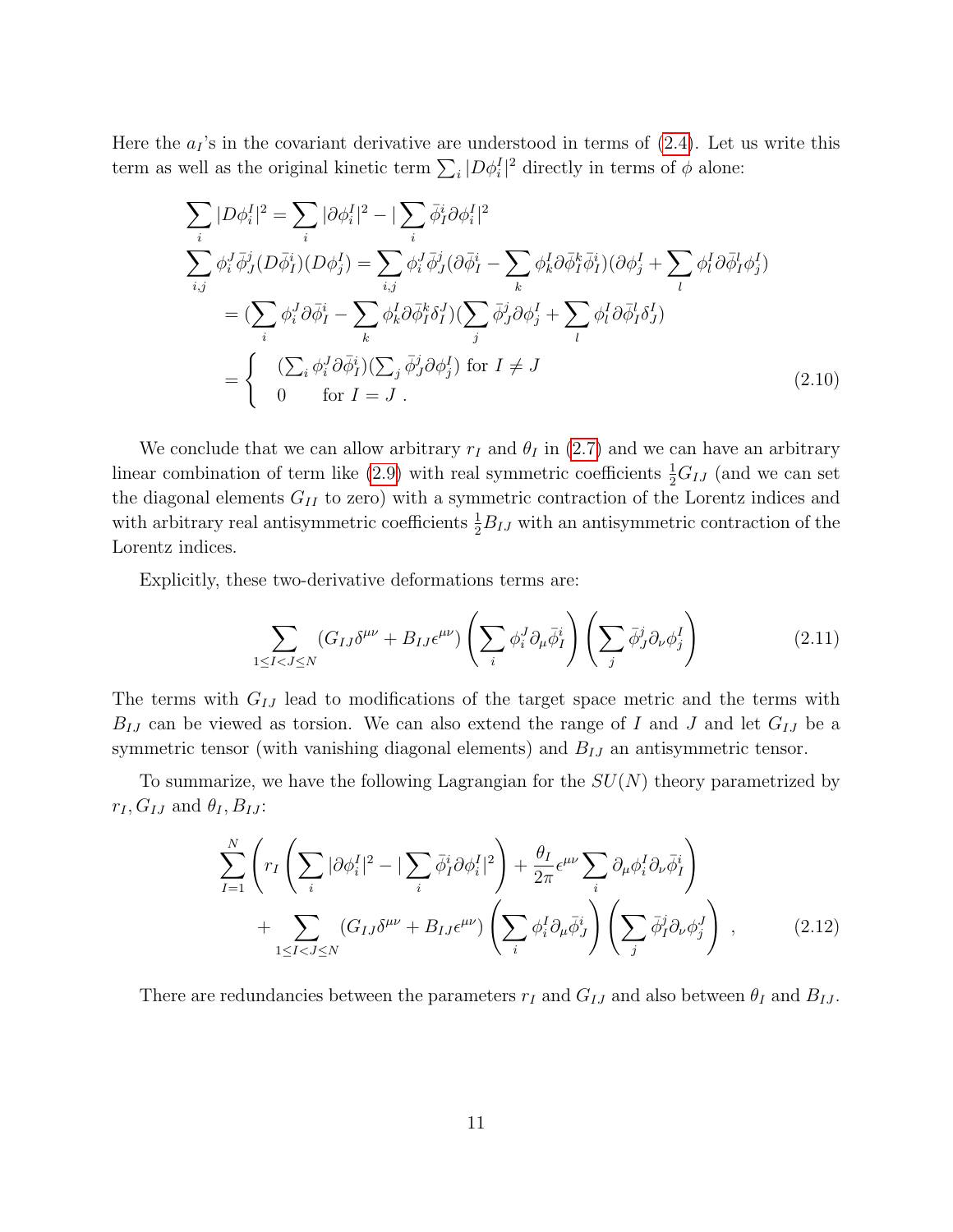To see this, let us first note that from [\(2.1\)](#page-8-2), we have

$$
\sum_{I} \phi_i^I \bar{\phi}_I^j = \delta_i^j \tag{2.13}
$$

from which it follows that

$$
\sum_{J} \sum_{i,j} \phi_i^J \overline{\phi}_J^j(D\overline{\phi}_I^i)(D\phi_j^I) = \sum_i (D\overline{\phi}_I^i)(D\phi_i^I) , \qquad (2.14)
$$

which is the same as the terms in  $(2.7)$ . Therefore, we have the freedom in shifting the coefficients  $r_I \to r_I + c_I$  combined with  $G_{IJ} \to G_{IJ} - c_I - c_J$  (recall that  $G_{IJ}$  is symmetric) and similarly,  $\theta_I \to \theta_I + 2\pi b_I$  combined with  $B_{IJ} \to B_{IJ} - b_I + b_J$  (recall that  $B_{IJ}$  is antisymmetric). In particular, we can set  $r_I = \theta_I = 0$  using this freedom. This makes it clear that the theories are labeled by  $G_{IJ}$  and  $B_{IJ}$ . However, this might not be a convenient choice. In particular, it does not make the  $2\pi$  periodicity of  $\theta_I$  manifest. Alternatively, we can use this freedom to set  $r_N = \theta_N = G_{IN} = B_{IN} = 0$ , such that  $\phi_i^N$  does not appear in the Lagrangian. This can be understood as using  $(2.1)$  to eliminate it in terms of  $\phi_i^I$  with  $I = 1, ..., N - 1.$ 

A special case of the redundancy transformation is  $b_I = b$  for all I. This shifts all the  $\theta_I$ by:

<span id="page-12-1"></span>
$$
\theta_I \to \theta_I + b \,, \qquad \forall \quad I = 1, \cdots, N \,, \tag{2.15}
$$

without changing  $B_{IJ}$ . In other words, we are always free to shift all N  $\theta$ -angles by the same amount.

With the above redundancy taken into account, we conclude that there are  $N(N-1)/2$ G deformation terms (including  $r_I$  and  $G_{IJ}$ ) and  $N(N-1)/2$  B deformation (including  $\theta_I$ and  $B_{IJ}$ ) terms preserving the  $PSU(N)$  global symmetry.

#### <span id="page-12-0"></span>2.2 Counterterms

The continuous global symmetry of the system is  $PSU(N) = SU(N)/\mathbb{Z}_N$ . As commented earlier, the quotient by  $\mathbb{Z}_N$  follows from the fact that every gauge invariant operator transforms trivially under the center of  $PSU(N)$ . Hence, we can couple the system to classical background  $PSU(N)$  gauge fields.

We denote the  $PSU(N)$  bundle by  $\mathcal P$ . It is characterized by the second Stiefel-Whitney class  $w_2(\mathcal{P})$ , which is an integer modulo N. As in the  $\mathbb{CP}^{N-1}$  model, for  $PSU(N)$  background fields that are also  $SU(N)$  bundles (i.e.  $w_2(\mathcal{P}) = 0$ ) the N gauge fields  $a_I$  are ordinary  $U(1)$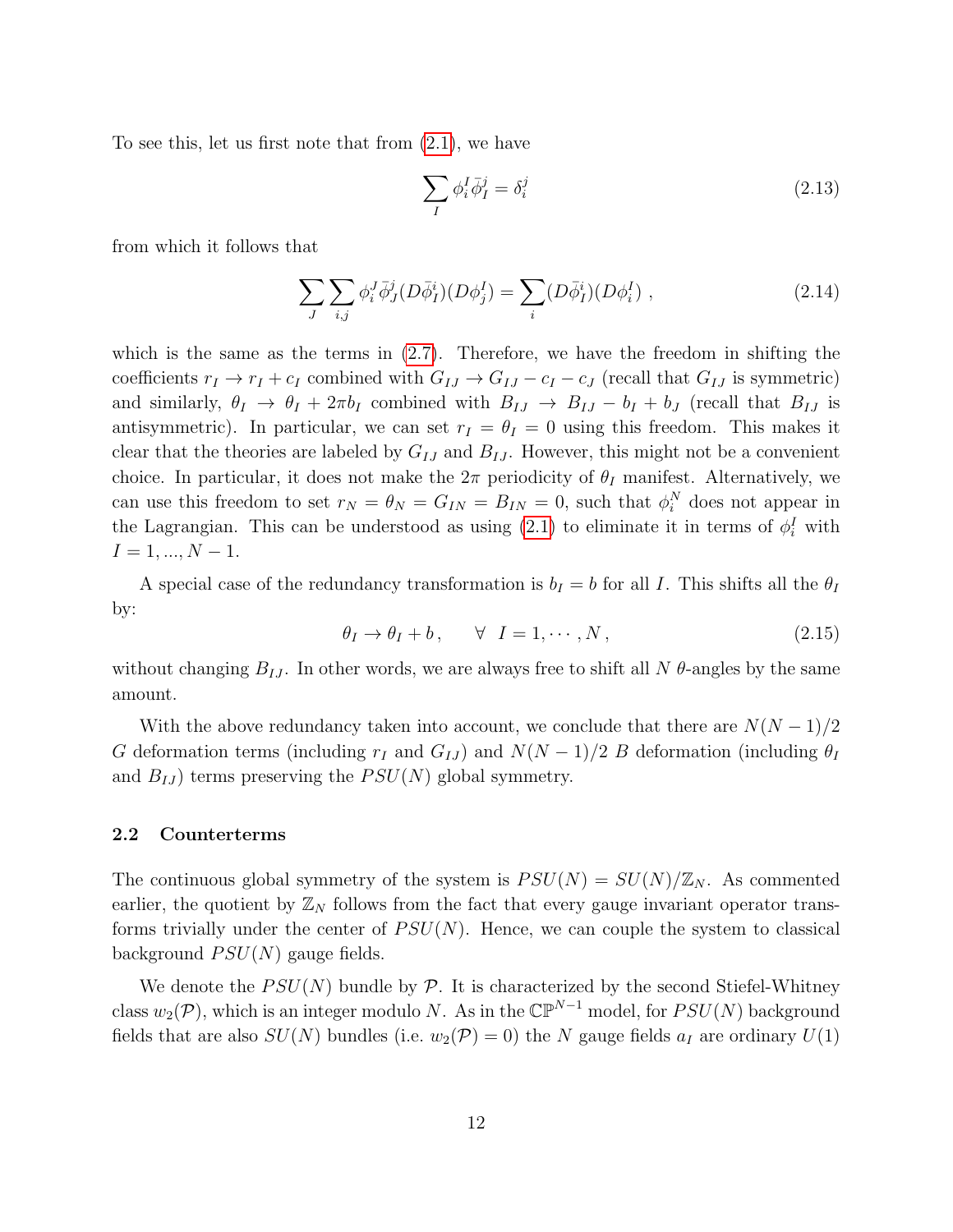gauge fields satisfying  $\oint \frac{da_I}{2\pi}$  $\frac{da_I}{2\pi} \in \mathbb{Z}$ . But for nonzero  $w_2(\mathcal{P})$  the  $U(1)$  the gauge fields have

$$
\oint \frac{da_I}{2\pi} = \frac{w_2(\mathcal{P})}{N} \mod 1. \tag{2.16}
$$

The introduction of these background fields allows us to add to the Lagrangian a counterterm

<span id="page-13-4"></span><span id="page-13-3"></span><span id="page-13-2"></span>
$$
\frac{2\pi}{N}pw_2(\mathcal{P})\ ,\qquad (2.17)
$$

with  $p$  an integer modulo N. This integer  $p$  does not affect any local physics in the bulk.

The model is characterized by N angles  $\theta_I$  as in [\(2.7\)](#page-10-0). Each is  $2\pi$  periodic. However, when  $w_2(\mathcal{P})$  is nonzero the fluxes of  $a_I$  are fractional multiples of  $2\pi$  (see [\(2.16\)](#page-13-2)) and  $\theta_I$  are not quite  $2\pi$  periodic [\[12\]](#page-58-2). As in the  $\mathbb{CP}^{N-1}$  model, a shift of any  $\theta_I$  by  $2\pi$  does not leave the theory invariant, but shifts p by 1. Therefore, the theory is characterized by  $(\theta_1, \theta_2, ..., \theta_N, p)$ with the identifications

$$
(\theta_1, \theta_2, ..., \theta_N, p) \sim (\theta_1 + 2\pi, \theta_2, ..., \theta_N, p + 1) \sim (\theta_1, \theta_2 + 2\pi, ..., \theta_N, p + 1) \sim ...
$$
  
 
$$
\sim (\theta_1, \theta_2, ..., \theta_N, p + N) .
$$
 (2.18)

Physically,  $p$  labels the N-ality of the  $PSU(N)$  representation on a boundary. Shifting any  $\theta_I$  by  $2\pi$  leads to a pair creation of  $\phi^I$  particles to screen it, but since they transform nontrivially under  $PSU(N)$ , this pair creation changes the N-ality of the representation on the boundary and leads to [\(2.18\)](#page-13-3).

## <span id="page-13-0"></span>3 Discrete Global Symmetry and 't Hooft Anomaly

In addition to the continuous  $PSU(N)$  global symmetry, the  $SU(N)/U(1)^{N-1}$  sigma model [\(2.12\)](#page-11-0) has various discrete global symmetry at special loci on the parameter space of  $r_I, \theta_I, G_{IJ}, B_{IJ}$ . In this section we analyze these global symmetries and their 't Hooft anomalies. Our discussion on the 't Hooft anomaly will follow [\[12\]](#page-58-2).

#### <span id="page-13-1"></span>3.1  $\mathbb{S}_N$  Symmetry

Consider the  $\mathbb{S}_N$  symmetry that permutes the index I. We will be mostly interested in the case when this  $\mathbb{S}_N$  symmetry is explicitly broken by generic values of the parameters  $r_I, G_{IJ}, \theta_I, B_{IJ}$ , but it would still be convenient to organize the couplings using this broken symmetry.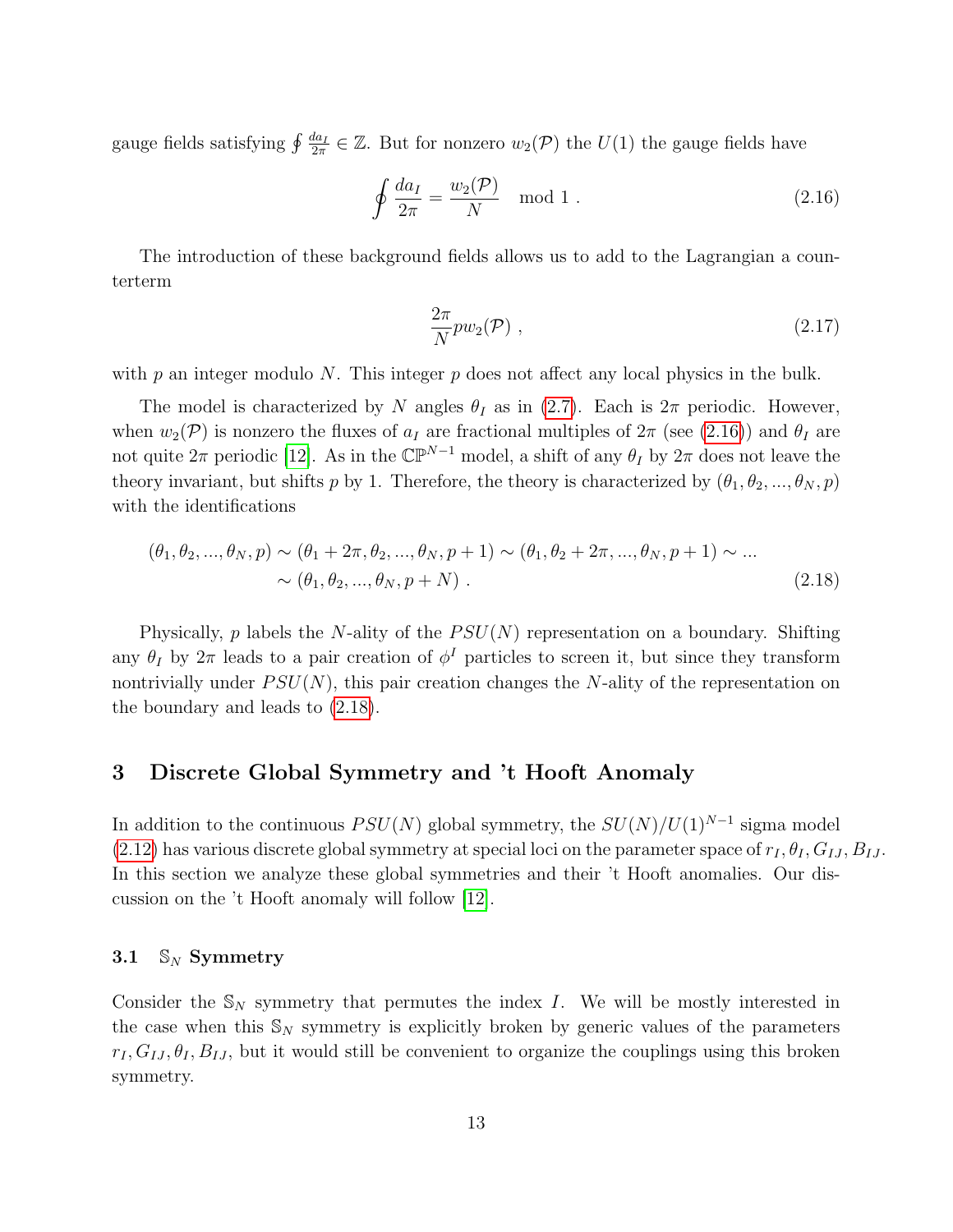Let  $N-1$  be the standard representation of  $\mathcal{S}_N$  associated to the partition  $(1, N-1)$ .

The parameters  $r_I$  and  $G_{IJ}$  are subject to redundancies we discussed above. The set of distinct parameters transform in the symmetric product representation of two  $(N - 1)$  (see, for example,  $[13]$ :<sup>[7](#page-14-1)</sup>

<span id="page-14-4"></span>
$$
Sym2(N-1) = 1 \oplus (N-1) \oplus \frac{N(N-3)}{2}, \qquad (3.1)
$$

where  $\frac{N(N-3)}{2}$  is the  $\mathbb{S}_N$  irrep associated to the partition  $(2, N-2)$ . The  $r_I$ 's can be invariantly identified as the parameters in the  $1 \oplus (N-1)$  representation, while the remaining  $G_{IJ}$ 's can be identified as the  $\frac{N(N-3)}{2}$  part. In particular, the trivial representation 1 corresponds to the overall size of the flag manifold.

The distinct parameters  $\theta_I$  and  $B_{IJ}$  transform in the antisymmetric product representation of two  $1 \oplus (N-1)$ :

<span id="page-14-5"></span>
$$
\Lambda^{2}(1 \oplus (N-1)) = (N-1) \oplus \frac{(N-1)(N-2)}{2}, \qquad (3.2)
$$

where  $\frac{(N-1)(N-2)}{2} = \Lambda^2(N-1)$  corresponds to the partition  $(1^2, N-2)$ . The  $\theta_I$ 's can be invariantly identified as the parameters in the  $N - 1$  representation, while the remaining  $B_{IJ}$ 's correspond to the  $\frac{(N-1)(N-2)}{2}$  representation.

#### <span id="page-14-0"></span>3.2  $\mathbb{Z}_N$  Symmetry

Below we will be interested in the  $\mathbb{Z}_N$  global symmetry that cyclically shifts

<span id="page-14-3"></span>
$$
\mathbb{Z}_N: \phi_i^I \to \phi_i^{I+1}, \qquad a_I \to a_{I+1}, \tag{3.3}
$$

with  $I = N$  maps to  $I = 1$ . Let us determine the conditions on the parameters so that the theory is invariant under this  $\mathbb{Z}_N$  symmetry. Clearly we need

<span id="page-14-2"></span>
$$
r_I = r,
$$
  
\n
$$
\theta_I = \theta_0 + n \frac{2\pi I}{N}, \qquad I = 1, 2, \cdots, N,
$$
\n(3.4)

where  $n = 0, 1, 2, \cdots, N - 1$ . Note that two configurations labeled by n and n' with  $gcd(n, N) = gcd(n', N)$  are related by a field redefinition and will not be distinguished.

<span id="page-14-1"></span>When we turn on a nontrivial  $PSU(N)$  background, we can add to the Lagrangian a

<sup>&</sup>lt;sup>7</sup>In our convention the trivial  $\mathbb{S}_N$  representation corresponds to the partition  $(N)$ , while the onedimensional sign representation corresponds to the partition  $(1^N)$ .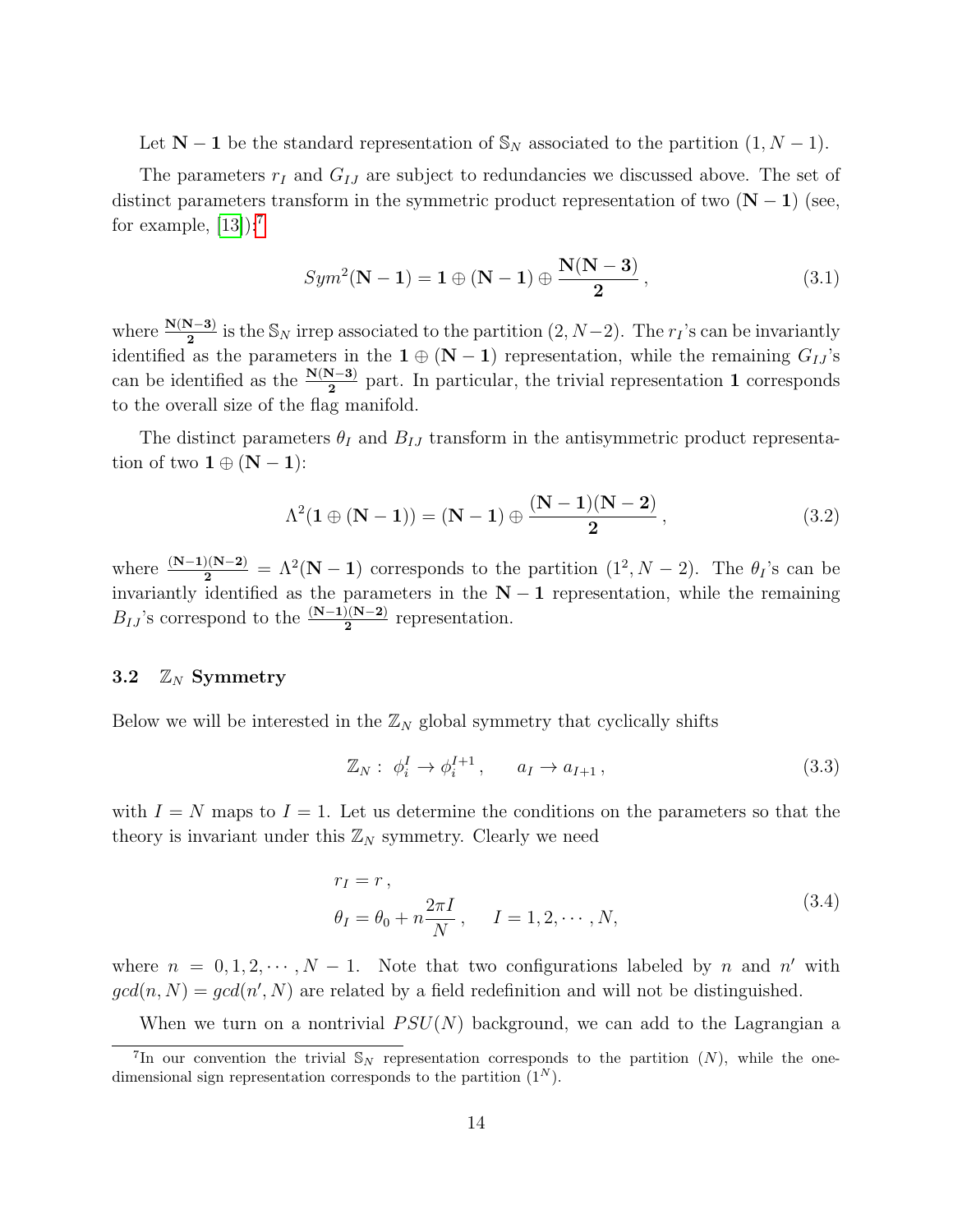counterterm [\(2.17\)](#page-13-4) with p an integer modulo N. Let us study the  $\mathbb{Z}_N$  global symmetry when this counterterm is taken into account. We start with the  $\mathbb{Z}_N$  symmetric  $\theta$  angles labeled by  $n$ :

$$
\left(\theta_{1} = \frac{2\pi n}{N}, \theta_{2} = \frac{4\pi n}{N}, \cdots, \theta_{N-1} = \frac{2\pi (N-1)n}{N}, \theta_{N} = 0, p\right)
$$
  
\n
$$
\Rightarrow \left(\theta_{1} = \frac{4\pi n}{N}, \theta_{2} = \frac{6\pi n}{N}, \cdots, \theta_{N-1} = 0, \theta_{N} = \frac{2\pi n}{N}, p\right)
$$
  
\n
$$
\rightarrow \left(\theta_{1} = \frac{2\pi n}{N}, \theta_{2} = \frac{4\pi n}{N}, \cdots, \theta_{N-1} = -\frac{2\pi n}{N}, \theta_{N} = 0, p\right)
$$
  
\n
$$
\sim \left(\theta_{1} = \frac{2\pi n}{N}, \theta_{2} = \frac{4\pi n}{N}, \cdots, \theta_{N-1} = 2\pi n - \frac{2\pi n}{N}, \theta_{N} = 0, p + n\right).
$$
 (3.5)

Let us explain each step. In the second line we perform the  $\mathbb{Z}_N$  symmetry transformation on the gauge fields  $a_I$ , whose effect is equivalent to changing the  $\theta$  angles as given in the second line. In the third line we use [\(2.15\)](#page-12-1) to shift all the  $\theta$  angles simultaneously by  $-2\pi n/N$ . In the forth line we shift only  $\theta_{N-1}$  by  $2\pi n$ , at the price of shifting p by n at the same time. We see that the previous  $\mathbb{Z}_N$  symmetric configuration is no longer invariant when the counterterm [\(2.17\)](#page-13-4) is taken into account. Instead, the parameters are shifted as

$$
\left(\theta_I = \frac{2\pi In}{N}, p\right) \to \left(\theta_I = \frac{2\pi In}{N}, p + n\right). \tag{3.6}
$$

The shift [\(3.6\)](#page-15-0) means that at the  $\mathbb{Z}_N$  invariant point [\(3.4\)](#page-14-2) there is a mixed 't Hooft anomaly between the  $PSU(N)$  and the  $\mathbb{Z}_N$  global symmetries [\[4\]](#page-57-3), labeled by an integer n modulo  $N$ <sup>[8](#page-15-1)</sup>. This anomaly can be represented as the three-dimensional term

<span id="page-15-0"></span>
$$
\frac{2\pi n}{N} \int A \cup w_2(\mathcal{P}) , \qquad (3.7)
$$

where P is the background  $PSU(N)$  bundle and A is a background  $\mathbb{Z}_N$  gauge field. Physically, it means that the action of the global  $\mathbb{Z}_N$  symmetry must be accompanied with changing the N-ality of the  $SU(N)$  representation at the boundary by n units. This anomaly means that at these values of  $\theta$  the IR system cannot be trivial. Either there is a first order transition associated with the spontaneous breaking of this  $\mathbb{Z}_N$ , or there is a nontrivial fixed point there.

<span id="page-15-1"></span><sup>&</sup>lt;sup>8</sup>A similar thing happens in the  $\mathbb{CP}^{N-1}$  model. There this discrete  $\mathbb{Z}_N$  symmetry is replaced by a  $\mathbb{Z}_2^{charge}$ charge conjugation symmetry, which is present at  $\theta = 0, \pi$ . And there is a nontrivial mixed anomaly between the global  $PSU(N)$  and this  $\mathbb{Z}_2^{charge}$  symmetry at  $\theta = \pi$ . It leads to the conclusion that the IR physics must be nontrivial at  $\theta = \pi$ . See Section [7.2](#page-38-0) for more details.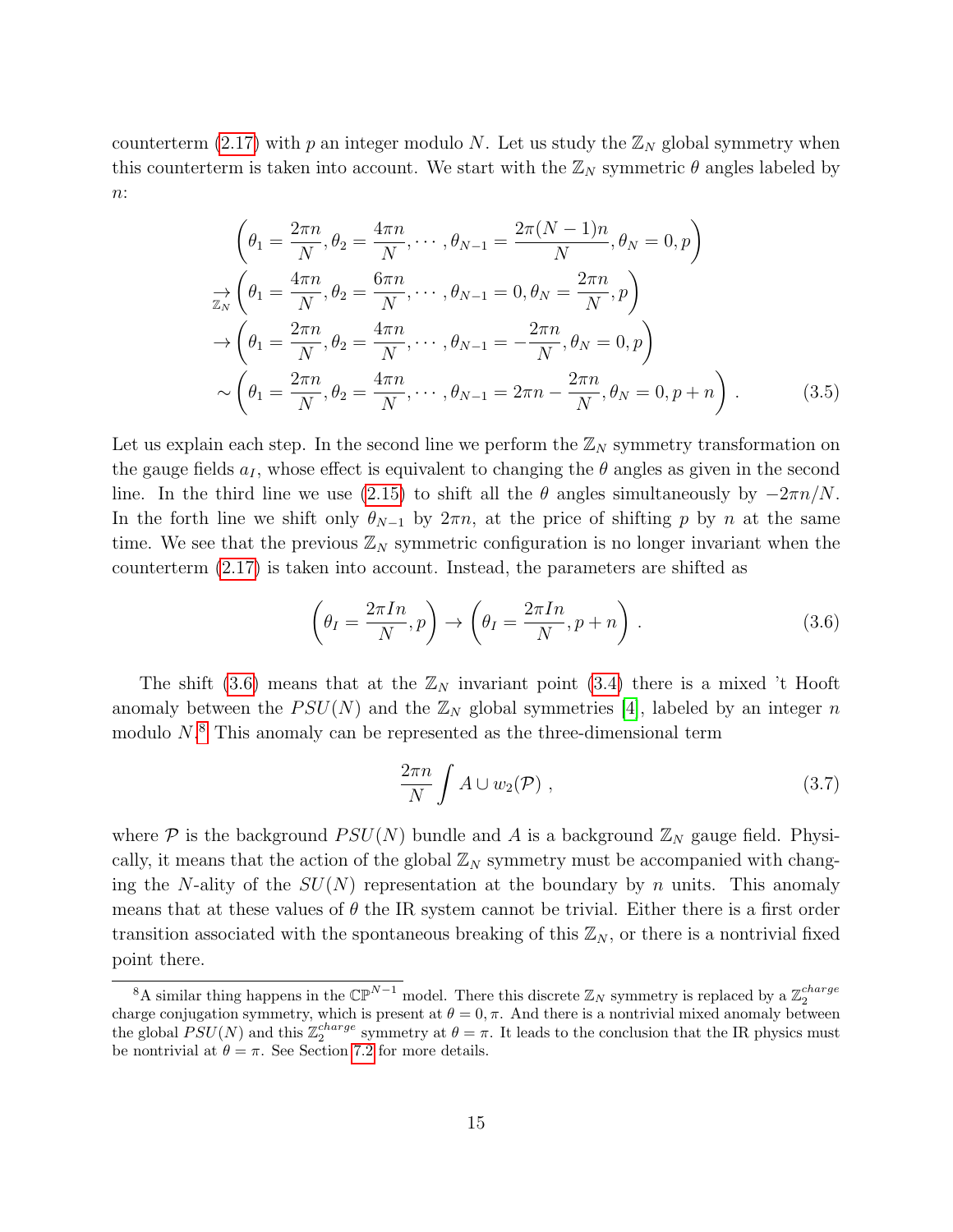#### <span id="page-16-0"></span>3.2.1  $\mathbb{Z}_N$  Invariant Deformations

We have studied the constraints on the original Lagrangian  $(2.7)$  by the  $\mathbb{Z}_N$  symmetry. Let us proceed to study the  $\mathbb{Z}_N$  invariant two-derivative deformations [\(2.11\)](#page-11-1). Let us define

$$
\mathcal{G}_{IJ} \equiv \delta^{\mu\nu} \left( \sum_i \phi_i^J \partial_\mu \bar{\phi}_I^i \right) \left( \sum_j \bar{\phi}_J^j \partial_\nu \phi_j^I \right), \tag{3.8}
$$

$$
\mathcal{B}_{IJ} \equiv \epsilon^{\mu\nu} \left( \sum_i \phi_i^J \partial_\mu \bar{\phi}_I^i \right) \left( \sum_j \bar{\phi}_J^j \partial_\nu \phi_j^I \right) . \tag{3.9}
$$

We will first count the  $\mathbb{Z}_N$  invariant G deformations. When N is even, we have  $N/2$  such deformations. Each one of them can be obtained by starting from  $\mathcal{G}_{1J}$  with  $J = 2, \cdots, N/2+1$ and adding its  $\mathbb{Z}_N$  images. Explicitly, they are

<span id="page-16-1"></span>
$$
G_{12} + G_{23} + \cdots + G_{N1},
$$
  
\n
$$
G_{13} + G_{24} + \cdots + G_{N2},
$$
  
\n:  
\n
$$
G_{1\frac{N}{2}} + G_{2\frac{N+2}{2}} + \cdots + G_{N\frac{N-2}{2}},
$$
  
\n
$$
G_{1\frac{N+2}{2}} + G_{2\frac{N+4}{2}} + \cdots + G_{\frac{N}{2}N}, \qquad (N : \text{ even}).
$$
\n(3.10)

Note that the last term is special; it only has  $N/2$  terms, whereas the other terms have N terms. When N is odd, we can start with  $\mathcal{G}_{1J}$  with  $J = 2, \cdots, (N + 1)/2$  and add its  $\mathbb{Z}_N$ images:

$$
G_{12} + G_{23} + \dots + G_{N1},
$$
  
\n:  
\n
$$
G_{1\frac{N+1}{2}} + G_{2\frac{N+3}{2}} + \dots + G_{N\frac{N-1}{2}}, \qquad (N : \text{ odd}).
$$
\n(3.11)

Hence, there are  $\lfloor \frac{N}{2} \rfloor$  $\frac{N}{2}$   $\mathbb{Z}_N$  invariant G deformations.

Moving on to the  $B$  deformations. The analysis is almost identical except that the last term in [\(3.10\)](#page-16-1) becomes 0 when we add up all the  $\mathbb{Z}_N$  images, due to the antisymmetric property of  $\mathcal{B}_{IJ}$ . It follows that there are only  $(N-2)/2$  B deformation terms when N is even, while there are still  $(N-1)/2$  terms when N is odd.

To summarize, there are  $N(N-1)/2$  G deformations and  $N(N-1)/2$  B deformations, before imposing the  $\mathbb{Z}_N$  symmetry. Imposing the  $\mathbb{Z}_N$  symmetry, there are  $\lfloor \frac{N}{2} \rfloor$  $\frac{N}{2}$   $\mathbb{Z}_N$  invariant G deformations and  $\lfloor \frac{N-1}{2} \rfloor$  $\frac{[-1]}{2}$   $\mathbb{Z}_N$  invariant *B* deformations.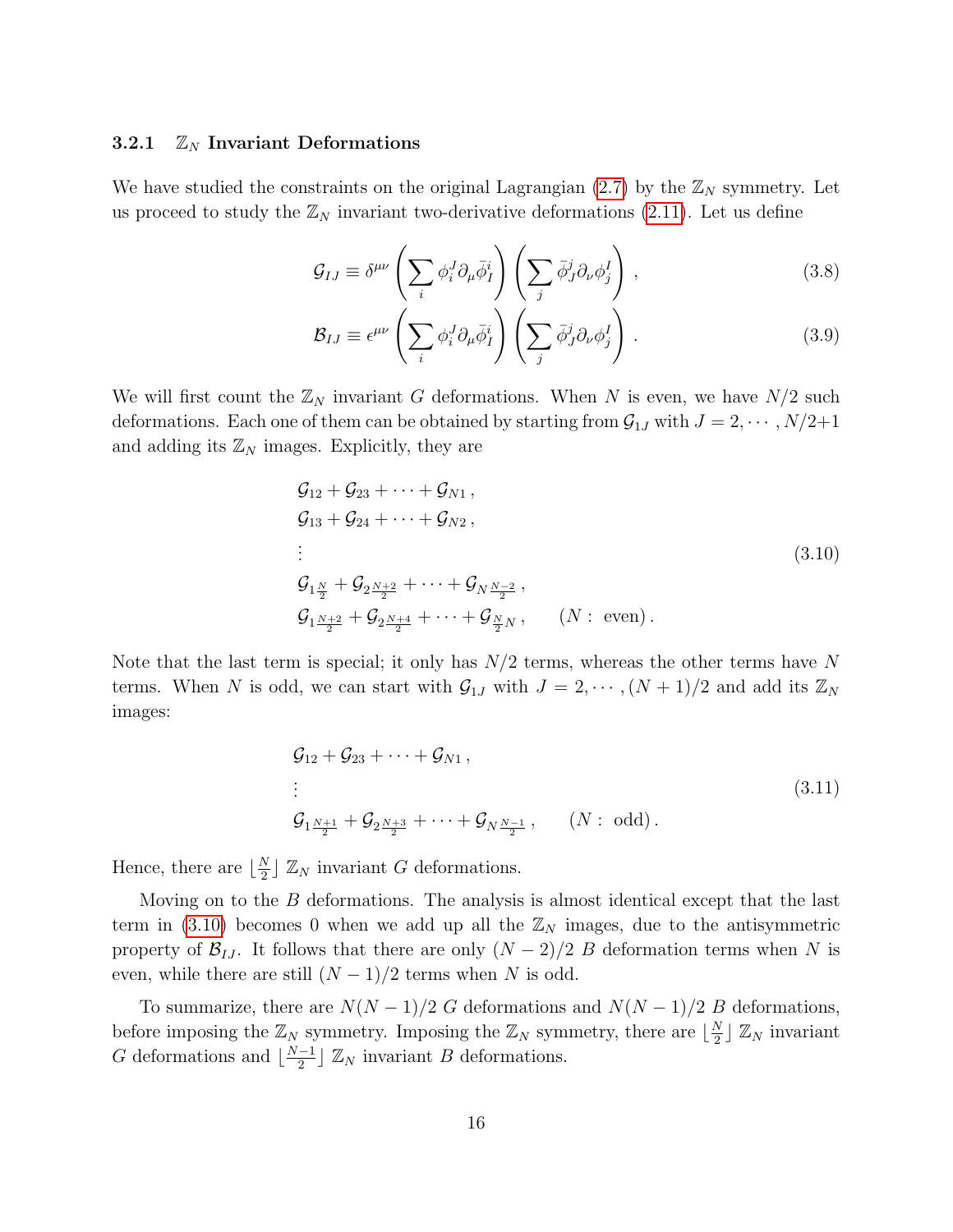#### <span id="page-17-0"></span>3.3  $\mathbb{Z}_2$  Symmetries

For special choices of the parameters, there are various enhanced  $\mathbb{Z}_2$  global symmetries. We will analyze these  $\mathbb{Z}_2$  symmetries and their anomaly.<sup>[9](#page-17-1)</sup>

Consider the following  $\mathbb{Z}_2^C$  charge conjugation action:

<span id="page-17-3"></span>
$$
\mathbb{Z}_2^C: \quad \phi_i^I \to \bar{\phi}_{N-I+1}^i, \qquad a_I \to -a_{N-I+1}.
$$
\n
$$
(3.12)
$$

It is a global symmetry if the parameters  $r_I, \theta_I, G_{IJ}, B_{IJ}$  are chosen to be  $\mathbb{Z}_N$  symmetric as discussed in Section [3.2.](#page-14-0) In particular,  $\mathbb{Z}_2^C$  is preserved only if the  $\theta$ -angles are given as in  $(3.4)$ , i.e.  $\theta_I = n \frac{2\pi I}{N}$  $\frac{n\pi I}{N}$  for some integer *n*.

Is there a mixed anomaly between  $\mathbb{Z}_2^C$  and the  $PSU(N)$  symmetry? To settle this, we turn on a  $PSU(N)$  background and add to the Lagrangian a counterterm  $\frac{2\pi}{N}pw_2(\mathcal{P})$  [\(2.17\)](#page-13-4). Next, we ask whether the  $\mathbb{Z}_N$  symmetric  $\theta$ -angles are still invariant under  $\mathbb{Z}_2^C$  when the counterterm is taken into account:

$$
\left(\theta_{1} = \frac{2\pi n}{N}, \theta_{2} = 2\frac{2\pi n}{N}, \cdots, \theta_{N-1} = (N-1)\frac{2\pi n}{N}, \theta_{N} = 0, p\right)
$$
  
\n
$$
\Rightarrow \left(\theta_{1} = 0, \theta_{2} = -(N-1)\frac{2\pi n}{N}, \cdots, \theta_{N-1} = -2\frac{2\pi n}{N}, \theta_{N} = -\frac{2\pi n}{N}, -p\right)
$$
  
\n
$$
\rightarrow \left(\theta_{1} = \frac{2\pi n}{N}, \theta_{2} = -(N-2)\frac{2\pi n}{N}, \cdots, \theta_{N-1} = -\frac{2\pi n}{N}, \theta_{N} = 0, -p\right)
$$
  
\n
$$
\sim \left(\theta_{1} = \frac{2\pi n}{N}, \theta_{2} = 2\frac{2\pi n}{N}, \cdots, \theta_{N-1} = 2\pi n - \frac{2\pi n}{N}, \theta_{N} = 0, -p + n(N-2)\right)
$$
  
\n
$$
\sim \left(\theta_{1} = \frac{2\pi n}{N}, \theta_{2} = 2\frac{2\pi n}{N}, \cdots, \theta_{N-1} = (N-1)\frac{2\pi n}{N}, \theta_{N} = 0, -p - 2n\right).
$$
 (3.13)

We can choose a counterterm  $p = -n$  such that the configuration  $(\theta_I, p)$  returns to itself under  $\mathbb{Z}_2^C$ , so there is no mixed anomaly between  $PSU(N)$  and  $\mathbb{Z}_2^C$  in the flag sigma model  $SU(N)/U(1)^{N-1}$ <sup>[10](#page-17-2)</sup>. The same conclusion was also arrived in [\[4\]](#page-57-3) via a different computation.

<span id="page-17-1"></span><sup>&</sup>lt;sup>9</sup>Some of these  $\mathbb{Z}_2$ 's will be referred as charge conjugation. However, the notion of charge conjugation is not invariant under field redefinition nor unique. For example, we can always combine a charge conjugation  $\mathbb{Z}_2$ with another  $\mathbb{Z}_2$  global symmetry. The combined  $\mathbb{Z}_2$  can also be called the charge conjugation. Furthermore, the charge conjugation in one presentation of the model might become a symmetry that does not involve any complex conjugation in another presentation (see Section [7.3](#page-41-0) for example). Below we will choose to call some  $\mathbb{Z}_2$ 's the charge conjugation simply because they involve complex conjugation of the  $\phi$  field, but the reader should not assign any invariant meaning to this terminology.

<span id="page-17-2"></span><sup>&</sup>lt;sup>10</sup>In the  $N=2$  case, this  $\mathbb{Z}_2^C$  is an element of  $PSU(2)$ . On the other hand, there is a mixed anomaly in the  $\mathbb{CP}^1$  model between  $PSU(2)$  and the  $\mathbb{Z}_{N=2}$  discussed in [\(3.3\)](#page-14-3). Below in Section [7.3](#page-41-0) we give a detailed discussion on the global symmetry in the  $\mathbb{CP}^1$  sigma model.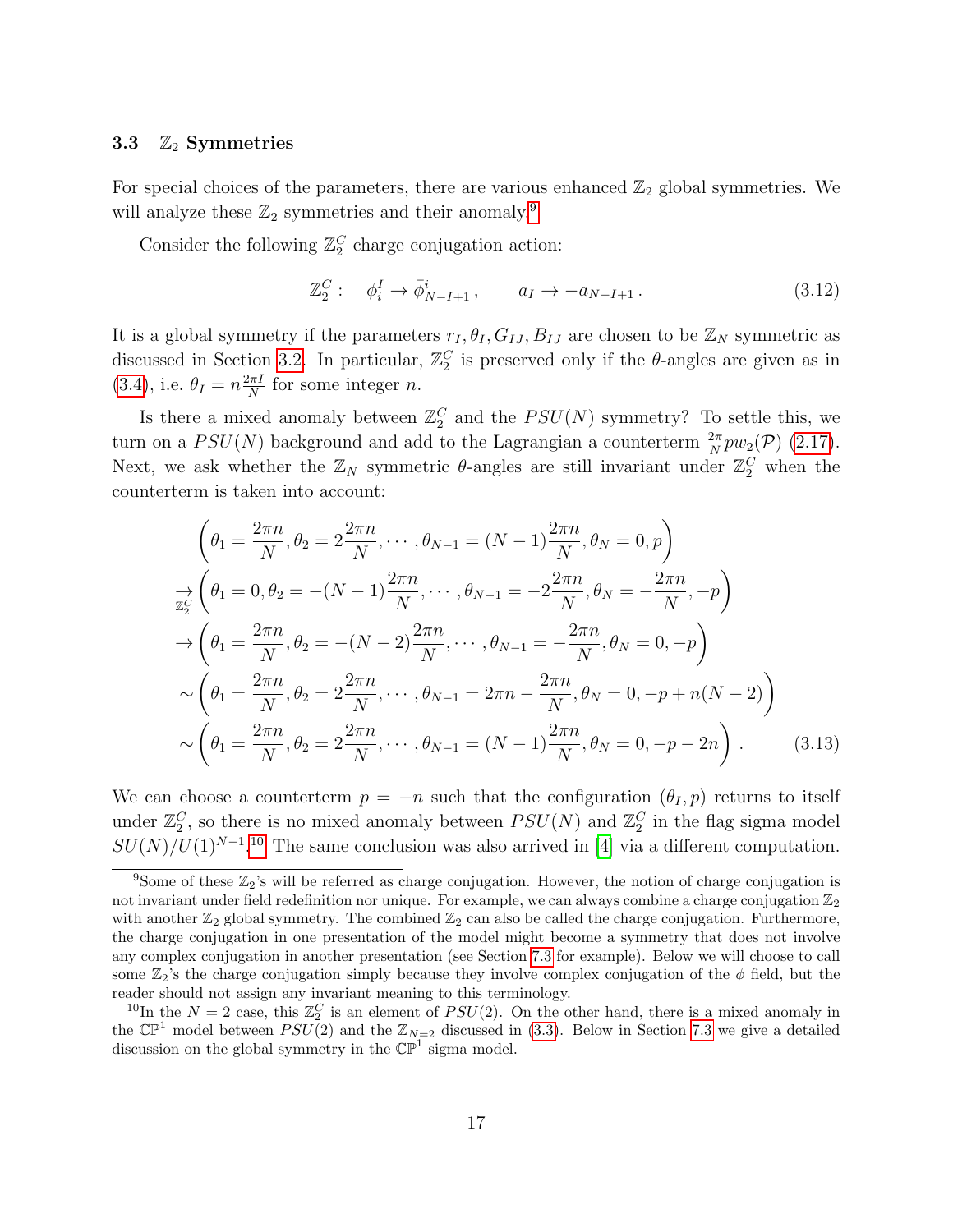We can consider another charge conjugation  $\mathbb{Z}_2^{charge}$  $_2^{charge}$  action

<span id="page-18-0"></span>
$$
\mathbb{Z}_2^{charge}: \quad \phi_i^I \to \bar{\phi}_I^i, \qquad a_I \to -a_I. \tag{3.14}
$$

It is a symmetry if all the  $\theta_I$ 's are either 0 or  $\pi$ . Without loss of generality consider the point in the parameter space

$$
\theta_I = \begin{cases} \pi & \text{for } I = 1, ..., L \\ 0 & \text{for } I = L + 1, ..., N - 1 \end{cases}
$$
 (3.15)

Then the  $\mathbb{Z}_2^{charge}$  $_{2}^{charge}$  charge conjugation symmetry acts as

$$
(\theta_I, p) \to (-\theta_I, -p) \sim (\theta_I, -p + L) , \qquad (3.16)
$$

where we used  $(2.18)$ .

When L is odd and N is even, there is no choice of p such that the above configuration is  $\mathbb{Z}_2^{charge}$  $_2^{charge}$  invariant, so there is a mixed anomaly between the continuous  $PSU(N)$  global symmetry and  $\mathbb{Z}_2^{charge}$  $_{2}^{charge}$ . This anomaly can be represented by the 3*d* term

$$
\frac{2\pi L}{2} \int C \cup w_2(\mathcal{P}) , \qquad (3.17)
$$

where  $P$  is the background  $PSU(N)$  bundle and C is a background  $\mathbb{Z}_2^{charge}$  $_2^{charge}$  gauge field. (Note that this is meaningful only for even  $N$  and is nontrivial only for odd  $L$ .) Physically, the symmetry action involves a shift of  $\theta_I$  with  $I = 1, ..., L$  by  $2\pi$  and this leads to L pair creations of  $\phi^I$  quanta, which move to the boundary. Consequently, the N-ality of the representation on the boundary changes by L units. This anomaly means that except for  $L = 0$ , the long distance physics at these points cannot be trivial. Either the system is gapless there, or this discrete symmetry is spontaneously broken. (The continuous  $PSU(N)$  symmetry cannot be broken because we are in two dimensions.)

If on the other hand L and N are both odd, we can choose a  $p$  such that the above configuration is  $\mathbb{Z}_2^{charge}$  $i_2^{charge}$  invariant. Similarly, when L is even there is also such a choice of p to preserve the  $\mathbb{Z}_2^{charge}$  $_{2}^{charge}$  symmetry. In these cases there is no mixed anomaly between  $PSU(N)$ and  $\mathbb{Z}_2^{charge}$ 2 .

Our system also has a  $CP$  symmetry at any  $\theta$ , so the discussion in this section can be stated equivalently as associated with a parity transformation rather than charge conjuga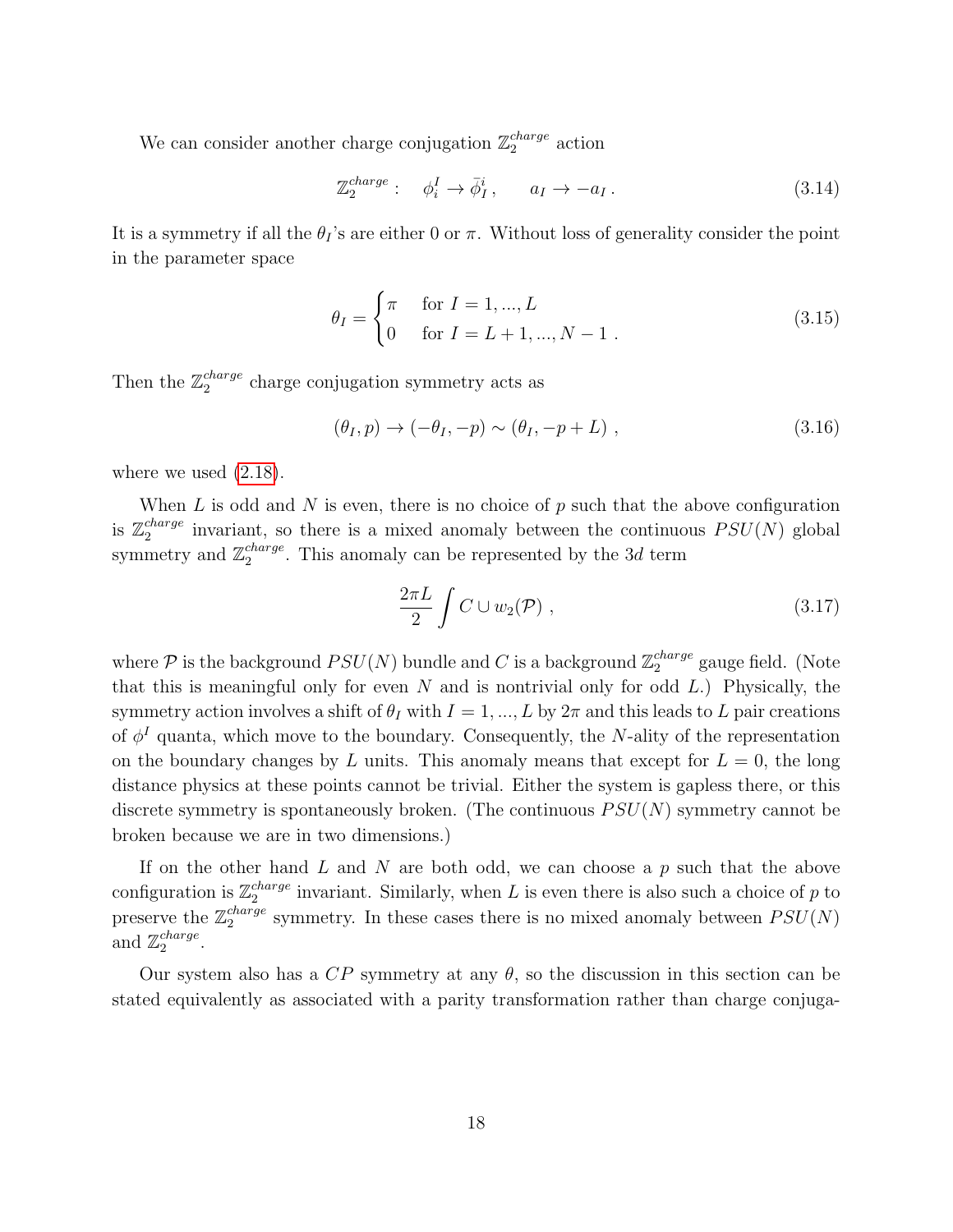tion. CP acts as

$$
\phi_i^I(x,t) \to \bar{\phi}_I^i(-x,t) \,, \qquad a_{I\mu}(x,t) \to -(-1)^{\mu} a_{I\mu}(-x,t) \,, \qquad \mu = 0,1 \,. \tag{3.18}
$$

Note that both the  $\mathbb{Z}_N$  invariant G and B deformations are even under the  $\mathbb{Z}_2^C$  defined in [\(3.12\)](#page-17-3). On the other hand, the G and B deformations are even and odd under  $\mathbb{Z}_2^{charge}$ 2 , respectively:

<span id="page-19-1"></span>
$$
\mathbb{Z}_2^{charge}: \mathcal{G}_{IJ} \to +\mathcal{G}_{IJ},
$$
  

$$
\mathcal{B}_{IJ} \to -\mathcal{B}_{IJ}.
$$
 (3.19)

This can also be seen by noting that both the  $G$  and  $B$  deformations are  $\overline{CP}$  invariant but the former is P even while the latter is P odd. Hence, the G deformation is  $C$  even and the B deformation is C odd.

## <span id="page-19-0"></span>4 Deformation of the WZW Model

The  $SU(N)/U(1)^{N-1}$  sigma model with special parameters admits an alternative description in terms of the  $SU(N)$  WZW model deformed by certain potential terms (top arrow in Figure [1\)](#page-5-0). In particular, we will restrict to the  $\mathbb{Z}_N$  symmetric choice of parameters discussed in Section [3.2.](#page-14-0) The global symmetry of the flag sigma model is then

$$
G_{UV} = (PSU(N) \times \mathbb{Z}_N) \rtimes \mathbb{Z}_2^C. \tag{4.1}
$$

 $G_{UV}$  is embedded into the global symmetry  $G_{WZW}$  of the WZW model via the deformation, and they share the same anomaly. This embedding makes it manifest that the flow we want to explore is at least kinematically possible as far as the anomaly is concerned. The embedding of the  $\mathbb{CP}^1$  sigma model (which is the  $N = 2$  case of the flag sigma model) into the  $SU(2)_1$  WZW model was discussed in [\[3\]](#page-57-2). The general N case was first discussed in [\[4\]](#page-57-3). Our discussion is slightly different. The anomaly in the  $SU(N)$  WZW model was discussed in  $[4, 14, 15]$  $[4, 14, 15]$  $[4, 14, 15]$ .

Let  $U \in SU(N)$  be the fundamental field in the WZW model. The UV WZW model is the group manifold sigma model plus a WZ term:

<span id="page-19-2"></span>
$$
\frac{R}{2} \int_{M_2} \text{Tr} \left[ \partial_{\mu} U \partial^{\mu} U^{\dagger} \right] + \frac{\mathbf{i}}{12\pi} k \int_{M_3} \text{Tr} \left[ (U^{\dagger} \mathbf{d} U)^3 \right],\tag{4.2}
$$

where  $M_2$  is the two dimensional spacetime and  $M_3$  is a three-manifold whose boundary is  $M_2$ , i.e.  $\partial M_3 = M_2$ . The coefficient k is quantized to be a positive integer. In the UV, the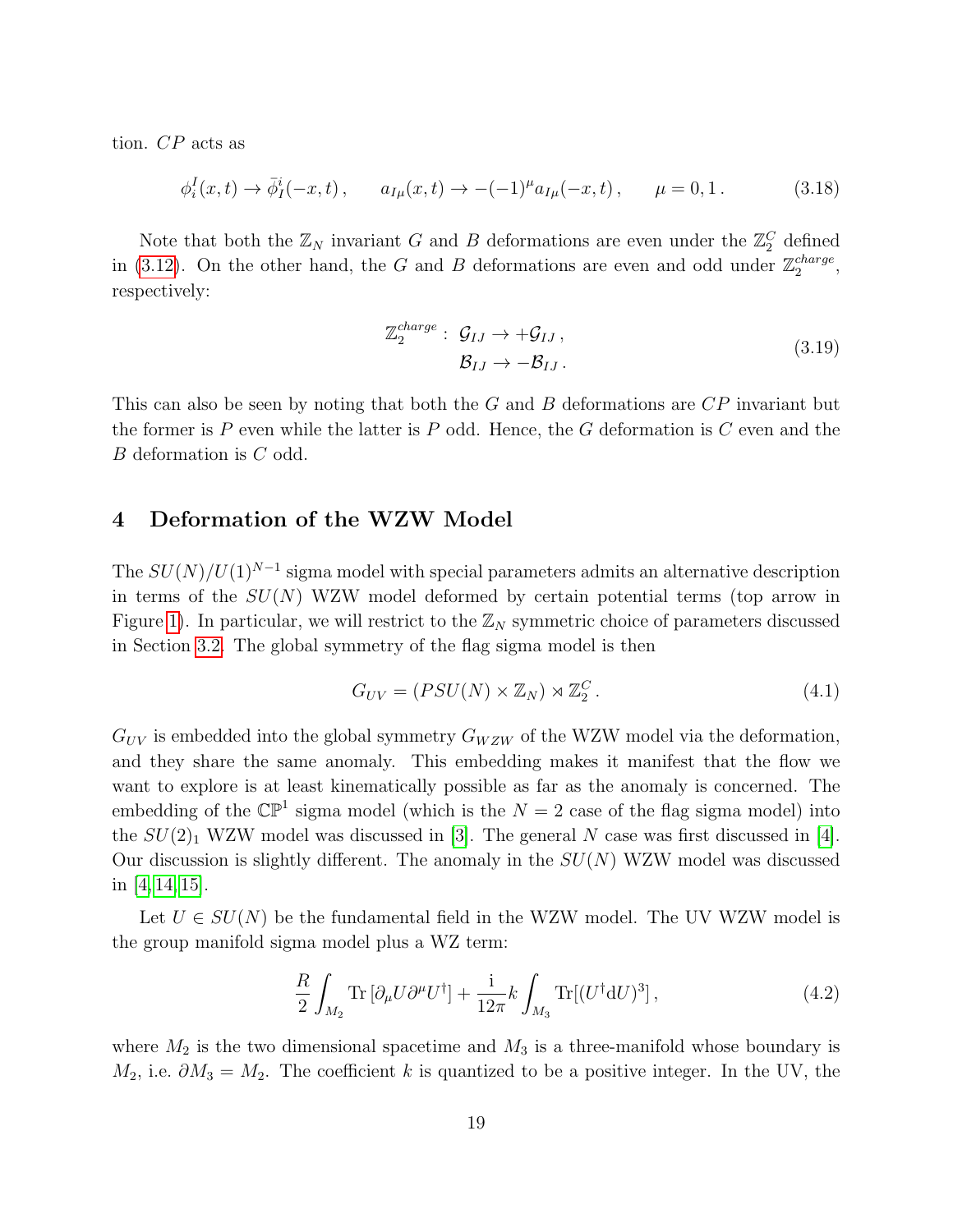coupling constant  $R$ , which is the square of the size of the target space, is large and the theory is approximately  $N^2 - 1$  free bosons. As we flow to the IR, the coupling R decreases and eventually hit a fixed point at  $R = \frac{k}{4a}$  $\frac{k}{4\pi}$ , which defines the WZW CFT [\[2\]](#page-57-1).

#### <span id="page-20-0"></span>4.1 Global Symmetry

Let us analyze the global symmetry of the WZW model. For generic  $N$ , the global symmetry is  $\frac{SU(N)_L\times SU(N)_R}{\mathbb{Z}_N}\rtimes \mathbb{Z}_2^C$ , where the  $\mathbb{Z}_2^C$  acts as  $U\to U^*$ . The  $\frac{SU(N)_L\times SU(N)_R}{\mathbb{Z}_N}$  flavor symmetry acts on U as  $U \to V_L UV_R^{\dagger}$ . Here  $V_L \in SU(N)_L$  and  $V_R \in SU(N)_R$  and they are subject to the identification  $(V_L, V_R) \sim (V_L \omega, V_R \omega)$  with  $\omega = e^{2\pi i/N}$ . We will pay special attention to the subgroup  $(PSU(N) \times \mathbb{Z}_N) \rtimes \mathbb{Z}_2^C$ , where  $PSU(N)$  is the diagonal subgroup with  $V_L = V_R$ and the  $\mathbb{Z}_N$  factor acts on U as  $U \to \omega U$ .

The global symmetry for  $N = 2$  is different. The global symmetry of the  $SU(2)$  WZW model is  $\frac{SU(2)_L\times SU(2)_R}{\mathbb{Z}_2}$ , which contains a subgroup  $PSU(2)\times\mathbb{Z}_2$ . The  $\mathbb{Z}_2$  acts on the WZW fundamental field U as  $U \to -U$ . Notice that  $U \to U^*$  is included in  $PSU(2).^{11}$  $PSU(2).^{11}$  $PSU(2).^{11}$ 

To summarize, the global symmetry  $G_{WZW}$  of the  $SU(N)$  WZW model is

$$
SU(2): \quad G_{WZW} = \frac{SU(2)_L \times SU(2)_R}{\mathbb{Z}_2} \supset PSU(2) \times \mathbb{Z}_2 \,, \tag{4.3}
$$

$$
SU(N): \quad G_{WZW} = \frac{SU(N)_L \times SU(N)_R}{\mathbb{Z}_N} \rtimes \mathbb{Z}_2^C \supset (PSU(N) \times \mathbb{Z}_N) \rtimes \mathbb{Z}_2^C, \qquad N > 2,
$$
\n
$$
(4.4)
$$

where we have highlighted a particular subgroup on the right that will be of importance.

Let us also translate the action of the two  $\mathbb{Z}_2$  symmetries  $(3.12)$  and  $(3.18)$  discussed in Section [3.3](#page-17-0) in terms of the WZW fundamental field U:

<span id="page-20-4"></span><span id="page-20-3"></span>
$$
\mathbb{Z}_2^C: \ U(x,t) \to U(x,t)^*, \quad CP: \ U(x,t) \to U(-x,t)^T. \tag{4.5}
$$

#### <span id="page-20-1"></span>4.2 Deformation to the Flag Sigma Model

We now discuss the deformation of the UV WZW model to the flag sigma model, illustrated in the top line in Figure [1.](#page-5-0) The main point is that the flag manifold is a subspace of the WZW model target space  $SU(N)$ . We look for a potential as a function of U, which is

<span id="page-20-2"></span><sup>11</sup> To see this, let us parameterize the fundamental field  $U \in SU(2)$  as  $U = \begin{pmatrix} a & b \\ b & \overline{b} & \overline{c} \end{pmatrix}$  $-\bar{b}$   $\bar{a}$  $\Big), |a|^2 + |b|^2 = 1.$  The action  $U \to U^*$  is included in  $PSU(2)$  as  $U \to \begin{pmatrix} 0 & 1 \\ -1 & 0 \end{pmatrix} U \begin{pmatrix} 0 & -1 \\ 1 & 0 \end{pmatrix} = U^*.$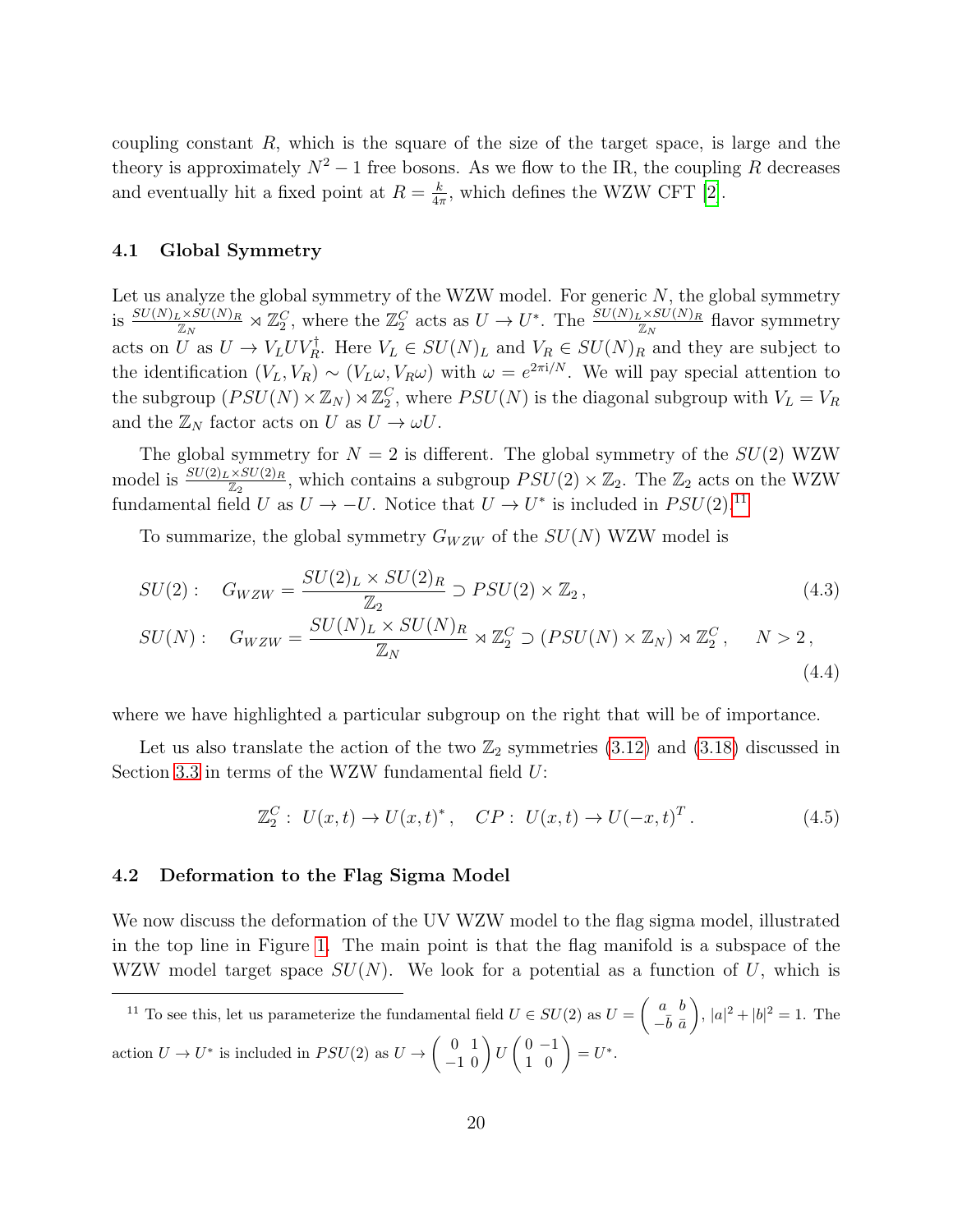invariant under  $G_{UV}$  and restricts U to take values in that subspace.<sup>[12](#page-21-0)</sup> Starting from the UV WZW model [\(4.2\)](#page-19-2), we turn on the potential:

<span id="page-21-3"></span><span id="page-21-2"></span>
$$
\sum_{n=1}^{\lfloor N/2 \rfloor} g_n \operatorname{Tr}[U^n] \operatorname{Tr}[(U^\dagger)^n]. \tag{4.6}
$$

Note that we only sum the power of U up to  $\lfloor N/2 \rfloor$ , instead of  $N - 1$ .<sup>[13](#page-21-1)</sup> This potential term preserves the diagonal  $PSU(N)$  as well as the  $\mathbb{Z}_N$  symmetry. If we send  $g_n \to +\infty$ , the above potential restricts the fundamental field  $U$  to satisfy

$$
\text{Tr}[U^n] = 0, \qquad n = 1, 2, 3, \cdots, N - 1. \tag{4.7}
$$

It is obvious that the traces with  $n = 1, 2, \dots, |N/2|$  are forced to vanish by the potential. In [A](#page-45-0)ppendix A we further show that this also implies the vanishing of Tr[ $U<sup>n</sup>$ ] with  $n =$  $\lfloor N/2 \rfloor + 1, \cdots, N - 1$ . For any such U, the characteristic polynomial reduces to

$$
\det(\lambda I - U) = \lambda^N - \frac{1}{N} \text{Tr}[U^N]
$$
\n(4.8)

It follows that the N eigenvalues are the distinct N-th roots of unity multiplied by an overall constant. The overall constant is fixed by det  $U = 1$  so that the eigenvalues are:

<span id="page-21-4"></span>
$$
\omega^{-(N-1)/2} \left( 1, \omega, \omega^2, \cdots, \omega^{N-1} \right) \tag{4.9}
$$

To conclude, we turn on the potential  $(4.6)$  to restrict the WZW fundamental field U to satisfy [\(4.7\)](#page-21-3). This means that

$$
U = \phi \Omega_0 \phi^{\dagger},
$$
  
\n
$$
\Omega_0 = \omega^{-(N-1)/2} \text{diag}(1, \omega, \omega^2, \cdots, \omega^{N-1}),
$$
\n(4.10)

where  $\omega = e^{2\pi i/N}$  and  $\phi \in U(N)$ . More explicitly,  $U_i^j = \sum_{I,J} \phi_i^I(\Omega_0)_I^J \overline{\phi}_J^j$ . There are redundancies in this parametrization: two different  $\phi$ 's might give identical U, and should

<span id="page-21-0"></span><sup>&</sup>lt;sup>12</sup>Generally, we can restrict the field of the sigma model on a manifold Y with isometry  $G_Y$  to take value in a submanifold  $X \subset Y$  by turning on a potential V on Y satisfying  $V|_X = 0$  and  $V|_{Y \setminus X} > 0$ . For example, we can choose  $V$  to be a positive constant away from  $X$ , and smoothly interpolate to zero on  $X$ . Furthermore, we need the potential to be invariant under the subgroup  $G_X$  of  $G_Y$  that stabilizes X. This can be achieved by averaging V over the action of  $G_X$ . This discussion guarantees that we can always find an appropriate invariant potential. The construction [\(4.6\)](#page-21-2) is a concrete realization of such a potential.

<span id="page-21-1"></span><sup>&</sup>lt;sup>13</sup>Unlike [\[4\]](#page-57-3), for  $N > 3$  we extend the sum beyond  $n = 1$ .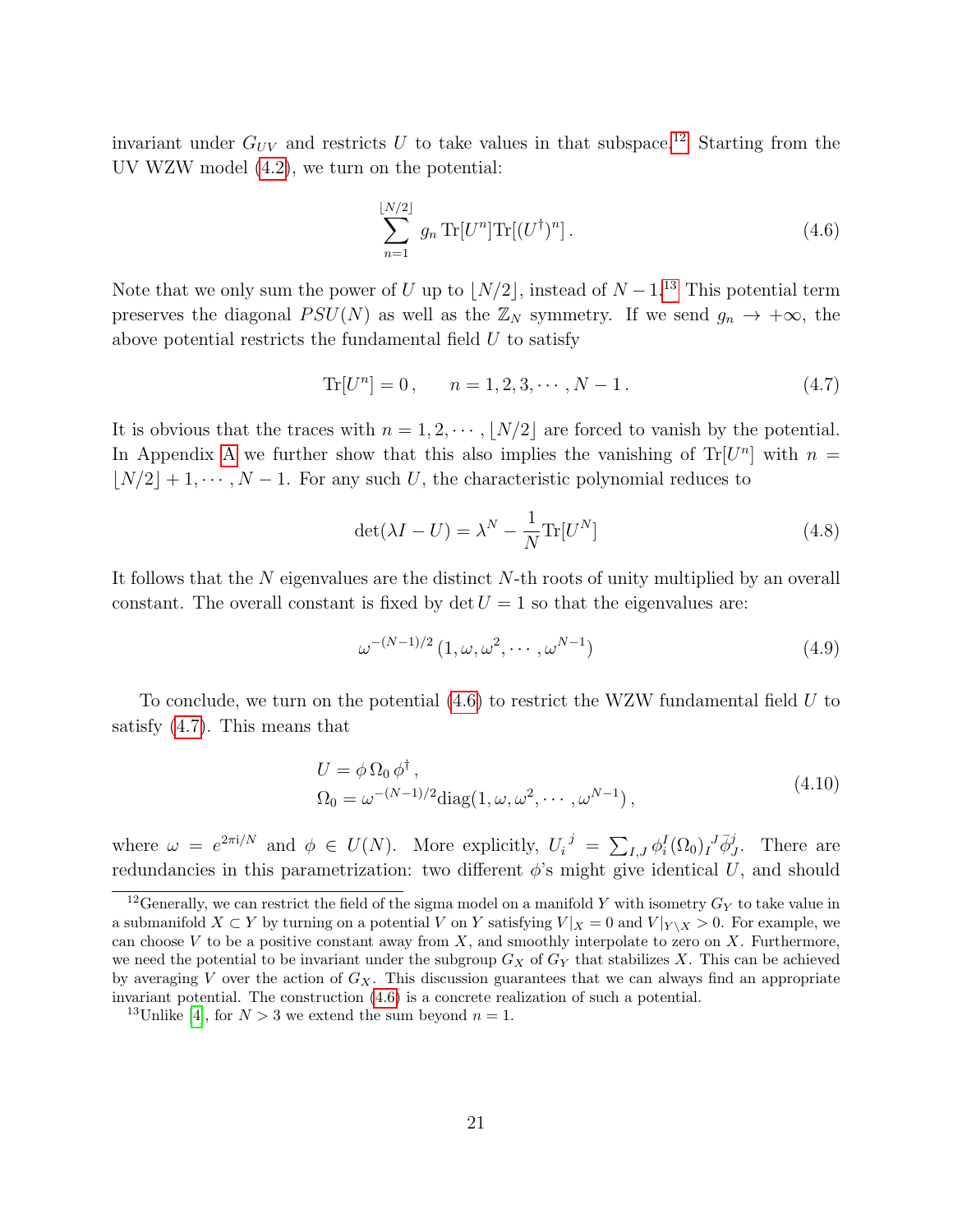therefore be identified. The redundancy is  $U(1)^N$  which acts on  $\phi$  as

$$
U(1)^N: \ \phi \to \phi \operatorname{diag}(e^{i\alpha_1}, \cdots, e^{i\alpha_N}). \tag{4.11}
$$

Hence, the distinct  $\phi$ 's take values in  $U(N)/U(1)^N$ . We identify these  $\phi$ 's with the fields in the description of the model presented in Section [2.1.](#page-8-1)

Let us discuss how the global symmetries act both in terms of the flag sigma model field  $\phi$  and the WZW fundamental field U. The  $PSU(N)$  symmetry acts on  $\phi_i^I$  as  $\phi_i^I \to V_i^j \phi_j^I$ with  $V \in PSU(N)$ . The WZW fundamental field U is related to  $\phi$  as  $U = \phi \Omega_0 \phi^{\dagger}$ . Hence, the  $PSU(N)$  symmetry indeed translates into the diagonal subgroup of  $\frac{SU(N)_L \times SU(N)_R}{\mathbb{Z}_N}$  in the WZW model that acts on U as  $U \to VUV^{\dagger}$ .

The  $\mathbb{Z}_N$  global symmetry, on the other hand, acts on the  $\phi$ 's as cyclic permutation [\(3.3\)](#page-14-3), while it acts on U as  $\mathbb{Z}_N : U \to \omega U$ .

In Appendix [B](#page-46-0) we will enumerate the number of  $PSU(N)$  and  $PSU(N) \times \mathbb{Z}_N$  invariant deformations of the flag sigma model in terms of the WZW fundamental field U. This reproduces the counting from the original Lagrangian [\(2.12\)](#page-11-0) in terms of  $\phi_i^I$  in Section [2.1](#page-8-1) and in Section [3.2.1.](#page-16-0)

#### <span id="page-22-0"></span>4.2.1 The WZW Action

Below we will substitute [\(4.10\)](#page-21-4) into the WZW Lagrangian [\(4.2\)](#page-19-2) and rewrite the Lagrangian in terms of  $\phi_i^I$ . In particular we will discuss how the Wess-Zumino term in the WZW model reduces to the  $\theta$ -angle terms plus the B deformation terms. This was done in [\[4\]](#page-57-3) and we repeat the calculation here for readers' convenience.

In this section we will assume a more general  $\Omega_0$  matrix than the one [\(4.10\)](#page-21-4) that is relevant for the  $\mathbb{Z}_N$  symmetric flag manifold  $SU(N)/U(1)^{N-1}$ . We will take

<span id="page-22-1"></span>
$$
\Omega_0 = \text{diag}(e^{\mathrm{i}\varphi_1}, e^{\mathrm{i}\varphi_2}, \cdots, e^{\mathrm{i}\varphi_N}).\tag{4.12}
$$

For the  $SU(N)/U(1)^{N-1}$  case,  $\varphi_I = -2\pi \frac{N+1}{2N} + 2\pi \frac{I}{N}$  $\frac{1}{N}$ . This generalization will be useful in Section [7](#page-35-0) when we talk about more general flag manifolds.

Using  $(4.10)$ , the kinetic term of the WZW action  $(4.2)$  can be easily computed as:

$$
\frac{R}{2} \text{Tr} \left[ \partial_{\mu} U \partial^{\mu} U^{\dagger} \right] = R \sum_{I,i} \partial_{\mu} \phi_i^I \partial^{\mu} \bar{\phi}_I^i - R \sum_{I,J} e^{i\varphi_I - i\varphi_J} \left( \sum_i \phi_i^J \partial_{\mu} \bar{\phi}_I^i \right) \left( \sum_j \bar{\phi}_J^j \partial^{\mu} \phi_j^I \right) . \tag{4.13}
$$

Let us proceed to compute the WZ term. We will take  $M_3 = M_2 \times \mathcal{I}$  where  $\mathcal{I} = [0, 1]$  is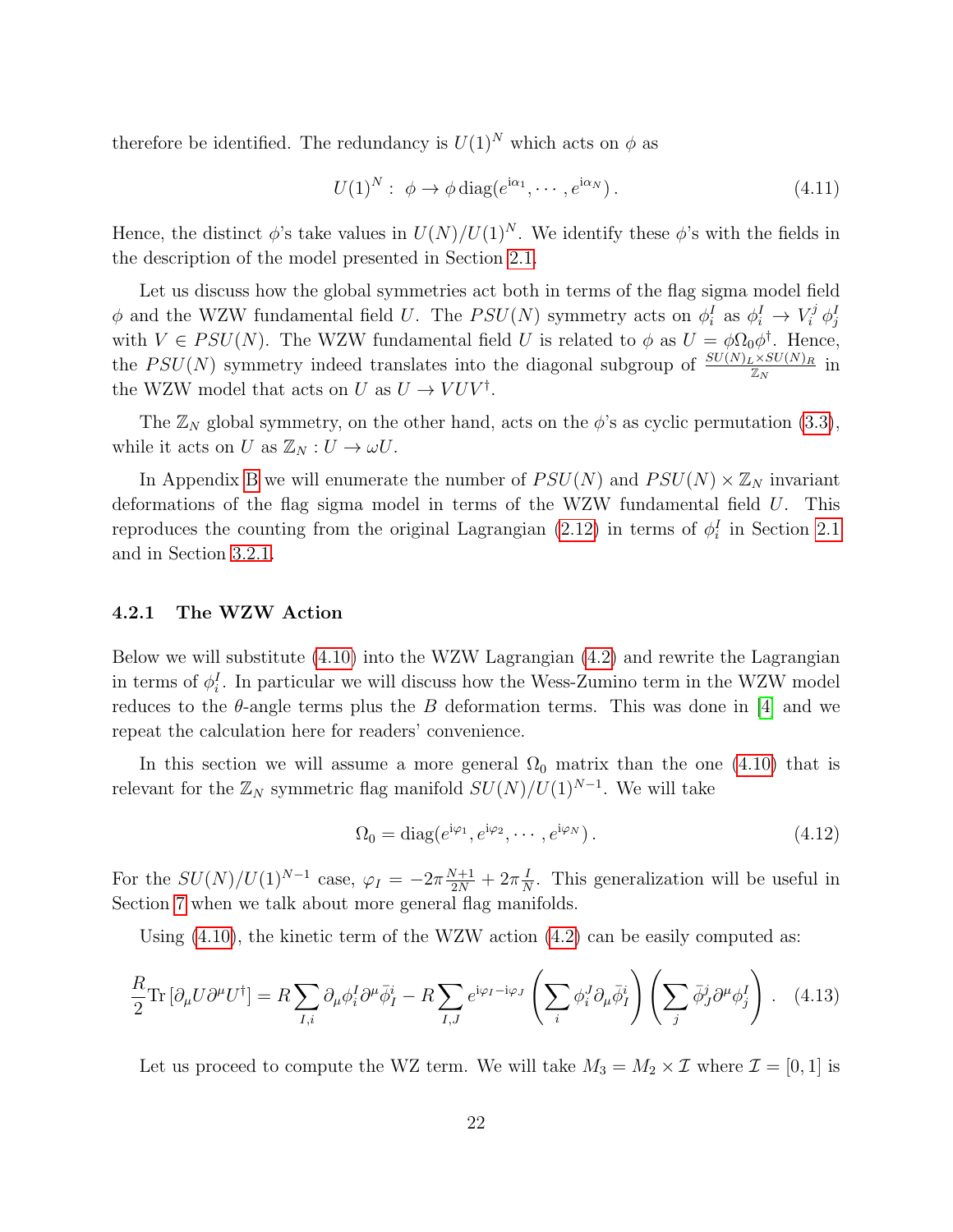an interval. This choice of the three-manifold will prove to be computationally convenient. However, the boundary of  $M_3$  consists of two copies of  $M_2$ , instead of one. To remedy this, we will consider a field extension such that only one of the two boundaries contributes. Let us denote the coordinates on  $M_2$  by  $z, \bar{z}$ , and the coordinate on  $\mathcal I$  as  $y \in [0, 1]$ . Since the WZ action (after exponentiation) doesn't depend on the extension, we will proceed our calculation with a particular choice:

<span id="page-23-0"></span>
$$
U(z, \bar{z}, y) = \phi(z, \bar{z})\Omega(y)\phi(z, \bar{z})^{\dagger}, \qquad (4.14)
$$

where

$$
\Omega(y) = \text{diag}(e^{\text{i}\varphi_1(y)}, e^{\text{i}\varphi_2(y)}, \cdots, e^{\text{i}\varphi_N(y)}),
$$
  
\n
$$
\varphi_I(0) = \varphi_I, \quad \varphi_I(1) = 0,
$$
\n(4.15)

such that  $\Omega(0) = \Omega_0$ ,  $\Omega(1) = I$ , and  $\Omega(y)^\dagger \Omega(y) = I$ . We will also extend  $\Omega(y)$  in a way that  $\det \Omega(y) = 1$  so that  $U(z, \overline{z}, y)$  is in  $SU(N)$ . Note that even though such an extension of U does not minimize the potential  $(4.6)$  in the bulk of  $M_3$ , it does not affect the WZ action since the latter is insensitive to the extension as long as the boundary values are unchanged. The extended U has the property that at  $y = 0$ , it reduces to the original field configuration [\(4.10\)](#page-21-4), while on the other end it reduces to the identity matrix:

<span id="page-23-1"></span>
$$
U(z, \bar{z}, y = 0) = U(z, \bar{z}) = \phi \Omega_0 \phi^{\dagger}, U(z, \bar{z}, y = 1) = I.
$$
 (4.16)

Since U reduces to the identity matrix on the other end  $y = 1$ , the WZ term will only receive contribution from one copy of  $M_2$  located at  $y = 0$ . Another way to say this is that since  $U(z, \bar{z}, y = 1)$  is a constant for all  $z, \bar{z}$ , we can effectively compactify that boundary to a point.

Let us proceed to the actual calculation by substituting [\(4.14\)](#page-23-0) into the second term of [\(4.2\)](#page-19-2). First we note that  $U^{\dagger}dU = \phi \Omega^{\dagger} \phi^{\dagger} d\phi \Omega \phi^{\dagger} + \phi \Omega^{\dagger} d\Omega \phi^{\dagger} + \phi d\phi^{\dagger}$ . To compute the WZ term, since only the factor  $\Omega(y)$  depends on the y-direction, we need to have exactly one factor of d $\Omega$  when taking the cubic power of  $U^{\dagger}dU$ . We have

$$
\text{Tr}[(U^{\dagger}dU)^{3}] = 3\text{Tr}[-\Omega^{\dagger}d\Omega d\phi^{\dagger} d\phi - d\Omega\Omega^{\dagger} d\phi^{\dagger} d\phi - d\Omega\phi^{\dagger} d\phi\Omega^{\dagger} \phi^{\dagger} d\phi + d\Omega^{\dagger} \phi^{\dagger} d\phi\Omega \phi^{\dagger} d\phi]
$$
(4.17)

The first two terms give us the  $\theta$ -terms at the  $\mathbb{Z}_N$  symmetric configuration:

$$
\frac{i}{12\pi}(-6k i)\int_{M_2}\sum_{I,i}\epsilon^{\mu\nu}\partial_{\mu}\bar{\phi}_I^i\partial_{\nu}\phi_i^I\int_{\varphi_I(1)}^{\varphi_I(0)}\mathrm{d}\varphi_I(y)=\frac{k}{2\pi}\int_{M_2}\sum_{I}\varphi_I\epsilon^{\mu\nu}\sum_{i}\partial_{\mu}\bar{\phi}_I^i\partial_{\nu}\phi_i^I.
$$
 (4.18)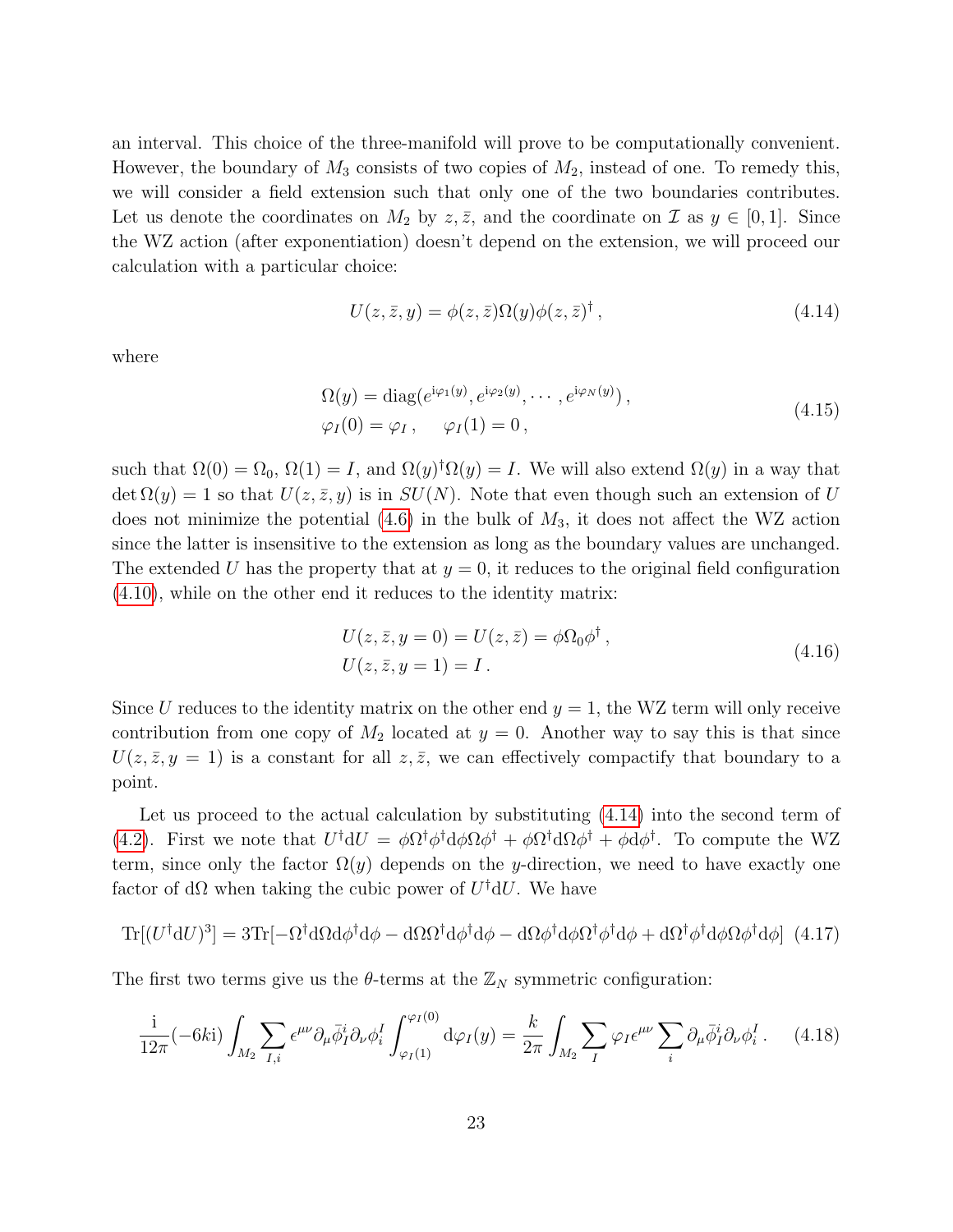Note that the WZ term is indeed independent of the extension  $\varphi_I(y)$  to the three-manifold  $M_3$  but only depends on the boundary values  $\varphi_I(0)$ . In the case of  $SU(N)/U(1)^{N-1}$ ,  $\varphi_I =$  $-2\pi \frac{N+1}{2N} + 2\pi \frac{1}{N}$  $\frac{I}{N}$ , we obtain the  $\mathbb{Z}_N$  symmetric  $\theta$  angles in [\(3.4\)](#page-14-2) with  $n = k$ :

<span id="page-24-2"></span><span id="page-24-1"></span>
$$
\theta_I = \theta_0 + k \frac{2\pi I}{N}, \quad I = 1, 2, \cdots, N,
$$
\n(4.19)

where  $\theta_0 = -2\pi k \frac{N+1}{2N}$ . As noted below [\(3.4\)](#page-14-2), any n with  $gcd(n, N) = k$  is related to [\(4.19\)](#page-24-1) by a field redefinition. Therefore the  $\mathbb{Z}_N$ -symmetric flag sigma model with any such n can be embedded into the  $SU(N)_k$  WZW model.

The last two terms in  $(4.18)$  give us the B deformation terms:

$$
\frac{i}{12\pi}(-3ki)\epsilon^{\mu\nu}\sum_{I\neq J}\int_{\varphi_I(1)}^{\varphi_I(0)}d\varphi_I(y)(e^{i\varphi_I(y)-i\varphi_J(y)}+e^{-i\varphi_I(y)+i\varphi_J(y)})\sum_{i,j}\int_{M_2}\bar{\phi}_I^i\partial_\mu\phi_i^J\bar{\phi}_J^j\partial_\nu\phi_j^I
$$
\n
$$
=-\frac{k}{4\pi}\sum_{I\neq J}\sin(\varphi_I(0)-\varphi_J(0))\epsilon^{\mu\nu}\int_{M_2}\left(\sum_i\phi_i^J\partial_\mu\bar{\phi}_I^i\right)\left(\sum_j\bar{\phi}_J^j\partial_\nu\phi_j^I\right),\qquad(4.20)
$$

where we have used  $\varphi_I(1) = 0$  for all  $I = 1, \cdots, N$ . In the case of  $SU(N)/U(1)^{N-1}$ , this gives  $B_{IJ} = -\frac{k}{4\pi}$  $\frac{k}{4\pi}$  sin( $\frac{2\pi(I-J)}{N}$ ). Again the WZ term is independent of how  $\varphi_I(y)$ 's are extended to  $M_3$ , but only depends on the boundary values  $\varphi_I(0)$ .

#### <span id="page-24-0"></span>4.3 Symmetry-Preserving Relevant Deformations

In Section [4.2](#page-20-1) we have discussed the deformation of the UV WZW model to the flag sigma model and how the global symmetry  $G_{UV}$  is embedded into the WZW symmetry  $G_{WZW}$ (the top line in Figure [1\)](#page-5-0). This embedding makes the flow from the flag sigma model to the WZW model kinematically possible. Next, we discuss the behavior around the IR WZW point (bottom of Figure [1\)](#page-5-0) and examine the relevant deformations there. If there is no  $G_{UV}$ preserving relevant deformations at the WZW CFT, then it is likely that the flow from the sigma model will hit the WZW fixed point without fine-tuning. We will see that it is indeed the case for the proposed flow from the  $SU(N)/U(1)^{N-1}$  sigma model with  $\theta_I = n \frac{2\pi I}{N}$  $\frac{2\pi I}{N}$  and  $gcd(n, N) = 1$  to the  $SU(N)_1$  WZW model.

The WZW CFT has the marginal operator  $\sum_{a=1}^{\dim G} j^a \bar{j}^a$ , where  $j^a$  and  $\bar{j}^a$  are the holomorphic and antiholomorphic currents. Other than that, only a current algebra primary operator can be relevant or marginal, since the descendants are necessarily irrelevant. Since we only care about operators that are invariant under  $PSU(N)$ , the group indices of the current algebra primaries are always understood to be contracted between the left and the right to preserve this diagonal  $PSU(N)$ .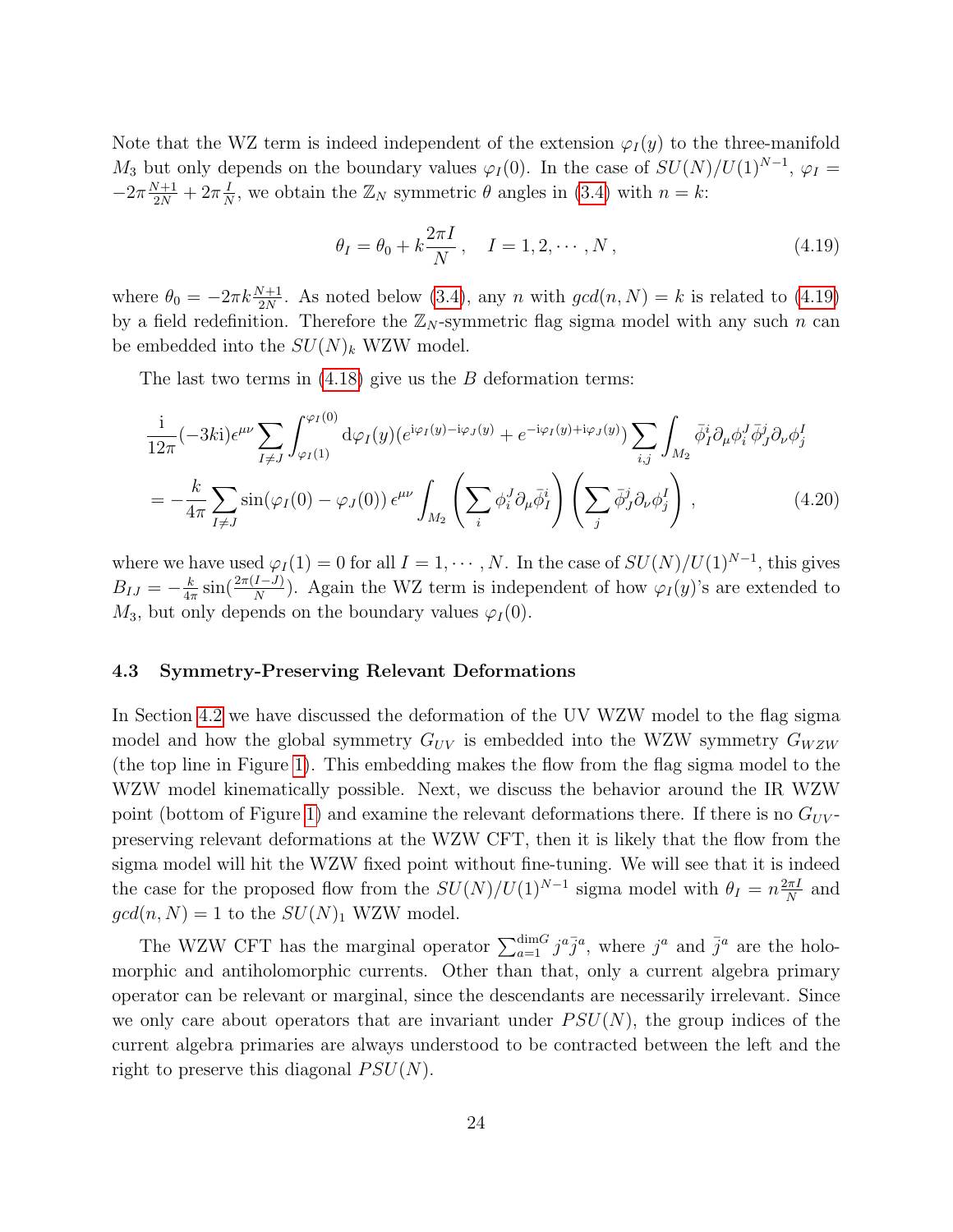A current algebra primary of the theory is labeled by a representation **R** of  $\mathfrak{su}(N)$  and will be denoted by  $\mathcal{O}_\mathbf{R}$ . The allowed representations **R** in the  $SU(N)_k$  WZW model are those whose sum of the Dynkin labels are less than or equal to k.

For  $k \geq 2$ , the WZW CFT always has a relevant primary operator  $\mathcal{O}_{\text{Adj}}$ . It is invariant under the center  $\mathbb{Z}_N$  and the charge conjugation  $\mathbb{Z}_2^C$ . Hence, it is a  $G_{UV}$ -preserving relevant deformation in the  $SU(N)_k$  WZW model with  $k \geq 2$  [\[3,](#page-57-2)[16\]](#page-58-6). The physical consequence is that at least one fine-tuning is necessary to hit the  $SU(N)_k$  WZW fixed point with  $k \geq 2$  along a flow from the flag sigma model. In fact, for  $k \geq 2$  and  $gcd(k, N) = 1$ , it was conjectured that the  $SU(N)_k$  WZW model perturbed by  $\mathcal{O}_{\text{Adj}}$  flows to the  $SU(N)_1$  WZW model in the IR [\[17\]](#page-58-7).

Let us restrict to the  $k = 1$  case because of the above reason. The nontrivial primaries are  $\mathcal{O}_{\Lambda^{\ell}N}$  for  $\ell = 1, 2 \cdots, N - 1$ , where  $\Lambda^{\ell}N$  is the  $\ell$ -th antisymmetric power of the fundamental representation N. In particular, the theory does not have  $\mathcal{O}_{\text{Adj}}$ . Note that the complex conjugation  $\overline{\Lambda^{\ell}N}$  of  $\Lambda^{\ell}N$  is equivalent to  $\Lambda^{N-\ell}N$  and hence  $\overline{\mathcal{O}}_{\Lambda^{\ell}N} = \mathcal{O}_{\Lambda^{N-\ell}N}$ . The holomorphic conformal weight  $h_\ell$  of the primary  $\mathcal{O}_{\Lambda^{\ell}N}$  is

$$
h_{\ell} = \frac{\ell(N - \ell)}{2N}.\tag{4.21}
$$

In the diagonal  $SU(N)_1$  WZW CFT, the primary  $\mathcal{O}_{\Lambda^{\ell}N}$  is relevant if  $h_{\ell} < 1$ . The relevant and marginal primary operators in  $SU(N)_1$  WZW CFT are listed in Table [1.](#page-26-2)

Next, we discuss how the  $\mathbb{Z}_N$  symmetry acts on these  $PSU(N)$ -invariant operators. The importance of this  $\mathbb{Z}_N$  symmetry in the  $SU(N)$  WZW model has been emphasized in [\[6\]](#page-57-5). Since the  $\mathbb{Z}_N$  generator acts on the fundamental representation N a phase  $e^{2\pi i/N}$ , it acts on the rank  $\ell$  antisymmetric tensor representation  $\Lambda^{\ell}N$  by a phase  $e^{2\pi i\ell/N}$ , so does the corresponding primary  $\mathcal{O}_\ell$ . Hence, there is no  $G_{UV}$ -invariant relevant deformation in the  $SU(N)_1$  WZW CFT. This suggests that the flag sigma model with  $\theta_I = n \frac{2\pi I}{N}$  $\frac{2\pi I}{N}$  and  $gcd(n, N) =$ 1 can flow to the  $SU(N)_1$  WZW model without fine-tuning.

In Section [7.1,](#page-35-2) we will discuss more general flag sigma model whose global symmetry does not contain  $\mathbb{Z}_N$ , but a subgroup thereof. In Table [1,](#page-26-2) the subgroups of  $\mathbb{Z}_N$  that can be used to exclude all the relevant and marginal operator in the  $SU(N)_1$  WZW CFT are also listed.<sup>[14](#page-25-0)</sup> When we further impose the charge conjugation symmetry  $\mathbb{Z}_2^C : U \to U^*$ , only the sum of a primary and its conjugate is allowed to be turned on.

<span id="page-25-0"></span><sup>&</sup>lt;sup>14</sup>When  $(N, \ell) = (8, 4), (9, 3), (9, 6)$ , the primaries  $\mathcal{O}_{\Lambda^{\ell} N}$  are marginal (but not exactly marginal). If the marginal deformations are marginally irrelevant in a (codimension zero) region around the CFT point, it is sufficient to only exclude the relevant operators to reach the WZW CFT, and the minimal subgroups are  $\mathbb{Z}_4$ and  $\mathbb{Z}_3$  for  $N = 8$  and 9, respectively.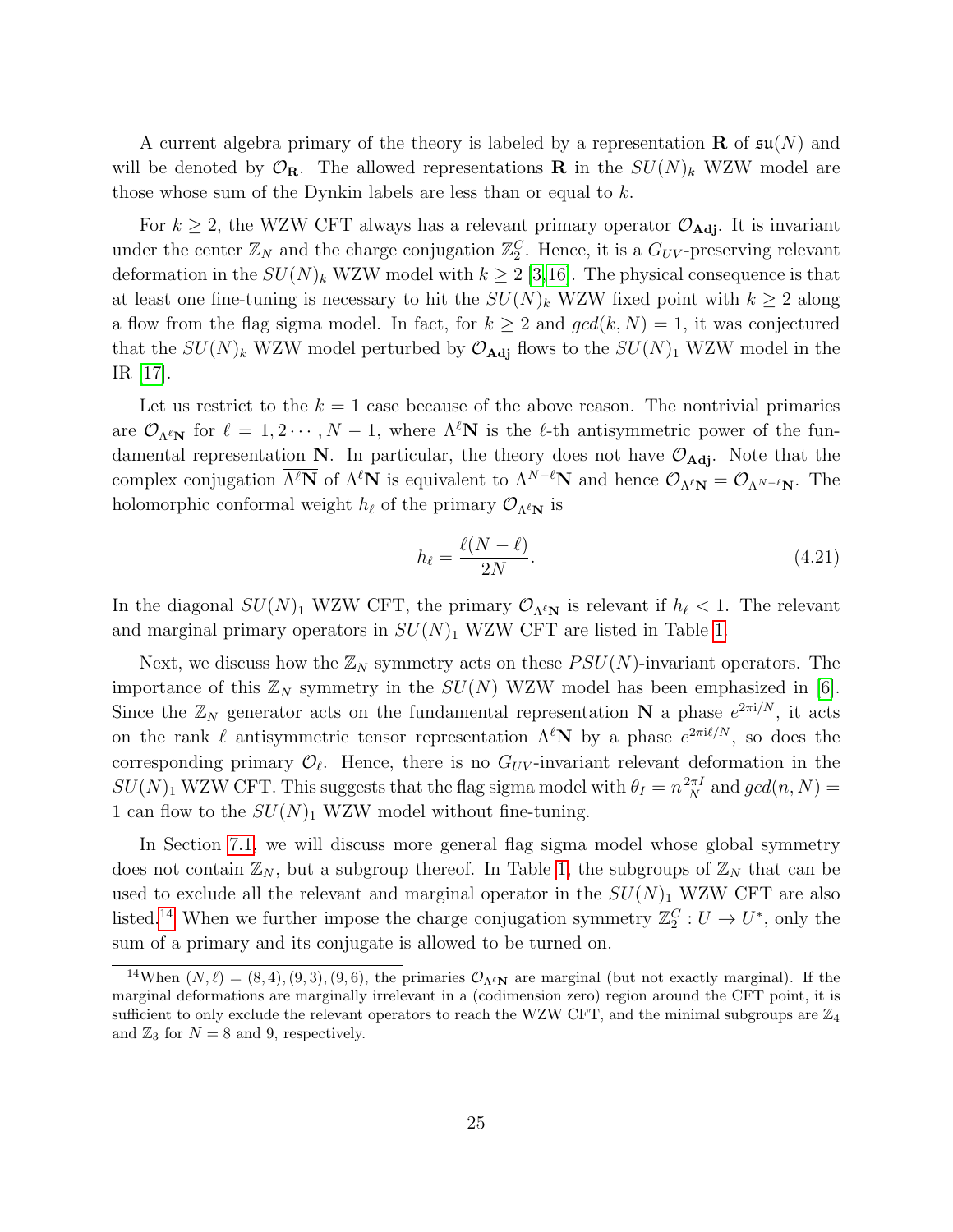<span id="page-26-2"></span>

| N           | relevant or marginal $\mathcal{O}_{\ell}$                                                                   | $\mathbb{Z}_r\subseteq \mathbb{Z}_N$               |
|-------------|-------------------------------------------------------------------------------------------------------------|----------------------------------------------------|
| N < 7       | $\mathcal{O}_{\ell}$ for $1 \leq \ell \leq N-1$                                                             | $\mathbb{Z}_N$                                     |
|             | $\mathcal{O}_1, \mathcal{O}_2, \mathcal{O}_3, [\mathcal{O}_4], \mathcal{O}_5, \mathcal{O}_6, \mathcal{O}_7$ | '/Lo                                               |
| 9           | $\mathcal{O}_1, \mathcal{O}_2, [\mathcal{O}_3], [\mathcal{O}_6], \mathcal{O}_7, \mathcal{O}_8$              | $\mathbb{Z}_9$                                     |
| $N \geq 10$ | $\mathcal{O}_1,\mathcal{O}_2,\mathcal{O}_{N-2},\mathcal{O}_{N-1}$                                           | Any subgroup other than $\mathbb{Z}_2$ and $\{1\}$ |

Table 1: Relevant and marginal deformations in the  $SU(N)_1$  WZW CFT. Marginal operators are in the square brackets. The operator  $\mathcal{O}_{\Lambda^{\ell} \mathbf{N}}$  is abbreviated as  $\mathcal{O}_{\ell}$ , and we have  $\mathcal{O}_{\ell} = \mathcal{O}_{N-\ell}$ . The third column shows the subgroups of the center  $\mathbb{Z}_N$  in [\(4.3\)](#page-20-3) or [\(4.4\)](#page-20-4) under which all the relevant and marginal primary operators transform nontrivially.

### <span id="page-26-0"></span>5 Renormalization Group Flow

#### <span id="page-26-1"></span>5.1 The General Flow

The  $SU(N)$  invariant metric on  $SU(N)/U(1)^{N-1}$  can be parameterized by the  $r_I$ 's and the  $G_{IJ}$ 's, subject to the redundancy  $r_I \rightarrow r_I + c_I$  and  $G_{IJ} \rightarrow G_{IJ} - c_I - c_J$ . We can remove the redundancy by setting all the  $r<sub>I</sub>$ 's to be zero. Similarly, the  $SU(N)$  invariant B-field deformations are parameterized by the  $\theta_I$ 's and the  $B_{IJ}$ 's, subject to the redundancy  $\theta_I \to \theta_I + 2\pi b_I$  combined with  $B_{IJ} \to B_{IJ} - b_I - b_J$ . We again remove the redundancy by setting all the  $\theta_I$ 's to be zero.

The  $SU(N)$  invariant metric and the B-field for the non-linear sigma model on  $SU(N)/U(1)^{N-1}$ are then parameterized by  $\frac{N(N-1)}{2} G_{IJ}$ 's and  $\frac{N(N-1)}{2} B_{IJ}$ 's, respectively, with  $1 \leq I < J \leq N$ . In this section we will write down the one-loop beta functions for both  $G_{IJ}$  and  $B_{IJ}$ .

Consider a general non-linear sigma model with Lagrangian

$$
\frac{1}{2} \sum_{a,b} (g_{ab}(X)\delta^{\mu\nu} + ib_{ab}(X)\epsilon^{\mu\nu}) \partial_{\mu} X^a \partial_{\nu} X^b \tag{5.1}
$$

where  $g_{ab}(X)$  and  $b_{ab}(X)$  are the metric and the B-field on the target space, respectively. Here,  $a, b, c$  are the indices of the tangent bundle on the target space.  $X^{a}$ 's are the (real) coordinates on the target space. The one-loop beta functions of a general non linear sigma model with metric  $g_{ab}$  and  $b_{ab}$  are [\[18–](#page-58-8)[20\]](#page-58-9)

<span id="page-26-3"></span>
$$
\frac{\mathrm{d}}{\mathrm{d}\log\mu}g_{ab} = \frac{1}{2\pi}R_{ab} - \frac{1}{8\pi}H_a^{cd}H_{bcd} + \cdots,
$$
\n
$$
\frac{\mathrm{d}}{\mathrm{d}\log\mu}b_{ab} = -\frac{1}{4\pi}\nabla^cH_{cab} + \cdots,
$$
\n(5.2)

where  $R_{ab}$  is the Ricci tensor associated to  $g_{ab}$ ,  $\nabla$  is the covariant derivative (for the affine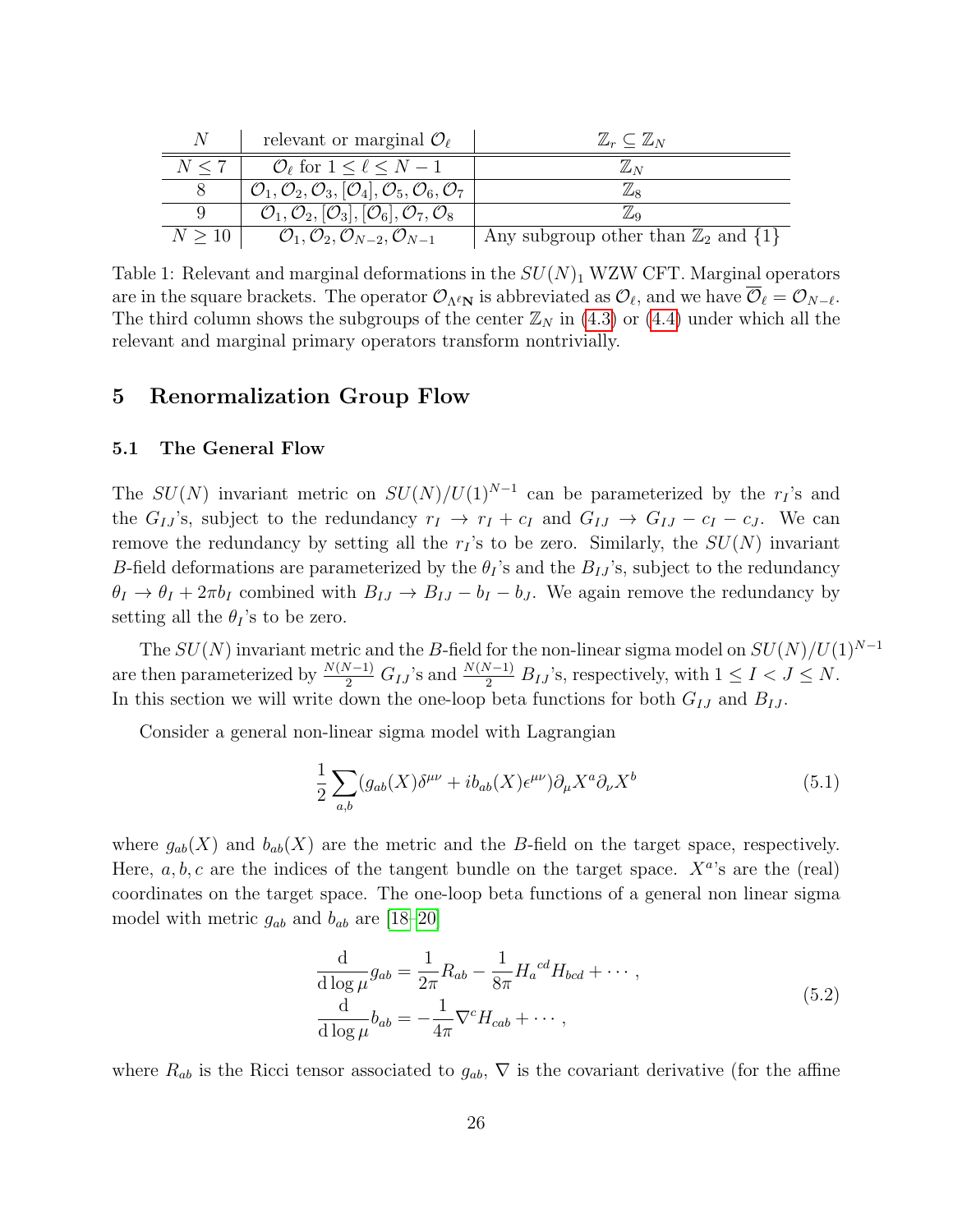connection), and the field strength  $H_{abc}$  is defined by

$$
H_{abc} = \partial_a b_{bc} + \partial_c b_{ab} + \partial_b b_{ca} \,. \tag{5.3}
$$

The  $\cdots$  represent correction from higher-loop contributions in the sigma model. To use these formula, we need to explicitly know the metric  $g_{ab}$  and the  $b_{ab}$  on the flag manifold as functions of  $G_{IJ}$  and  $B_{IJ}$ . We expand the  $\phi$  field as

<span id="page-27-0"></span>
$$
\phi_i^I = 1 + i\Theta_i^I - \frac{1}{2} \sum_k \Theta_k^I \Theta_l^k + i\frac{1}{6} \sum_{k,l} \Theta_k^I \Theta_l^k \Theta_i^l + \mathcal{O}(\Theta^4).
$$
 (5.4)

 $\phi$  being unitary implies that  $\Theta$  is hermitian,  $(\Theta^i_I)^* = \Theta^I_i$ . We use the  $U(1)^{N-1}$  gauge

$$
\Theta_I^I = 0 \quad \text{for all } I. \tag{5.5}
$$

It follows that  $\Theta_i^I$  with  $I > i$  forms  $N(N-1)/2$  complex coordinates of the flag manifold around the origin. A pair  $(I, i)$  can be thought as an index of the coordinates  $\Theta_i^I$ , and its complex conjugate index  $(I, i)$  is identified with  $(i, I)$ . Substituting the expansion [\(5.4\)](#page-27-0) into  $(2.11)$  (with  $r_I = \theta_I = 0$ ), we get the linearized Lagrangian

<span id="page-27-3"></span>
$$
\frac{1}{2} \sum_{I \neq i, J \neq j} (g_{(I,i),(J,j)}(\Theta) \delta^{\mu\nu} + b_{(I,i),(J,j)}(\Theta) \epsilon^{\mu\nu}) \partial_{\mu} \Theta_i^I \partial_{\nu} \Theta_j^J, \tag{5.6}
$$

where the the metric  $g_{(I,i),(J,j)}(\Theta)$  and the B-field  $b_{(I,i),(J,j)}(\Theta)$  are functions of the coordinates  $\Theta_i^I$  and  $G_{IJ}, B_{IJ}$  that can be explicitly computed up to a given order of  $\Theta$ . Notice that  $g_{(I,i),(J,j)} = g_{(i,I),(j,J)}$  and  $b_{(I,i),(J,j)} = -b_{(i,I),(j,J)}$ .<sup>[15](#page-27-1)</sup> In particular, the metric and the B-field at the origin  $\Theta_i^I = 0$  is

<span id="page-27-4"></span>
$$
g_{(I,i),(J,j)}(0) = \begin{cases} G_{IJ} & \text{if } i = J, j = I, \\ 0 & \text{otherwise,} \end{cases}
$$
  
\n
$$
b_{(I,i),(J,j)}(0) = \begin{cases} -B_{IJ} & \text{if } i = J, j = I, \\ 0 & \text{otherwise.} \end{cases}
$$
 (5.7)

To compute the beta functions [\(5.2\)](#page-26-3) at  $\Theta = 0$ , it is sufficient to expand  $\phi$  up to the third order in  $\Theta$ , since the beta functions includes two derivatives.<sup>[16](#page-27-2)</sup> For  $N = 3, 4$ , an explicit

<span id="page-27-1"></span><sup>&</sup>lt;sup>15</sup>Note that  $b_{(I,i),(J,j)}$  is real and the second term in [\(5.6\)](#page-27-3) is purely imaginary in Euclidean signature as it should be. There is no i in front of  $b_{(I,i),(J,j)}(\Theta)$  because our coordinates  $\Theta_i^I$ 's are not real.

<span id="page-27-2"></span><sup>&</sup>lt;sup>16</sup>In fact it suffices to expand to second order, since the third order can be absorbed by a coordinate change. However we keep the third order here for clarity.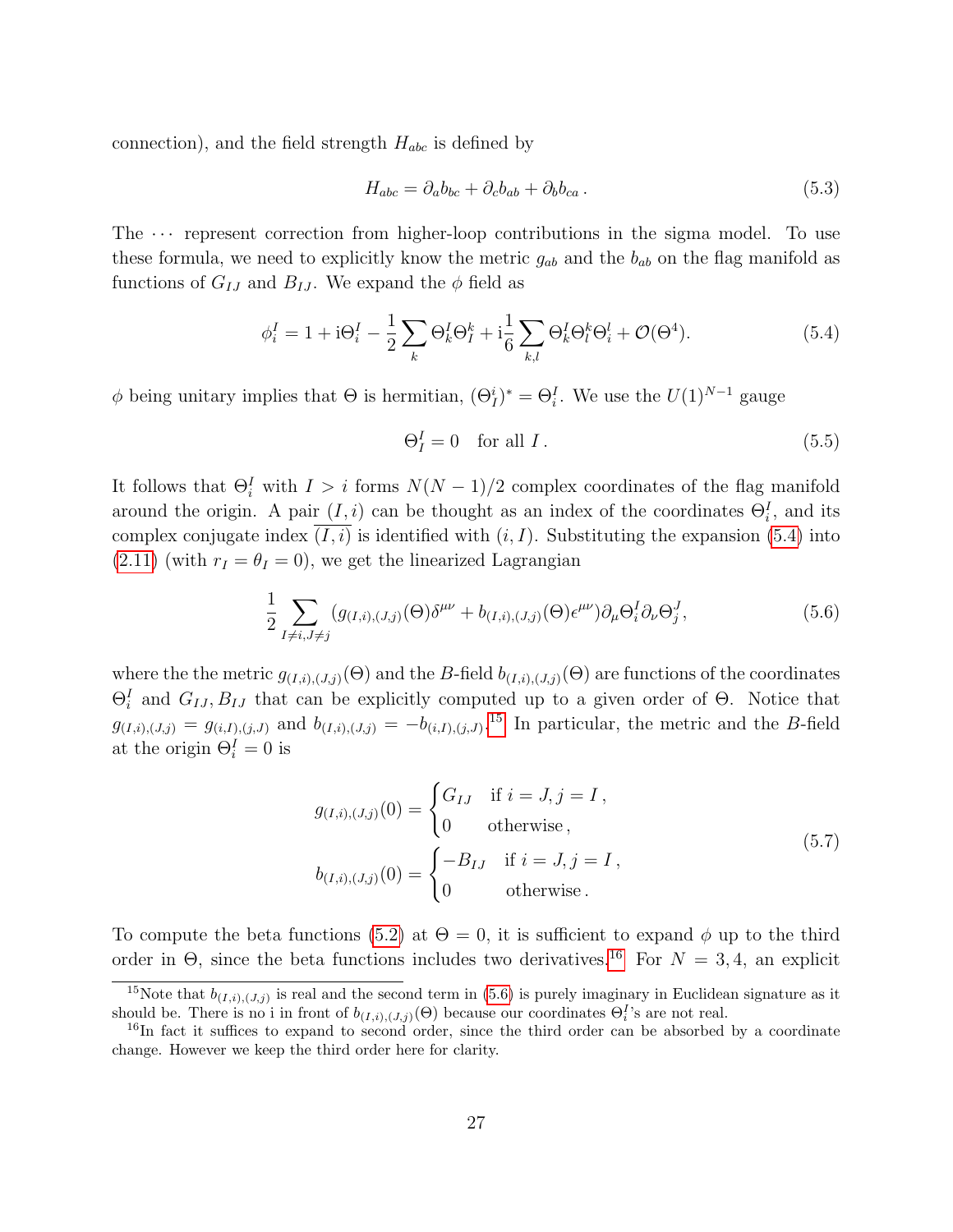computation (with the help of Mathematica) shows

$$
R_{(I,J),(J,I)}(\Theta=0) = N + \frac{1}{2} \sum_{K \neq I,J} \left( \frac{G_{IJ}^2}{G_{IK} G_{JK}} - \frac{G_{IK}}{G_{KJ}} - \frac{G_{JK}}{G_{IK}} \right),
$$
  

$$
\sum_{K,k} \nabla^{(K,k)} H_{(K,k),(I,J),(J,I)}(\Theta=0) = 2 \sum_{K \neq I,J} \frac{G_{IJ}(B_{IJ} - B_{IK} - B_{KJ})}{G_{IK} G_{JK}},
$$
(5.8)

and we conjecture the above form for all N. In fact, the Ricci tensor for the  $SU(N)$  invariant metric on the flag manifold  $SU(N)/U(1)^{N-1}$  was derived in [\[21\]](#page-58-10) and [\[22\]](#page-58-11), which agrees with  $(5.9).$  $(5.9).$ 

Therefore, from [\(5.2\)](#page-26-3), [\(5.7\)](#page-27-4), [\(5.8\)](#page-28-2), we obtain the one-loop beta functions of  $G_{IJ}$  and  $B_{IJ}$ 

<span id="page-28-2"></span>
$$
\frac{\mathrm{d}}{\mathrm{d}\log\mu}G_{IJ} = \frac{1}{2\pi} \left[ N + \frac{1}{2} \sum_{K \neq I,J} \left( \frac{G_{IJ}^2}{G_{IK}G_{JK}} - \frac{G_{IK}}{G_{KJ}} - \frac{G_{JK}}{G_{IK}} \right) \right] + \cdots, \tag{5.9}
$$

$$
\frac{\mathrm{d}}{\mathrm{d}\log\mu}B_{IJ} = \frac{1}{2\pi} \sum_{K \neq I,J} \frac{G_{IJ}(B_{IJ} - B_{IK} - B_{KJ})}{G_{IK}G_{JK}} + \cdots
$$
\n(5.10)

The  $\cdots$  in the first line contains the  $H^2$  term in the one-loop beta function [\(5.2\)](#page-26-3). In the following we will study the RG flow in the large volume limit, where the  $H^2$  term is suppressed by powers of  $1/G$ .

#### <span id="page-28-0"></span>5.2  $\mathbb{Z}_N$  Invariant Flow of  $G_{IJ}$

Let us consider the special case when all the  $G_{IJ}$ 's are identical:

<span id="page-28-5"></span><span id="page-28-1"></span>
$$
G_{IJ} = G_0, \quad B_{IJ} = 0, \quad \forall \ I, J. \tag{5.11}
$$

This locus preserves the  $\mathbb{S}_N$  symmetry that acts on the I, J indices.  $G_0$  is the modulus for the overall volume of the manifold.

The Ricci flow equation for  $G_0$  on this  $\mathbb{S}_N$  invariant locus is

<span id="page-28-4"></span><span id="page-28-3"></span>
$$
\frac{d}{d \log \mu} G_0 = \frac{1}{2\pi} \frac{N+2}{2} \,. \tag{5.12}
$$

The one-loop beta function for  $G_0$  is positive as it should be. Indeed, as we go to higher energy, the size  $G_0$  grows and the sigma model becomes weakly coupled.

Next, we consider a small perturbation  $\delta G_{IJ}$  of  $G_{IJ}$  around the  $\mathbb{S}_N$  invariant configuration [\(5.11\)](#page-28-3). To leading order in  $\delta G_{IJ}/G_0$ , the one-loop beta function for  $G_{IJ}$  has an  $\mathcal{S}_N$  symmetry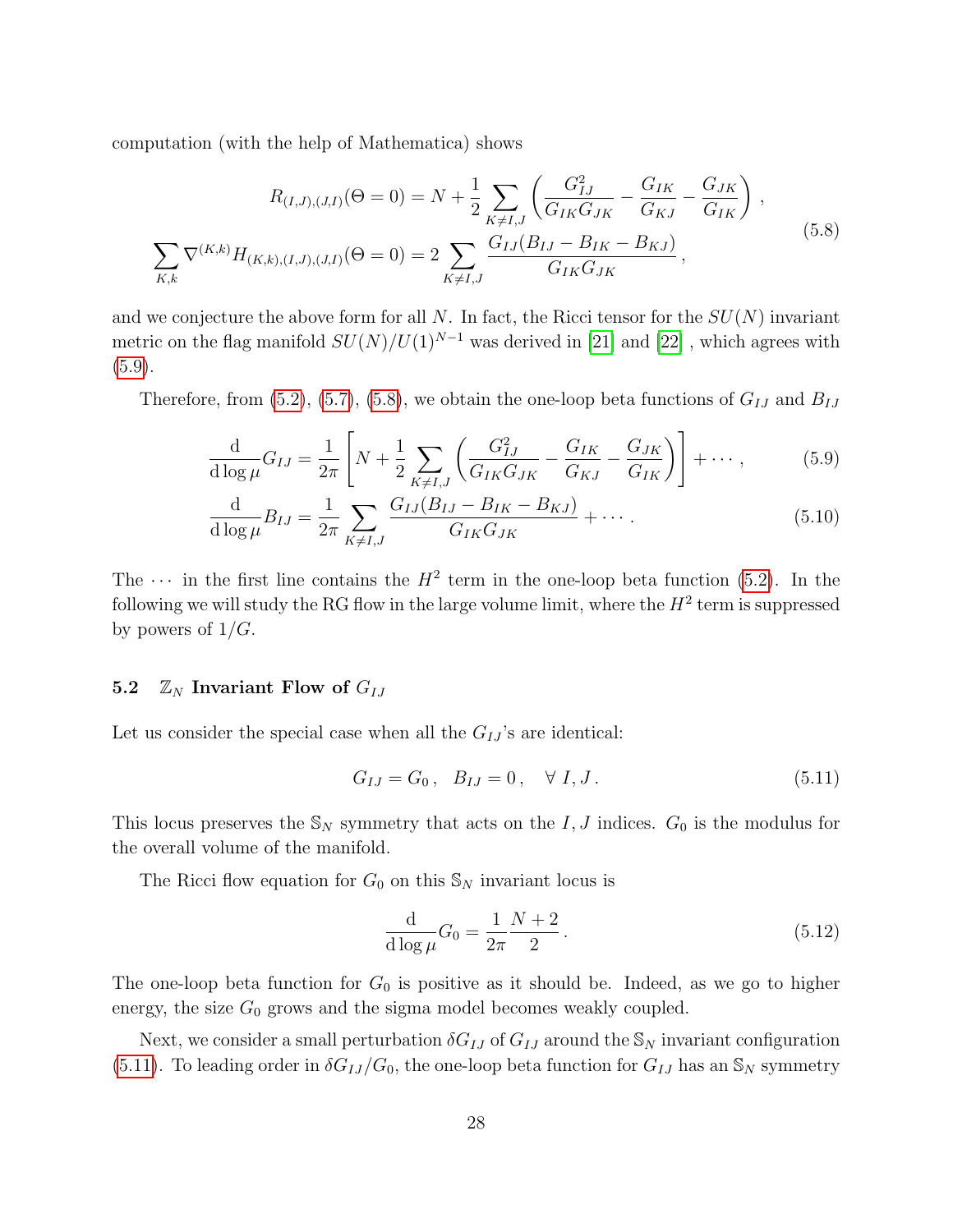which will be used to organize our parameters. As commented in  $(3.1)$ , the G deformations transform in the  $Sym^2(N-1)$  representation of  $\mathbb{S}_N$ , which can be further decomposed into

<span id="page-29-1"></span><span id="page-29-0"></span>
$$
1 \oplus (N-1) \oplus \frac{N(N-3)}{2}.
$$
\n
$$
(5.13)
$$

The trivial irrep 1 is the overall volume  $G_0$ , while the perturbation  $\delta G_{IJ}$  can be decomposed into the other two irreducible representations. By the  $\mathbb{S}_N$  symmetry, the one-loop beta function for  $\delta G_{IJ}$  must take the form

$$
\frac{\mathrm{d}}{\mathrm{d}\log\mu} \delta G_{IJ} = g_{\mathbf{R}} \frac{\delta G_{IJ}}{G_0} + \cdots, \quad \delta G_{IJ} \in \mathbf{R} \tag{5.14}
$$

to this order in the expansion of  $\delta G_{IJ}/G_0$ , where **R** is one of the latter two irreps in [\(5.13\)](#page-29-0). Importantly, the constant  $g_{\mathbf{R}}$  only depends on which irrep  $\delta G_{IJ}$  belongs to, but not on the specific component of  $\delta G_{IJ}$ . This symmetry argument greatly simplifies the analysis to determining only two constants  $g_{\mathbf{R}}$  at this order. Similarly from the  $\mathbb{S}_N$  symmetry, the correction to the flow [\(5.12\)](#page-28-4) can only arise at order  $(\delta G_{IJ}/G_0)^2$ .

We would like to further restrict ourselves to the  $\mathbb{Z}_N$  (which is a true symmetry nonperturbatively) invariant flows. This amounts to identifying the trivial  $\mathbb{Z}_N$  representations in the decomposition of the  $\mathbb{S}_N$  irreps in [\(5.13\)](#page-29-0) into  $\mathbb{Z}_N$  irreps.

The trivial  $\mathbb{S}_N$  irrep 1 obviously descends to the trivial  $\mathbb{Z}_N$  irrep, which is the overall volume modulus  $G_0$ . The standard  $\mathbb{S}_N$  irrep  $\mathbb{N} - 1$ , on the other hand, does not contain any  $\mathbb{Z}_N$  invariant. It follows that all the remaining  $\lfloor \frac{N}{2} \rfloor$  $\frac{N}{2}$  | − 1 nontrivial  $\mathbb{Z}_N$  invariants come from the  $\mathbb{S}_N$  irrep  $\frac{N(N-3)}{2}$ . The flow of these  $\mathbb{Z}_N$  invariant  $\delta G_{IJ}$  is completely determined by a single constant  $g_{\mathbf{N(N-3)}}$  in [\(5.14\)](#page-29-1). 2

We will determine this constant  $g_{N(N-3)}$  below. Since all the nontrivial  $\mathbb{Z}_N$  invariant G deformations belong to a single irreducible  $\mathbb{S}_N$  representation, it suffices to turn on one such deformation and set the others to be zero. For example, we will choose (see Section [3.2.1\)](#page-16-0)

$$
G_{12} = G_{23} = \dots = G_{N1} = G_0 + \delta G,
$$
  
\n
$$
G_{IJ} = G_0 - \frac{2}{N-3} \delta G, \quad \text{for all other } G_{IJ},
$$
\n(5.15)

in such a way that the average of  $G_{IJ}$  is  $G_0$ . Let us substitute the above  $G_{IJ}$  into the one-loop beta function [\(5.9\)](#page-28-1) with  $I = 1, J = 2$  and expand to leading order in  $\delta G/G_0$ :

$$
\frac{\mathrm{d}}{\mathrm{d}\log\mu}(G_0 + \delta G) = \frac{1}{2\pi} \frac{N+2}{2} + \frac{1}{2\pi}(N-1)\frac{\delta G}{G_0} + \mathcal{O}\left(\frac{\delta G^2}{G_0^2}\right) \tag{5.16}
$$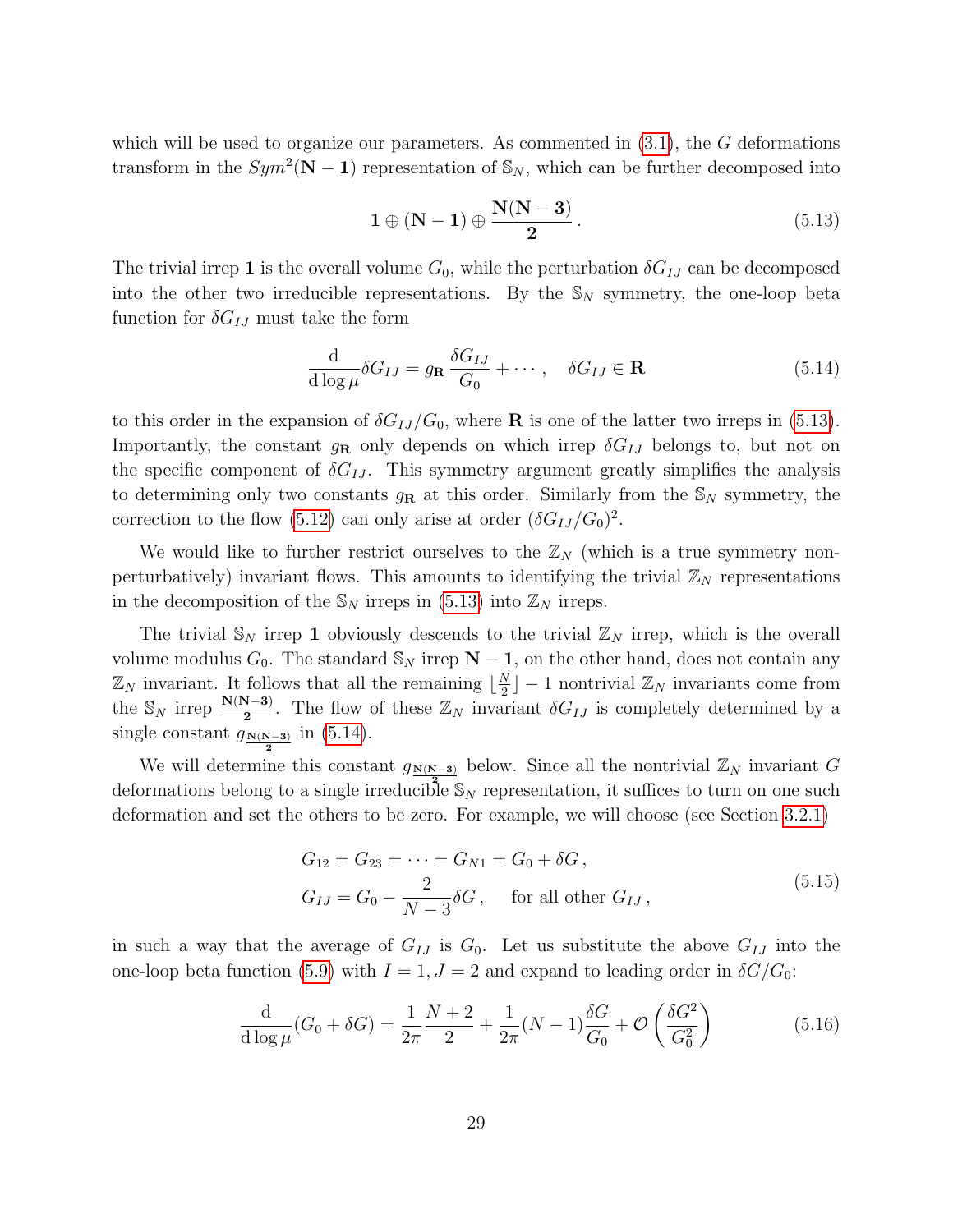Since the flow [\(5.12\)](#page-28-4) of  $G_0$  is corrected only at the order of  $\delta G^2/G_0^2$ , we have

$$
\frac{\mathrm{d}}{\mathrm{d}\log\mu}\delta G = \frac{1}{2\pi}(N-1)\frac{\delta G}{G_0} + \cdots. \tag{5.17}
$$

That is,  $g_{\frac{N(N-3)}{2}} = \frac{N-1}{2\pi}$  $rac{\sqrt{-1}}{2\pi}$ .

The physical coupling is not  $\delta G$ , but the ratio

$$
\widetilde{\delta G_a} \equiv \frac{\delta G_a}{G_0} \,. \tag{5.18}
$$

There are several ways to see this combination is the physical coupling constant we should be interested in. From the Lagrangian point of view, this is the coupling constant when we canonically normalize the field. From the geometric point of view, this is the relative "ripple" of the metric normalized with respect to the overall size  $G_0$  of the manifold.

The one-loop beta function for the relative G deformation  $\widetilde{\delta G} = \delta G/G_0$  is then

$$
\frac{\mathrm{d}}{\mathrm{d}\log\mu}\widetilde{\delta G} = \frac{1}{2\pi}\left(N - 1 - \frac{N+2}{2}\right)\frac{\widetilde{\delta G}}{G_0} + \dots = \frac{1}{2\pi}\frac{N - 4}{2}\frac{\widetilde{\delta G}}{G_0} + \dots, \quad (N \ge 4). \tag{5.19}
$$

Recall that for  $N = 3$  the only  $\mathbb{Z}_3$  invariant G deformation is the overall volume, and there is no  $\delta G$  to talk about. For  $N = 4$  the one-loop beta function vanishes at leading order in  $\delta G/G_0$ . The next contribution will come from two-loop diagrams, which are of order  $1/G_0^2$ . For  $N > 4$ , the beta function of  $\widetilde{\delta G}$  is negative, meaning to leading order around the large volume point, the "ripple"  $\delta \widetilde{G}$  decreases when we flow to the IR and hence is irrelevant.

#### <span id="page-30-0"></span>5.3  $\mathbb{Z}_N$  Invariant Flow of  $B_{IJ}$

Consider a small perturbation of  $B_{IJ}$  around the  $\mathcal{S}_N$  invariant configuration [\(5.11\)](#page-28-3). We will again use the  $\mathbb{S}_N$  symmetry to constrain the flow. As stated in [\(3.2\)](#page-14-5), the B deformations transform in the  $\mathbb{S}_N$  representation:

<span id="page-30-1"></span>
$$
(N-1) \oplus \frac{(N-1)(N-2)}{2}.
$$
 (5.20)

The  $\mathbb{S}_N$  symmetry constrains the one-loop beta function for  $B_{IJ}$  to take the form

$$
\frac{\mathrm{d}}{\mathrm{d}\log\mu}B_{IJ} = b_{\mathbf{R}}\frac{B_{IJ}}{G_0} + \cdots, \quad B_{IJ} \in \mathbf{R}
$$
\n(5.21)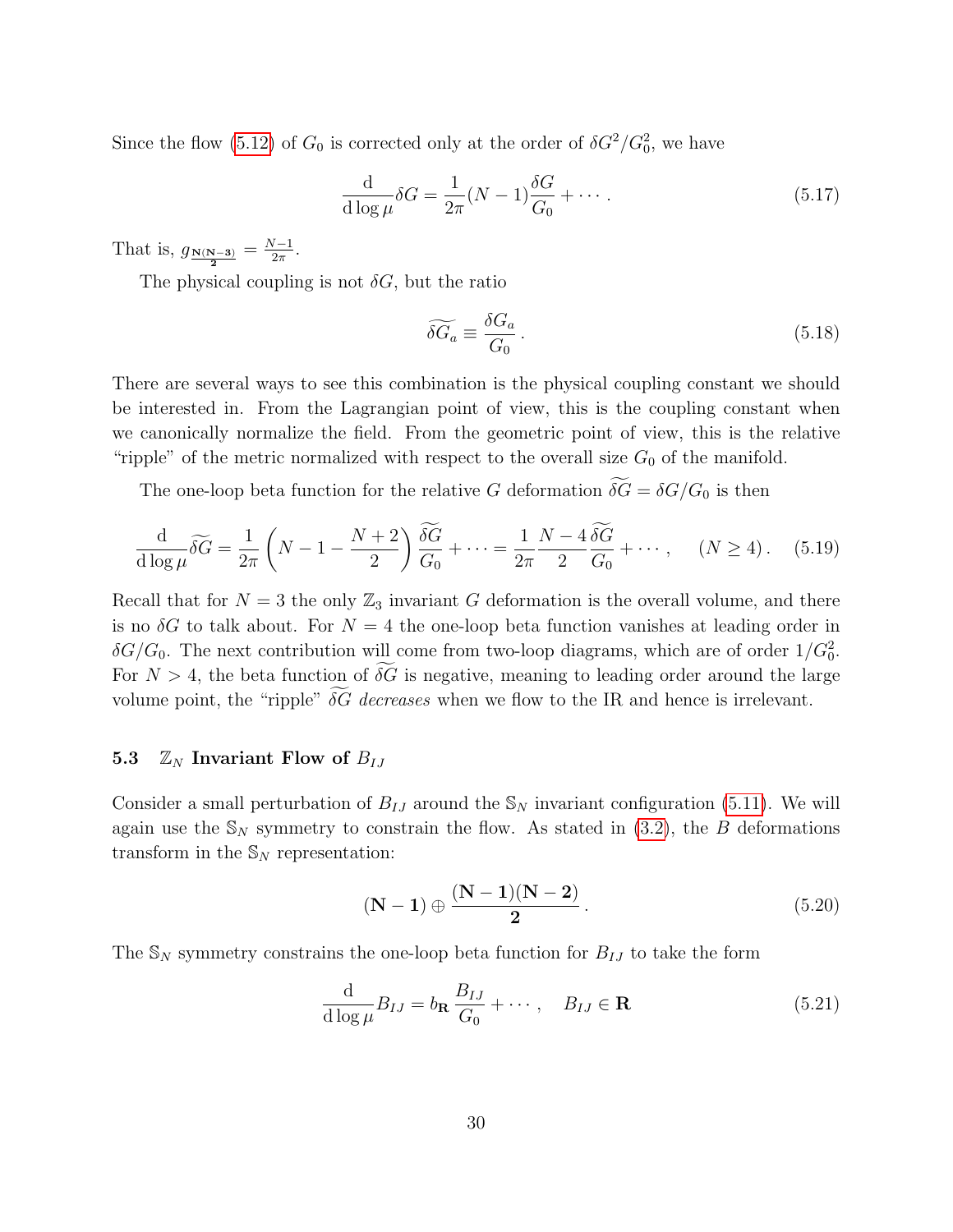where the constant  $b_{\mathbf{R}}$  only depends on which one of the two  $\mathcal{S}_N$  irreps in [\(5.20\)](#page-30-1)  $B_{IJ}$  belongs to, but not on the specific component.

We now further impose the  $\mathbb{Z}_N$  symmetry. Since the  $\mathbb{S}_N$  irrep  $N-1$  does not contain any  $\mathbb{Z}_N$  invariant, all  $\lfloor N/2 \rfloor \mathbb{Z}_N$  invariant B deformations belong to the  $\mathbb{S}_N$  irrep  $\frac{(N-1)(N-2)}{2}$  $\Lambda^2(N-1)$ . Let us determine  $b_{\frac{(N-1)(N-2)}{2}}$  below.<sup>[17](#page-31-1)</sup>

As discussed in Section [3.2.1,](#page-16-0) the  $\mathbb{Z}_N$  invariant B-deformations are

$$
B_a = B_{1,a+1} = B_{2,a+2} = \dots = B_{N-a,N} = B_{N-a+1,1} = \dots B_{N,a},
$$
\n(5.22)

for  $a = 1, \cdots, N-1$ . Only  $\lfloor \frac{N}{2} \rfloor$  $\frac{N}{2}$  of them are independent since  $B_a = -B_{N-a}$ . Using [\(5.10\)](#page-28-5) with  $G_{IJ} = G_0$ , we have

$$
\frac{\mathrm{d}}{\mathrm{d}\log\mu}B_a = \frac{1}{2\pi G_0} \sum_{K \neq 1,1+a} (B_{1,1+a} - B_{1K} - B_{K,1+a}) = \frac{N}{2\pi} \frac{B_a}{G_0}.
$$
\n(5.23)

That is,  $b_{\frac{(N-1)(N-2)}{2}} = \frac{N}{2\pi}$  $\frac{N}{2\pi}$ .

The physical coupling is not  $B_a$  but  $\widetilde{B}_a \equiv G_0^{-3/2} B_a$ . To see this, we note that B is the coefficient of a three-form flux  $H$  on the target space.  $H$  integrates to an order one number on the target space, i.e.  $\int d^3\phi H \sim 1$ . Hence, the true coupling is B divided by the cubic power of the radius (note that  $G_0$  is proportional to the radius square on the target space). The flow equation for the physical coupling  $\widetilde{B}_a = G_0^{-3/2} B_a$  is

$$
\frac{\mathrm{d}}{\mathrm{d}\log\mu}\widetilde{B}_a = \frac{\widetilde{B}_a}{2\pi G_0}(\frac{N}{4} - \frac{3}{2}) + \cdots,\tag{5.24}
$$

which is irrelevant for  $N > 6$ . The  $\cdots$  represents higher-loop corrections to the beta func-tion.<sup>[18](#page-31-2)</sup>

## <span id="page-31-0"></span>6  $SU(3)/U(1)^2$

In this section we focus on the special case  $SU(3)/U(1)^2$  sigma model, which was studied extensively in [\[1,](#page-57-0) [7\]](#page-57-6).

<span id="page-31-1"></span><sup>&</sup>lt;sup>17</sup>More precisely, the  $\theta_I$ 's transform in **N** − **1**, which does not have a  $\mathbb{Z}_N$  invariant. Yet, because of their 2π-periodicity, they do have  $\mathbb{Z}_N$  invariant values, which we use heavily. However, since  $\theta_I$  do not affect the perturbative behavior of our theory, they can be ignored in this discussion.

<span id="page-31-2"></span><sup>&</sup>lt;sup>18</sup>We thank I. Affleck and M. Lajko for discussions on the beta function of  $B_a$ .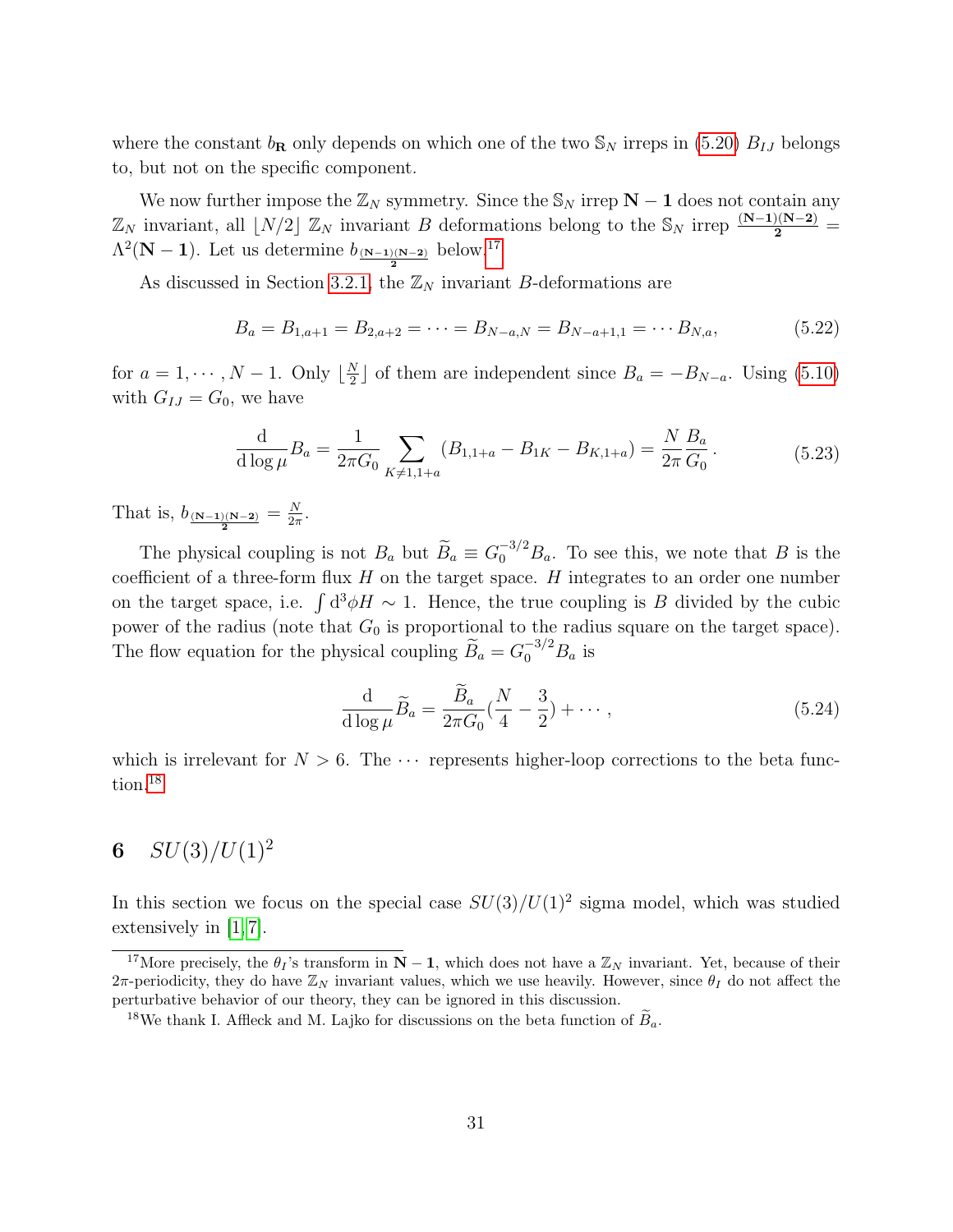#### <span id="page-32-0"></span>6.1 The Lagrangian

We start with the most general Lagrangian [\(2.12\)](#page-11-0) without  $a_I$ , but before eliminating  $\phi_i^3$ .

$$
\sum_{I=1}^{3} \left( r_I \left( \sum_i |\partial \phi_i^I|^2 - |\sum_i \bar{\phi}_I^i \partial \phi_i^I|^2 \right) + \frac{\theta_I}{2\pi} \epsilon^{\mu\nu} \sum_i \partial_\mu \phi_i^I \partial_\nu \bar{\phi}_I^i \right) + \sum_{1 \leq I < J \leq 3} (G_{IJ} \delta^{\mu\nu} + B_{IJ} \epsilon^{\mu\nu}) \left( \sum_i \phi_i^I \partial_\mu \bar{\phi}_J^i \right) \left( \sum_j \bar{\phi}_I^j \partial_\nu \phi_j^J \right) . \tag{6.1}
$$

We can rewrite the Lagrangian by substituting

<span id="page-32-1"></span>
$$
\phi_i^3 = e^{i\alpha} \Phi_i
$$
  

$$
\Phi_i \equiv \sum_{jk} \epsilon_{ijk} \bar{\phi}_1^j \bar{\phi}_2^k ,
$$
 (6.2)

with some phase  $\alpha$ , which is related to det  $\phi = e^{i\alpha}$ . With this we find (using [\(2.4\)](#page-9-1))

$$
\partial \alpha + \sum_{I=1}^{3} a_I = 0, \qquad (6.3)
$$

and therefore we can choose the gauge  $\alpha = 0$  and remain with  $U(1)^2$  gauge freedom in the phases of  $\phi_i^I$  with  $I = 1, 2$ . In the following we will replace  $\phi_i^3$  by

<span id="page-32-2"></span>
$$
\phi_i^3 = \sum_{jk} \epsilon_{ijk} \bar{\phi}_1^j \bar{\phi}_2^k. \tag{6.4}
$$

We use

$$
\sum_{i} |\partial \phi_i^3|^2 - |\sum_{i} \bar{\phi}_3^i \partial \phi_i^3|^2 = \sum_{I=1}^2 \left( \sum_{i} |\partial \bar{\phi}_I^i|^2 - |\sum_{i} \bar{\phi}_I^i \partial \phi_i^I|^2 \right) - 2 \sum_{jk} \bar{\phi}_2^k \phi_j^2 \partial \bar{\phi}_1^j \partial \phi_k^1
$$
  

$$
\epsilon^{\mu\nu} \sum_{i} \partial_\mu \phi_i^3 \partial_\nu \bar{\phi}_3^i = -\epsilon^{\mu\nu} \sum_{I=1}^2 \sum_{i} \partial_\mu \phi_i^I \partial_\nu \bar{\phi}_I^i
$$
  

$$
(\sum_{i} \phi_i^3 \partial_\mu \bar{\phi}_I^i)(\sum_{j} \bar{\phi}_3^j \partial_\nu \phi_j^I) = \sum_{i} \partial_\mu \bar{\phi}_I^i \partial_\nu \phi_i^I - \sum_{J=1}^2 \sum_{ij} \phi_i^J \partial_\mu \bar{\phi}_I^i \bar{\phi}_J^j \partial_\nu \phi_j^I
$$
 (6.5)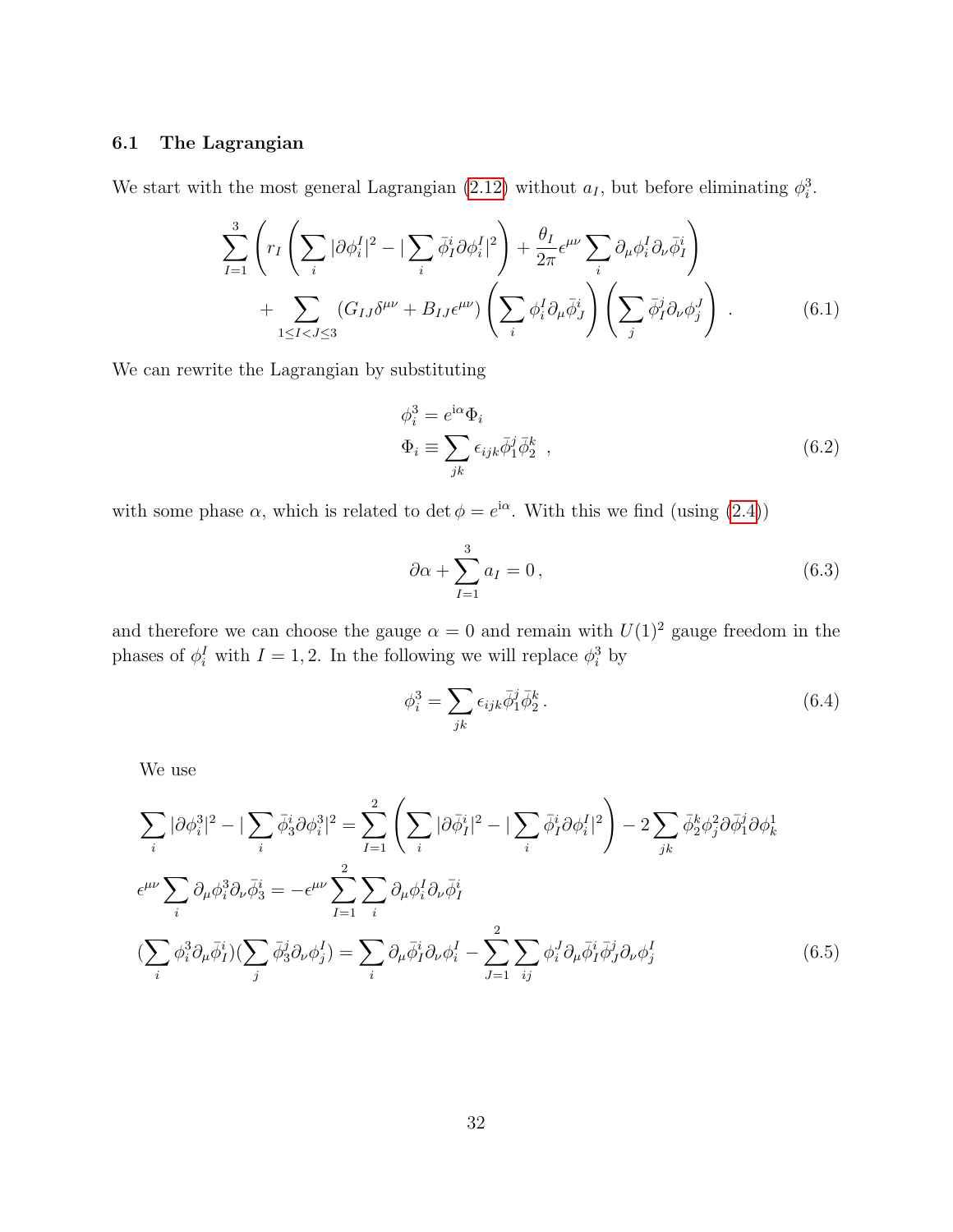to write [\(6.1\)](#page-32-1) as

$$
\sum_{I=1}^{2} \left( (r_I + r_3 + G_{I3}) \left( \sum_i |\partial \phi_i^I|^2 - |\sum_i \bar{\phi}_I^i \partial \phi_i^I|^2 \right) + \frac{\theta_I - \theta_3 + 2\pi B_{I3}}{2\pi} \epsilon^{\mu\nu} \sum_i \partial_\mu \phi_i^I \partial_\nu \bar{\phi}_I^i \right) + ((G_{12} - G_{13} - G_{23} - 2r_3) \delta^{\mu\nu} + (B_{12} - B_{13} + B_{23}) \epsilon^{\mu\nu}) \left( \sum_i \phi_i^1 \partial_\mu \bar{\phi}_2^i \right) \left( \sum_j \bar{\phi}_1^j \partial_\nu \phi_j^2 \right) .
$$
\n(6.6)

This indeed shows that some of the coefficients in [\(6.1\)](#page-32-1) are redundant. The Lagrangian does not change under  $r_I \rightarrow r_I + c_I$  combined with  $G_{IJ} \rightarrow G_{IJ} - c_I - c_J$ , so we can set  $G_{IJ} = 0$ . Similarly, the Lagrangian does not change under  $\theta_I \rightarrow \theta_I + 2\pi b_I$  combined with  $B_{IJ} \rightarrow B_{IJ} - b_I + b_J$ , so we can set some of them to zero, e.g.  $\theta_3 = B_{I3} = 0$ . We conclude that we can write  $(6.1)$  as

<span id="page-33-0"></span>
$$
\sum_{I=1}^{2} (r_I + r_3) \left( \sum_i |\partial \phi_i^I|^2 - \sum_i \bar{\phi}_I^i \partial \phi_i^I|^2 \right) + \sum_{I=1}^{2} \frac{\theta_I}{2\pi} \epsilon^{\mu\nu} \sum_i \partial_\mu \phi_i^I \partial_\nu \bar{\phi}_I^i
$$

$$
- (2r_3 \delta^{\mu\nu} - B_{12} \epsilon^{\mu\nu}) (\sum_i \phi_i^1 \partial_\mu \bar{\phi}_2^i) (\sum_j \bar{\phi}_1^j \partial_\nu \phi_j^2) . \tag{6.7}
$$

However, in this form some of the global symmetries at special values of the parameters are not manifest.

If we impose the  $\mathbb{Z}_3$  symmetry, the parameters are restricted to  $r_I = 0$ ,  $G_{12} = G_{23}$  $G_{31} = G_0, B_{12} = B_{23} = B_{31} = B$ , and  $\theta_I = 2\pi nI/3$  as in [\(3.4\)](#page-14-2). Using the redundancy  $r_I \rightarrow r_I + c_I$  combined with  $G_{IJ} \rightarrow G_{IJ} - c_I - c_J$ , we can alternatively set  $G_{IJ} = 0$ and  $r_1 = r_2 = r_3 = G_0/2$  at the  $\mathbb{Z}_3$  symmetric point. The  $\mathbb{Z}_3$  symmetric Lagrangian is parameterized by  $G_0$ , B, and  $n = 0, 1, 2$ :

$$
\sum_{I=1}^{3} \left( \frac{G_0}{2} \left( \sum_i |\partial \phi_i^I|^2 - |\sum_i \bar{\phi}_I^i \partial \phi_i^I|^2 \right) + \frac{\theta_I}{2\pi} \epsilon^{\mu\nu} \sum_i \partial_\mu \phi_i^I \partial_\nu \bar{\phi}_I^i \right) + B \sum_{I=1}^{3} \epsilon^{\mu\nu} \left( \sum_i \phi_i^I \partial_\mu \bar{\phi}_{I+1}^i \right) \left( \sum_j \bar{\phi}_I^j \partial_\nu \phi_j^{I+1} \right) , \quad \text{with } \theta_I = \frac{2\pi I n}{3}.
$$
\n
$$
(6.8)
$$

Our parameters  $G_0$  and B are related to the g and  $\lambda$  in [\[1\]](#page-57-0) as  $G_0 = 1/g$  and  $B = \lambda/(2\pi)$ .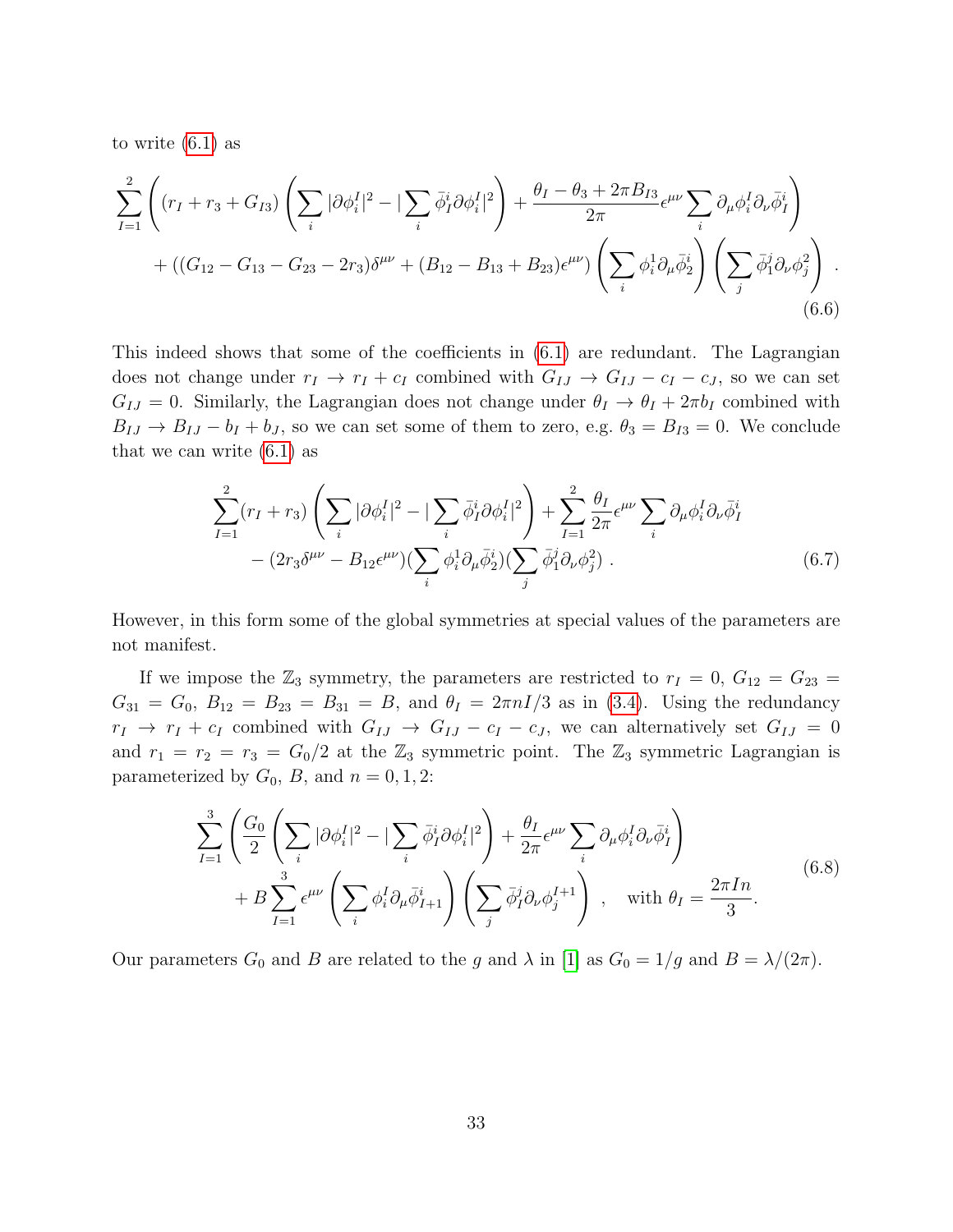#### <span id="page-34-0"></span>6.2 Renormalization Group Flow

#### <span id="page-34-1"></span>6.2.1  $\mathbb{Z}_3$  Invariant Flow

Let us impose the  $\mathbb{Z}_3$  symmetry and set  $G_0 = G_{12} = G_{23} = G_{13}$  and  $B = B_{12} = B_{23} = B_{31}$ . From the one-loop beta functions [\(5.9\)](#page-28-1) and [\(5.10\)](#page-28-5), we obtain

$$
\frac{\mathrm{d}}{\mathrm{d}\log\mu}G_0 = \frac{5}{4\pi} + \cdots,\tag{6.9}
$$

$$
\frac{\mathrm{d}}{\mathrm{d}\log\mu}B = \frac{3}{2\pi}\frac{B}{G_0} + \cdots,\tag{6.10}
$$

and the flow equation for the physical coupling  $\tilde{B} = G_0^{-\frac{3}{2}}B$  is

$$
\frac{\mathrm{d}}{\mathrm{d}\log\mu}\widetilde{B} = -\frac{3}{8\pi}\frac{\widetilde{B}}{G_0},\tag{6.11}
$$

which means that  $\widetilde{B}$  is relevant at one-loop.

#### <span id="page-34-2"></span>6.2.2 Away from the  $\mathbb{Z}_3$  Symmetric Point

Here we discuss the renormalization group flows of  $G_{IJ}$  near the  $\mathbb{Z}_3$  symmetric point  $G_0 \equiv$  $G_{12} = G_{23} = G_{13}$ . In fact at this point the one-loop beta function of  $G_{IJ}$  even enjoys a bigger  $\mathbb{S}_3$  symmetry that will be useful below.

The one-loop beta functions [\(5.9\)](#page-28-1) for  $G_{IJ}$  in the  $N = 3$  case are:

$$
\frac{\mathrm{d}}{\mathrm{d}\log\mu}G_{12} = \frac{1}{2\pi} \left[ 3 + \frac{1}{2} \left( \frac{G_{12}^2}{G_{13}G_{23}} - \frac{G_{13}}{G_{23}} - \frac{G_{23}}{G_{13}} \right) \right] + \mathcal{O}(1/G_{IJ}),
$$
\n
$$
\frac{\mathrm{d}}{\mathrm{d}\log\mu}G_{23} = \frac{1}{2\pi} \left[ 3 + \frac{1}{2} \left( \frac{G_{23}^2}{G_{13}G_{12}} - \frac{G_{12}}{G_{13}} - \frac{G_{13}}{G_{23}} \right) \right] + \mathcal{O}(1/G_{IJ}),
$$
\n
$$
\frac{\mathrm{d}}{\mathrm{d}\log\mu}G_{13} = \frac{1}{2\pi} \left[ 3 + \frac{1}{2} \left( \frac{G_{13}^2}{G_{23}G_{12}} - \frac{G_{12}}{G_{23}} - \frac{G_{23}}{G_{23}} \right) \right] + \mathcal{O}(1/G_{IJ}),
$$
\n(6.12)

Let us move away from  $\mathbb{S}_3$  symmetric point by expanding  $G_{IJ}$  as

<span id="page-34-3"></span>
$$
G_{12} = G_0 + \delta G_1,
$$
  
\n
$$
G_{23} = G_0 + \delta G_2,
$$
  
\n
$$
G_{13} = G_0 - \delta G_1 - \delta G_2,
$$
\n(6.13)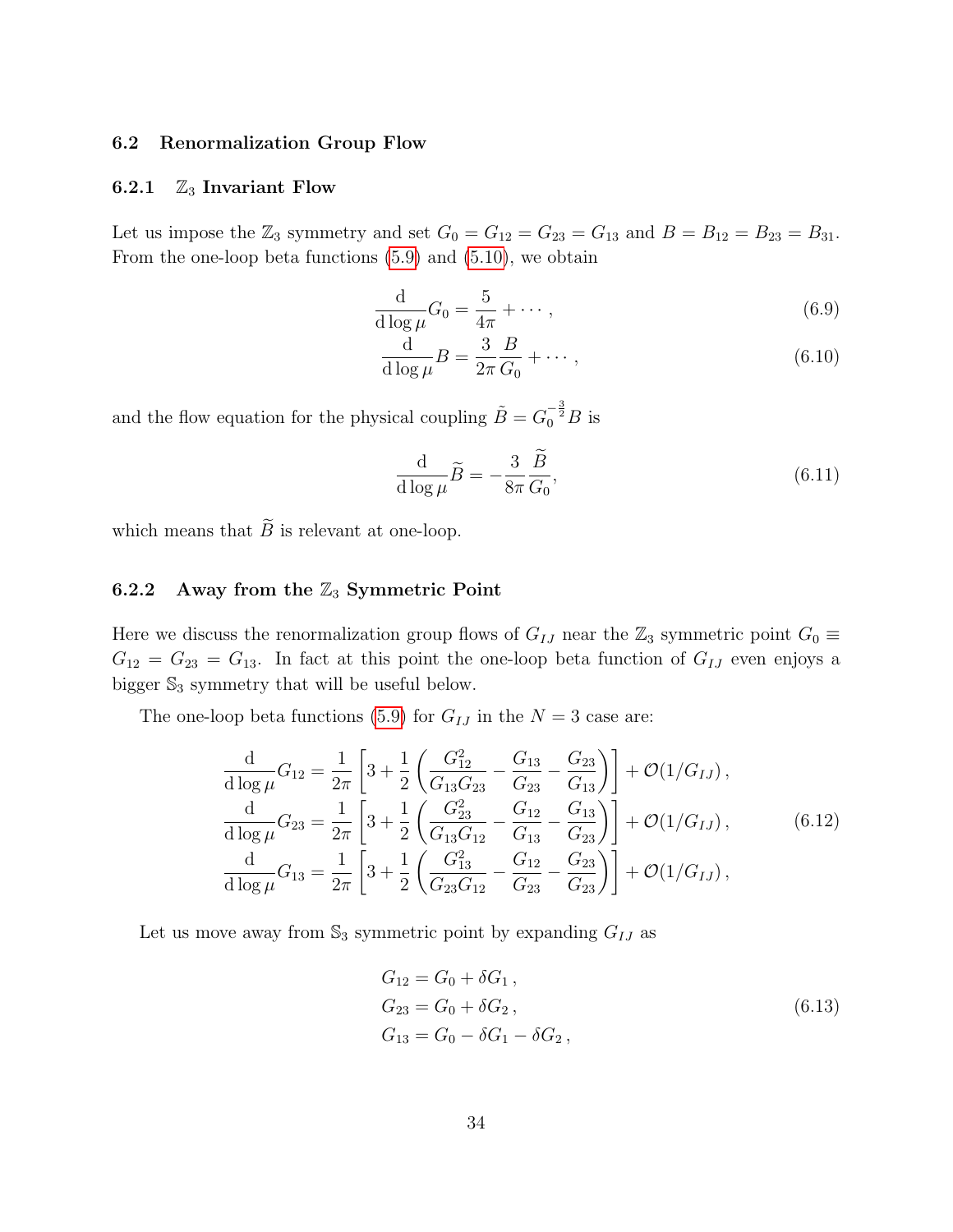with  $\delta G_a \ll G_0$ . Note that these deformations not only break the  $\mathbb{S}_3$  symmetry, but also the  $\mathbb{Z}_3$  symmetry. Under  $\mathbb{S}_3$ ,  $G_0$  is in the trivial representation 1 while  $\delta G_1$ ,  $\delta G_2$  are in the doublet 2. The one-loop renormalization group flows to leading order in  $\mathcal{O}(\delta G_a/G_0)$  are

$$
\frac{\mathrm{d}}{\mathrm{d}\log\mu}G_0 = \frac{5}{4\pi} + \mathcal{O}\left(\frac{1}{G_0}, \left(\frac{\delta G_a}{G_0}\right)^2\right),\tag{6.14}
$$

$$
\frac{\mathrm{d}}{\mathrm{d}\log\mu} \delta G_a = \frac{3}{4\pi} \frac{\delta G_a}{G_0} + \mathcal{O}\left(\frac{1}{G_0}, \left(\frac{\delta G_a}{G_0}\right)^2\right), \quad a = 1, 2, \tag{6.15}
$$

where the correction terms come from both the higher loop contributions suppressed by powers of  $1/G_0$  as well as higher order terms in the small deviation  $\delta G_a/G_0$ . Let us understand the above beta functions using the  $\mathbb{S}_3$  symmetry. First note that  $\mathbf{2} \otimes \mathbf{2} = \mathbf{1} \oplus \mathbf{1}' \oplus \mathbf{2}$  where  $\mathbf{1}'$ is the singlet representation that is odd under the odd permutations. Since  $G_0$  is in the 1 of  $\mathbb{S}_3$ , the  $\delta G_a/G_0$  correction can only arise at quadratic order to make a 1 out of two 2's. On the other hand, since  $\delta G_a$  is in the 2, its beta function to leading order must be proportional to itself.

The beta function of  $\widetilde{\delta G}_a$  is

$$
\frac{\mathrm{d}}{\mathrm{d}\log\mu}\widetilde{\delta G_a} = -\frac{1}{2\pi}\frac{1}{G_0}\widetilde{\delta G_a} + \cdots. \tag{6.16}
$$

This means that the relative metric  $\widetilde{\delta G}_a$  deviated from the  $\mathbb{Z}_3$  symmetric point is relevant under the flow.

This behavior is consistent with what we saw earlier about the  $\mathbb{Z}_N$  violating deformations of the IR WZW model.

## <span id="page-35-0"></span>7 General Flag Manifolds

#### <span id="page-35-1"></span>7.1 General Considerations

Following the strategy in the previous sections, below we give a general discussion on flag manifold sigma models, both encompassing the well-known  $\mathbb{CP}^{N-1}$  model and extending the analysis to more general flag manifolds. Consider the flag manifold

<span id="page-35-2"></span>
$$
\mathcal{M}_{N_1, N_2, \cdots, N_m} = \frac{U(N)}{U(N_1) \times U(N_2) \times \cdots U(N_m)}, \qquad \sum_{I=1}^m N_I = N. \tag{7.1}
$$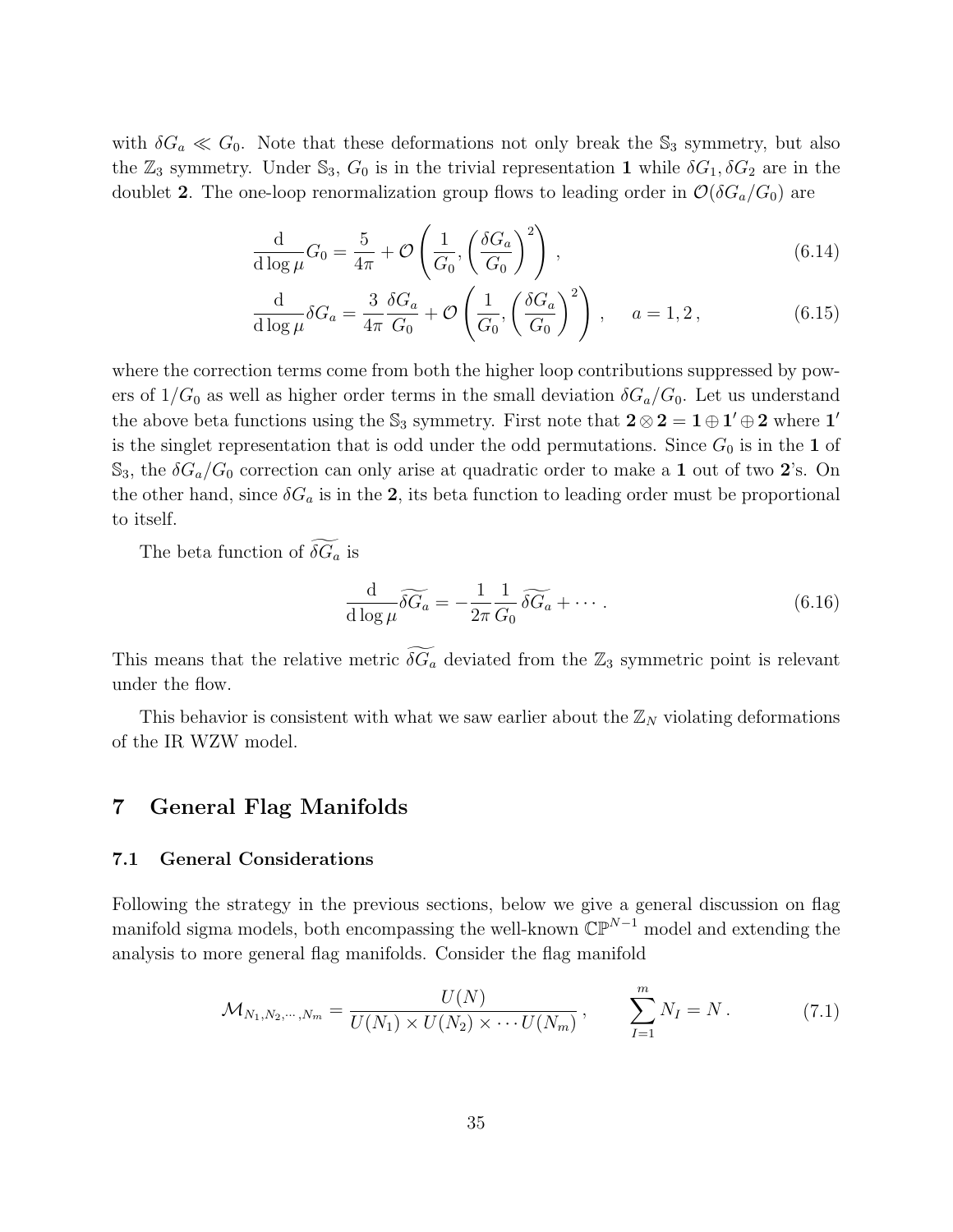The case  $N_I = 1$  for all I reduces to the flag manifold that was discussed in the previous sections. The case  $N_1 = 1$  and  $N_2 = N - 1$  is the  $\mathbb{CP}^{N-1}$  model.

The sigma model on [\(7.1\)](#page-35-2) can be constructed in a similar way as in Section [2.1](#page-8-1) using  $N \times N$  complex scalar fields  $\phi_i^I$  subject to the unitarity constraint [\(2.1\)](#page-8-2) and the  $U(N_1) \times$  $U(N_2) \times \cdots \times U(N_m)$  gauge symmetry. The model has  $m-1$  θ-angles, and also various  $r_I, G_{IJ}, B_{IJ}$  parameters as in [\(2.12\)](#page-11-0). In the case of  $SU(N)/U(1)^{N-1}$ , each  $r_I, G_{IJ}$ , and  $B_{IJ}$ term is individually gauge invariant. For the more general flag manifold [\(7.1\)](#page-35-2), only certain linear combinations of them are gauge invariant.

The continuous global symmetry of the model is  $PSU(N)$ , which acts on the i index of  $\phi_i^I$ . When the  $\theta$  angles are either 0 or  $\pi$ , there is discrete symmetries including the  $\mathbb{Z}_2$ global symmetry that maps  $\phi_i^I \to \bar{\phi}_I^i$  and  $a_I \to -a_I^*$ . If some of the  $N_I$ 's are identical, we might also have an enhanced discrete symmetry for some special choices of the parameters. For example, in the case of  $SU(N)/U(1)^{N-1}$ , we have a  $\mathbb{Z}_N$  global symmetry that cyclically permutes the  $U(1)$ 's when the parameters are chosen at the  $\mathbb{Z}_N$  symmetric configuration as discussed in Section [3.2.](#page-14-0)

After giving a basic description of the sigma model, we then ask whether for special choice of the parameters, this sigma model can flow to a gapless phase. In two-dimensional unitary compact CFT, continuous global symmetry always enhances to a full-fledged current algebra. Hence the most natural candidate for the gapless phase is the  $SU(N)_k$  WZW model.

We review our strategy to analyze this putative flow from the sigma model to the WZW model:

- 1. First, we look for a deformation of the UV WZW model by certain potentials to restrict the fundamental field U to to take values in the flag  $\mathcal{M}_{N_1,N_2,\cdots,N_m}$ <sup>[19](#page-36-0)</sup> This restriction gives an embedding of the global symmetry  $G_{UV}$  of the sigma model into the WZW symmetry, i.e.  $G_{UV} \subset G_{WZW}$ . Furthermore, the anomaly, if any, must match in the two theories. This procedure ensures that the flow is kinematically allowed.
- 2. Next, we ask the dynamical question. Using the embedding  $G_{UV} \subset G_{WZW}$ , we ask whether the WZW CFT has any  $G_{UV}$ -preserving relevant deformation that would take us away from the fixed point. If yes, the flow would miss the WZW fixed point without any fine-tuning. If no, there is a range of parameters the flow from the sigma model can hit the fixed point.

Let us start with step 1. The more general flag manifold sigma model  $\mathcal{M}_{N_1,N_2,\cdots,N_m}$ , with

<span id="page-36-0"></span><sup>19</sup>See footnote [12](#page-21-0) for a general construction of the required potential.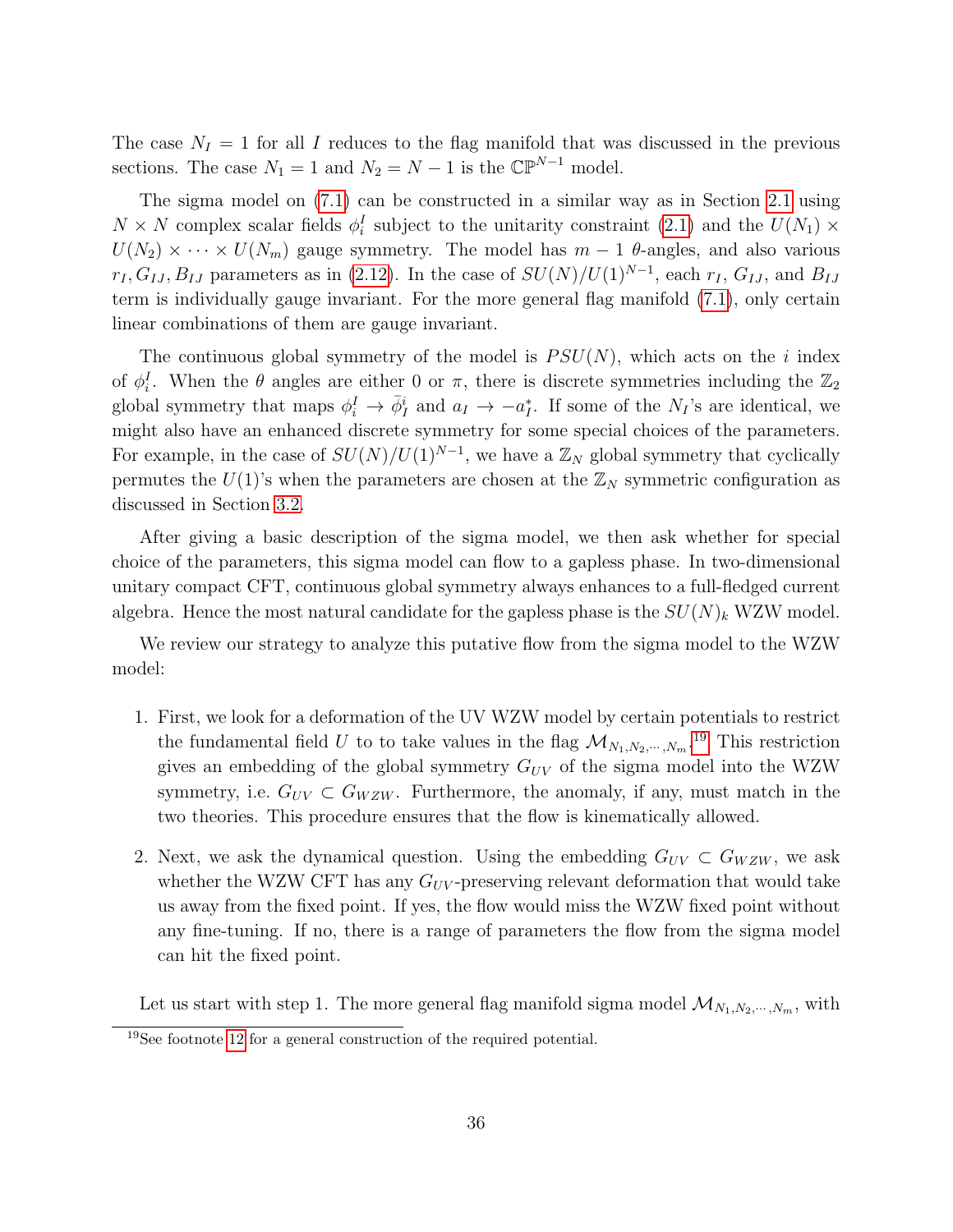special choices of the parameters, can be embedded into the  $SU(N)_k$  WZW model as

<span id="page-37-0"></span>
$$
U = \phi \Omega_0 \phi^{\dagger},
$$
  
\n
$$
\Omega_0 = \text{diag}(\underbrace{e^{i\alpha_1}, \cdots, e^{i\alpha_1}}_{N_1}, \cdots, \underbrace{e^{i\alpha_m}, \cdots, e^{i\alpha_m}}_{N_m}),
$$
  
\n
$$
\sum_{I=1}^m N_I \alpha_I = 0 \mod 2\pi, \quad \alpha_I \neq \alpha_J \text{ if } I \neq J,
$$
\n(7.2)

where  $U \in SU(N)$  is the fundamental field of the WZW model. The constraint on the sum of  $\alpha_i$ 's is such that det  $U = 1$ . The angles  $\alpha_i$ 's have to be distinct so that  $\phi$  and  $\phi V$  are identified only when  $V \in U(N_1) \times \cdots \times U(N_m)$ . By substituting [\(7.2\)](#page-37-0) into the WZW action, we obtain the action [\(4.13\)](#page-22-1), [\(4.18\)](#page-23-1), and [\(4.20\)](#page-24-2) in terms of the  $\phi$  field.

We then proceed to step 2. Dynamically, there are generally symmetry-preserving relevant operators in the  $SU(N)_k$  WZW model that can be generated and take us away from the fixed point. In this case, the flow generically misses the WZW fixed point without finetuning. For example, the relevant deformations in the  $SU(N)_1$  WZW model are tabulated in Table [1.](#page-26-2)

To forbid such a flow away from the fixed point, one would like to impose as much discrete symmetry as possible, under which the relevant deformations are charged. In the case of  $SU(N)/U(1)^{N-1}$  sigma model at special values of the parameters, we have a  $PSU(N) \times \mathbb{Z}_N$ symmetry that forbids the relevant deformations in the  $SU(N)_1$  WZW model. However, as discussed in Section [4.3,](#page-24-0) for higher level  $k > 1$ , the symmetry  $PSU(N) \times \mathbb{Z}_N$  is not enough to remove some of the relevant deformations in the  $SU(N)_k$  WZW model.

Below we first apply this strategy to the familiar  $\mathbb{CP}^{N-1}$  sigma models and derive some known results on the flows.

Next, we consider a special case of [\(7.1\)](#page-35-2), but still more general than the flag manifold  $SU(N)/U(1)^{N-1}$ . Let  $N = rM$  where  $r, M \in \mathbb{N}$ . Consider the flag manifold:

<span id="page-37-1"></span>
$$
\frac{U(rM)}{U(M)^r} \tag{7.3}
$$

The  $r = 2$  case is a Grassmannian. The  $r = N$  case is the flag manifold [\(1.2\)](#page-3-0) studied in the previous sections. We will argue that for N sufficiently large and  $r > 2$ , the sigma model hits the  $SU(N)_1$  WZW CFT fixed point.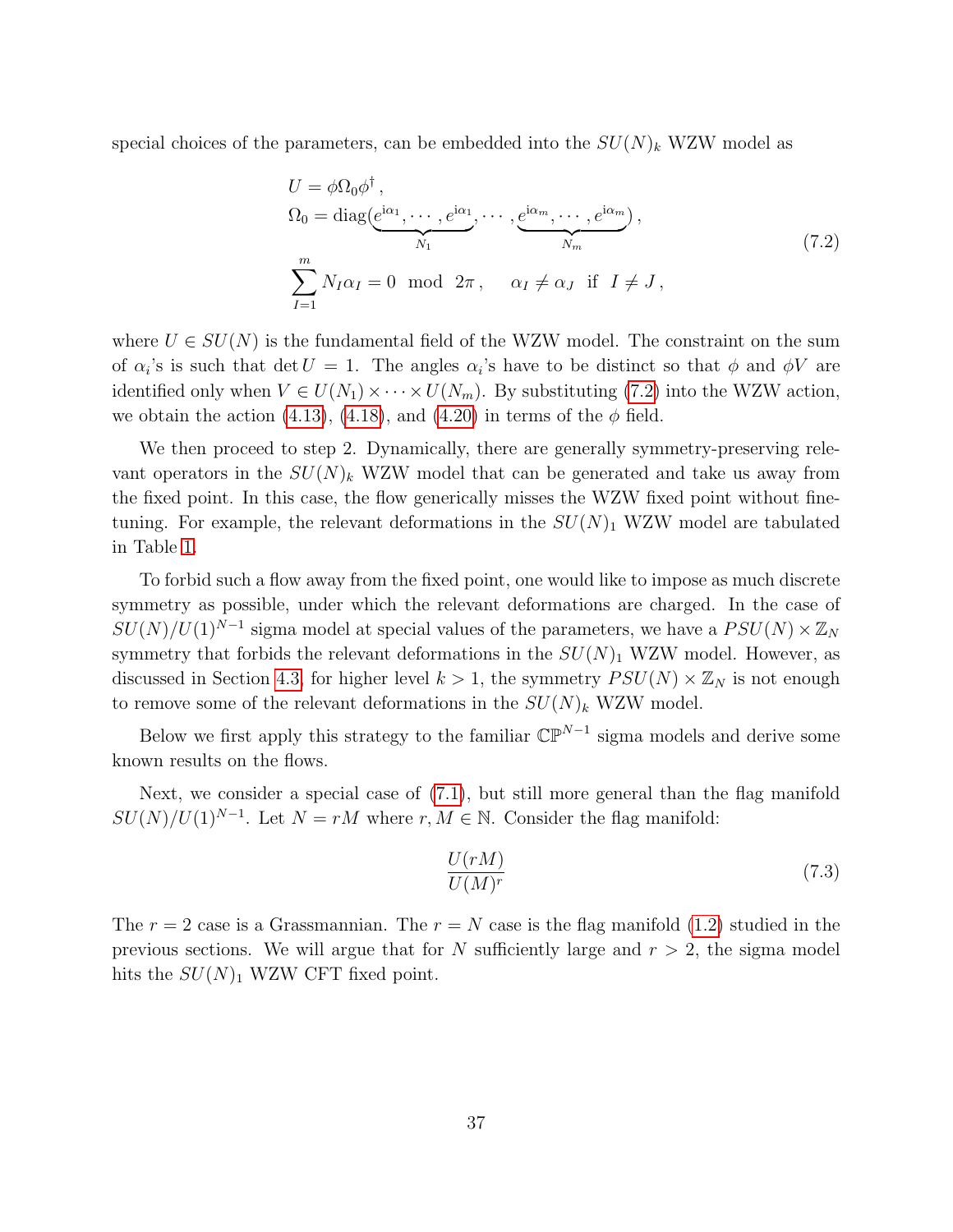## <span id="page-38-0"></span>7.2  $\mathbb{CP}^{N-1}$

Let us illustrate the above idea in the classic example of the  $\mathbb{CP}^{N-1}$  model. We will discuss how the global symmetry and anomalies of the  $\mathbb{CP}^{\tilde{N}-1}$  model are embedded into the  $SU(N)_1$ WZW model. In this subsection we focus on the case when  $N > 2$ , while the case of  $\mathbb{CP}^1$  is more special and deserves a separate discussion in Section [7.3.](#page-41-0)

In the  $\mathbb{CP}^{N-1}$  model, we have N complex scalar fields  $z_i$  satisfying

$$
\sum_{i=1}^{N} |z_i|^2 = 1.
$$
\n(7.4)

There is a  $U(1)$  gauge transformation acting on  $z<sup>I</sup>$  as

$$
z_i \to e^{i\lambda} z_i \,. \tag{7.5}
$$

There is also an  $SU(N)$  symmetry that rotates the different  $z<sub>i</sub>$ 's in the fundamental representation. The center  $\mathbb{Z}_N$  coincides with the  $U(1)$  gauge symmetry, and should therefore be excluded from the global symmetry. The continuous global symmetry of the  $\mathbb{CP}^{N-1}$  model is hence  $PSU(N)$ .

Let us discuss the discrete symmetry. Consider the charge conjugation  $\mathbb{Z}_2^{charge}$  $_2^{charge}$  that acts  $as^{20}$  $as^{20}$  $as^{20}$ 

<span id="page-38-2"></span>
$$
\mathbb{Z}_2^{charge}: \quad z_i \to \bar{z}_i \,, \tag{7.6}
$$

where bar denotes complex conjugation.  $\mathbb{Z}_2^{charge}$  $_2^{charge}$  also flips the signs of the gauge field, and hence that of the  $\theta$  angle as well. It follows the  $\mathbb{CP}^{N-1}$  model has a  $\mathbb{Z}_2^{charge}$  $_2^{charge}$  charge conjugation symmetry only when  $\theta$  is either 0 or  $\pi$ .

To summarize, at  $\theta = 0$  or  $\pi$ , the global symmetry  $G_{UV}$  of the  $\mathbb{CP}^{N-1}$  with  $N > 2$  model is

$$
\mathbb{CP}^{N-1}: \quad G_{UV} = PSU(N) \rtimes \mathbb{Z}_2^{charge}, \quad N > 2. \tag{7.7}
$$

Let us study the mixed anomaly between  $PSU(N)$  and the charge conjugation  $\mathbb{Z}_2^{charge}$ 2 , following a similar discussion in [\[12\]](#page-58-2). At  $\theta = 0$ , there is no mixed anomaly. Let us restrict to  $\theta = \pi$  from now on. As in Section [2.2,](#page-12-0) we turn on a  $PSU(N)$  background. With this

<span id="page-38-1"></span><sup>&</sup>lt;sup>20</sup>We use the same notation as the  $\mathbb{Z}_2^{charge}$  :  $\phi_i^I \to \bar{\phi}_I^i$  symmetry [\(3.14\)](#page-18-0) in the flag sigma model  $SU(N)/U(1)^{N-1}$  because they reduce to the same symmetry in the case of  $\mathbb{CP}^1$ . We will come back to this in Section [7.3.](#page-41-0)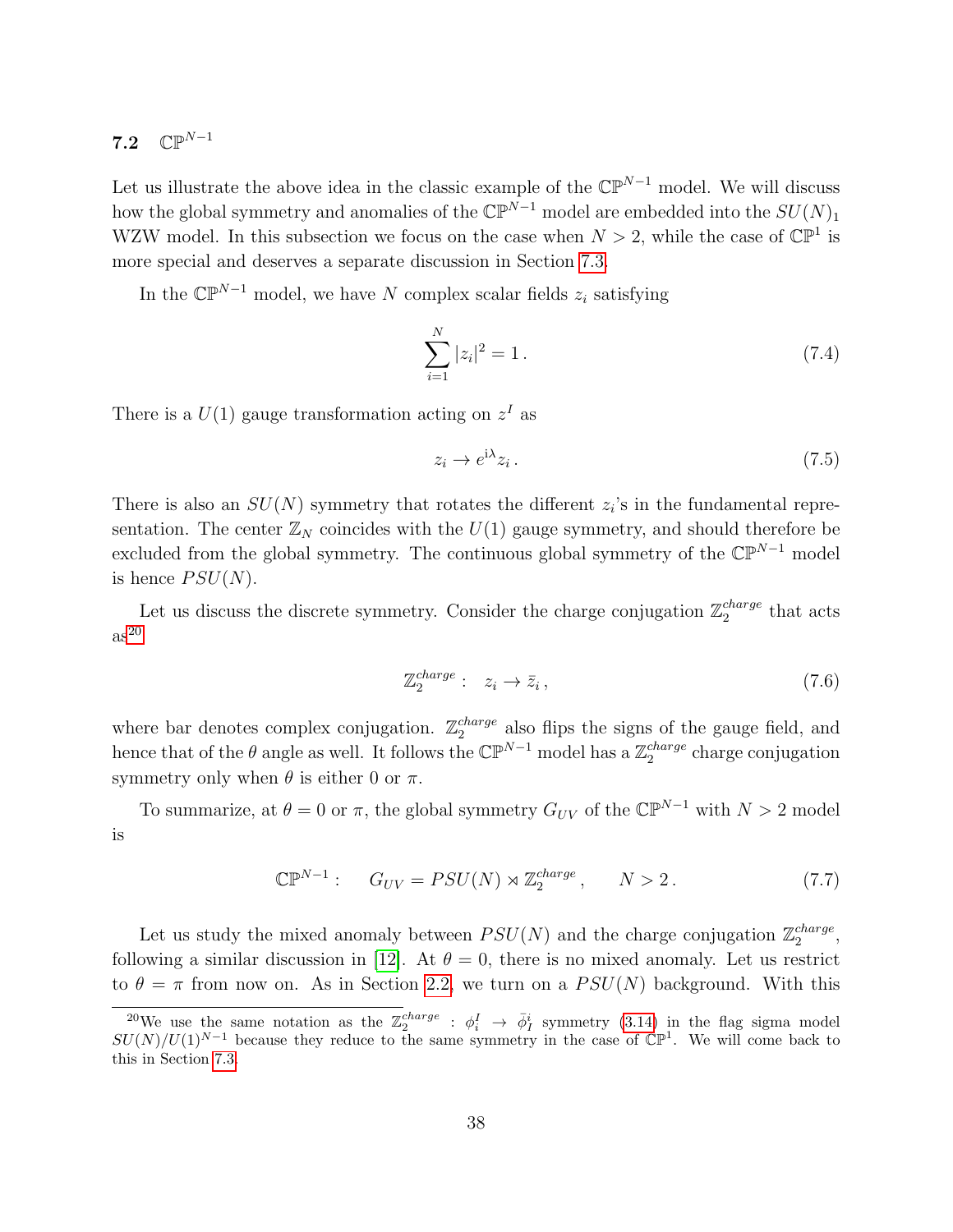background, we can add to the Lagrangian a counterterm  $\frac{2\pi}{N}pw_2(\mathcal{P})$ , where p is an integer mod N. Under the  $\mathbb{Z}_2^{charge}$  $_2^{charge}$  charge conjugation

$$
(\theta = \pi, p) \underset{\mathbb{Z}_2^{charge}}{\rightarrow} (\theta = -\pi, -p) \sim (\theta = \pi, -p+1).
$$
 (7.8)

We would like to impose  $p = -p + 1 \mod N$  for some choice of p. If this can be done, then there is no anomaly. Otherwise there is a mixed anomaly between  $PSU(N)$  and  $\mathbb{Z}_2^{charge}$ cnarge<br>2

When N is odd, we can choose  $p = (N + 1)/2$  such that the above configuration goes back to itself. Hence there is no mixed anomaly when N is odd at  $\theta = \pi$ .

When  $N$  is even, however, there does not exist a choice of the counterterm  $p$  such that the configuration is  $\mathbb{Z}_2^{charge}$  $\frac{charge}{2}$  invariant. This means that there is a mixed anomaly between  $PSU(N)$  and  $\mathbb{Z}_2^{charge}$  $_2^{charge}$  at  $\theta = \pi$  when N is even.

We now discuss how the global symmetry of the  $\mathbb{CP}^{N-1}$  model can be embedded into the  $SU(N)_1$  WZW model. To do this, we consider the following restriction of the WZW fundamental field:<sup>[21](#page-39-0)</sup>

$$
U = \phi \Omega_0 \phi^{\dagger} ,
$$
  
\n
$$
\Omega_0 = e^{i\alpha} \text{diag}(1, e^{i\beta}, e^{i\beta}, \cdots, e^{i\beta}),
$$
\n(7.9)

where  $\phi \in U(N)$ . For U to be an element of  $SU(N)$ , we need  $N\alpha + (N-1)\beta = 0$  mod 2π. There is a  $U(1) \times U(N-1)$  gauge symmetry acting from the right of  $\phi$  that leaves U invariant. Therefore the distinct  $\phi$ 's take value in  $\frac{U(N)}{U(1)\times U(N-1)} = \mathbb{CP}^{N-1}$ . We can use the  $U(N-1)$  gauge symmetry and the unitarity constraint to solve all the  $\phi_i^I$ 's in terms of  $\phi_i^{I=1}$ . The latter is identified as the  $z_i$  coordinates discussed earlier:

<span id="page-39-2"></span><span id="page-39-1"></span>
$$
z_i = \phi_i^{I=1} \tag{7.10}
$$

We now substitute [\(7.9\)](#page-39-1) into the WZ term as in Section [4.2.1](#page-22-0) to determine the  $\theta$ -angle in the  $\mathbb{CP}^{N-1}$  model

$$
\frac{i}{12\pi}k\int_{M_3}\text{Tr}[(U^\dagger\text{d}U)^3] = \frac{k\alpha}{2\pi}\int_{M_2}\epsilon^{\mu\nu}\sum_i\partial_\mu\bar{\phi}_1^i\partial_\nu\phi_i^1 + \frac{k(\beta+\alpha)}{2\pi}\sum_{A=2}^N\int_{M_2}\epsilon^{\mu\nu}\sum_i\partial_\mu\bar{\phi}_A^i\partial_\nu\phi_i^A
$$

$$
-\frac{k}{2\pi}\sum_{A=2}^N\sin\beta\,\epsilon^{\mu\nu}\int_{M_2}\left(\sum_i\phi_i^1\partial_\mu\bar{\phi}_A^i\right)\left(\sum_j\bar{\phi}_A^j\partial_\nu\phi_j^1\right). \tag{7.11}
$$

The Lagrangian takes the form of  $(2.12)$  with  $B_{1A} = -\frac{k}{2i}$  $\frac{k}{2\pi} \sin \beta$ ,  $\theta_1 = k\alpha$ , and  $\theta_A = k(\beta + \alpha)$ .

<span id="page-39-0"></span> $21$ See footnote [12](#page-21-0) for a general construction of the required potential.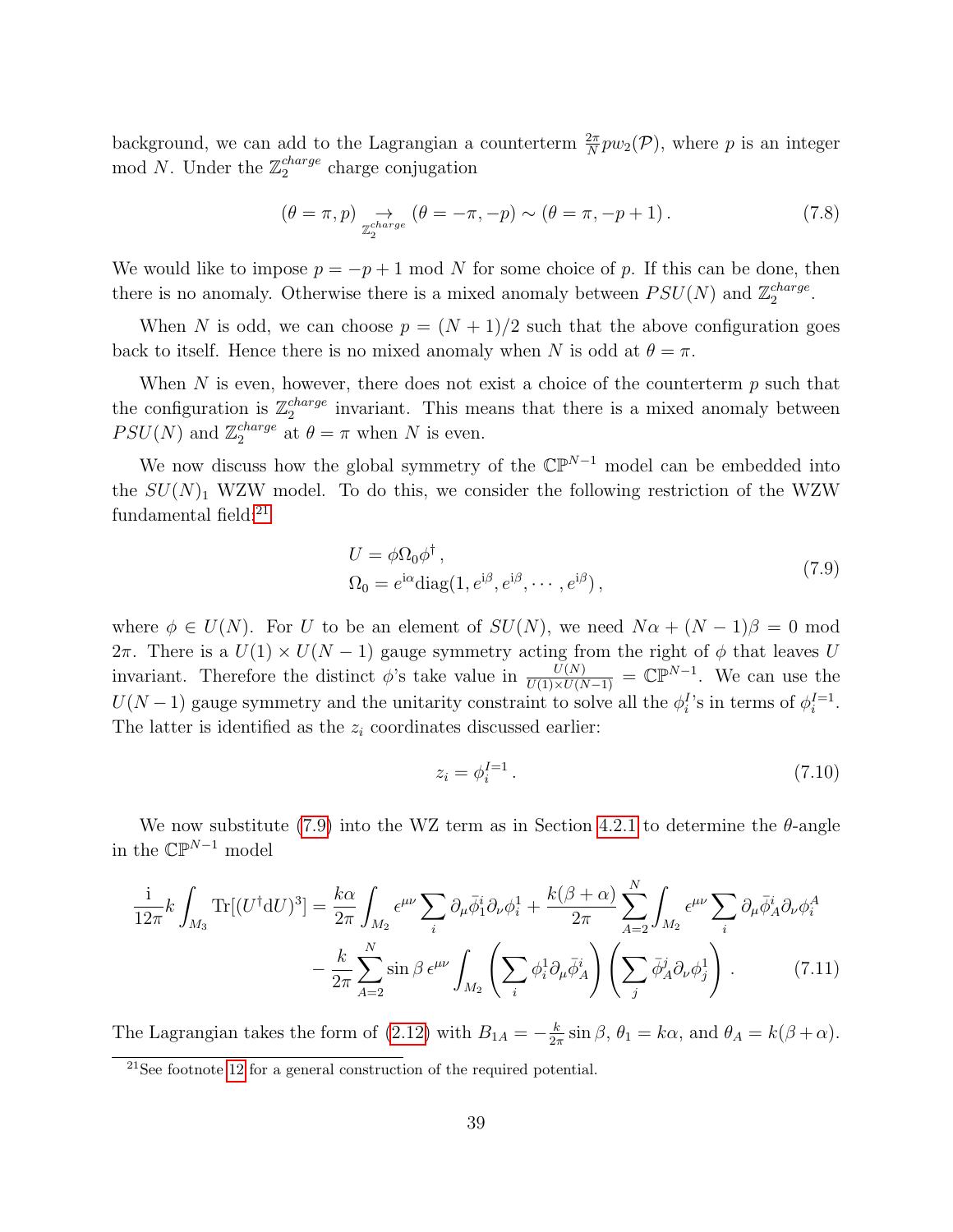Although the Lagrangian is the same as the flag manifold case with a special choice of the parameters, now the  $\phi$  fields are subject to the  $U(1) \times U(N-1)$  gauge symmetry instead. We have the same redundancies of the parameters  $\theta_I \to \theta_I + 2\pi b_I$  combined with  $B_{IJ} \to$  $B_{IJ} - b_I + b_J$ , which follow from the constraint that  $\phi_i^I$  is unitary. Setting  $b_1 = -\frac{k}{2i}$  $\frac{k}{2\pi}$  sin  $\beta$  and  $b_A = 0$ , we can eliminate the  $B_{IJ}$  term. The  $\theta$  angles for the  $U(1)$  and  $U(N-1)$  gauge fields are then  $\theta_{U(1)} = k\alpha - k \sin \beta$  and  $\theta_{U(N-1)} = k(\beta + \alpha)$ . The physical  $\theta$ -angle of the  $\mathbb{CP}^{N-1}$ model is the difference between the above two, which is

$$
\theta = k(\beta + \sin \beta). \tag{7.12}
$$

Let us restrict to  $\beta = \pi$  and  $k = 1$  so that

$$
\Omega_0 = e^{i\alpha} \text{diag}(1, -1, -1, \cdots, -1).
$$
\n(7.13)

This choice describes the deformation of the  $SU(N)_1$  UV WZW model to the  $\mathbb{CP}^{N-1}$  sigma model at  $\theta = \pi$ . The angle  $\alpha$  is then restricted to obey

<span id="page-40-0"></span>
$$
\alpha = \frac{2\ell - (N-1)}{N}\pi\,,\tag{7.14}
$$

for some integer  $\ell$ .

The charge conjugation  $\mathbb{Z}_2^{charge}$  $_2^{charge}$  [\(7.6\)](#page-38-2) in the  $\mathbb{CP}^{N-1}$  model acts on the coordinates  $\phi$  as  $\phi_i^I \rightarrow \bar{\phi}_I^i$ . It is embedded into the WZW model as

$$
\mathbb{Z}_2^{charge}: \quad \phi_i^I \to \bar{\phi}_I^i \quad \Rightarrow \quad U \to \phi^* \Omega_0 \phi^T = e^{2i\alpha} U^* \,. \tag{7.15}
$$

Since we have embedded the global symmetry of the  $\mathbb{CP}^{N-1}$  model at  $\theta = \pi$  into the WZW model with a restriction of the field, the anomaly, if exists, in the former theory must be matched by that of the latter.

Let us take a closer look on this charge conjugation  $\mathbb{Z}_2^{charge}$  when embedded into the WZW model. When N is odd, we can choose  $\alpha = 0$  to satisfy [\(7.14\)](#page-40-0), so the charge conjugation in the  $\mathbb{CP}^{N-1}$  model descends to  $U \to U^*$  in the WZW model. When N is even, we can choose  $\alpha = \frac{\pi}{N}$  $\frac{\pi}{N}$ .  $\mathbb{Z}_2^{charge}$  descends to  $U \to e^{2\pi i/N} U^*$  in the WZW model.<sup>[22](#page-40-1)</sup>

In all cases above, the mixed anomaly (or the absence thereof) between the  $PSU(N)$  and  $\mathbb{Z}_2^{charge}$ <sup>*charge*</sup> in the  $\mathbb{CP}^{N-1}$  model at  $\theta = \pi$  are reproduced by the WZW model with the appro-

<span id="page-40-1"></span><sup>&</sup>lt;sup>22</sup>In the special case when  $N = 2 \mod 4$ , we can actually choose  $\alpha = \pi/2$  so that  $\Omega_0 = (i, -i, -i \cdots, -i)$ . In this case  $\mathbb{Z}_2^{charge}$  in the  $\mathbb{CP}^{N-1}$  model descends to  $U \to -U^*$ . Recall that the global symmetry of the WZW model contains a  $\mathbb{Z}_N \rtimes \mathbb{Z}_2$ . When N is even, there is a  $\mathbb{Z}_2$  subgroup of the  $\mathbb{Z}_N$  that commutes with the other  $\mathbb{Z}_2$ . The charge conjugation  $\mathbb{Z}_2^{charge}$  is the diagonal of the above two  $\mathbb{Z}_2$ 's.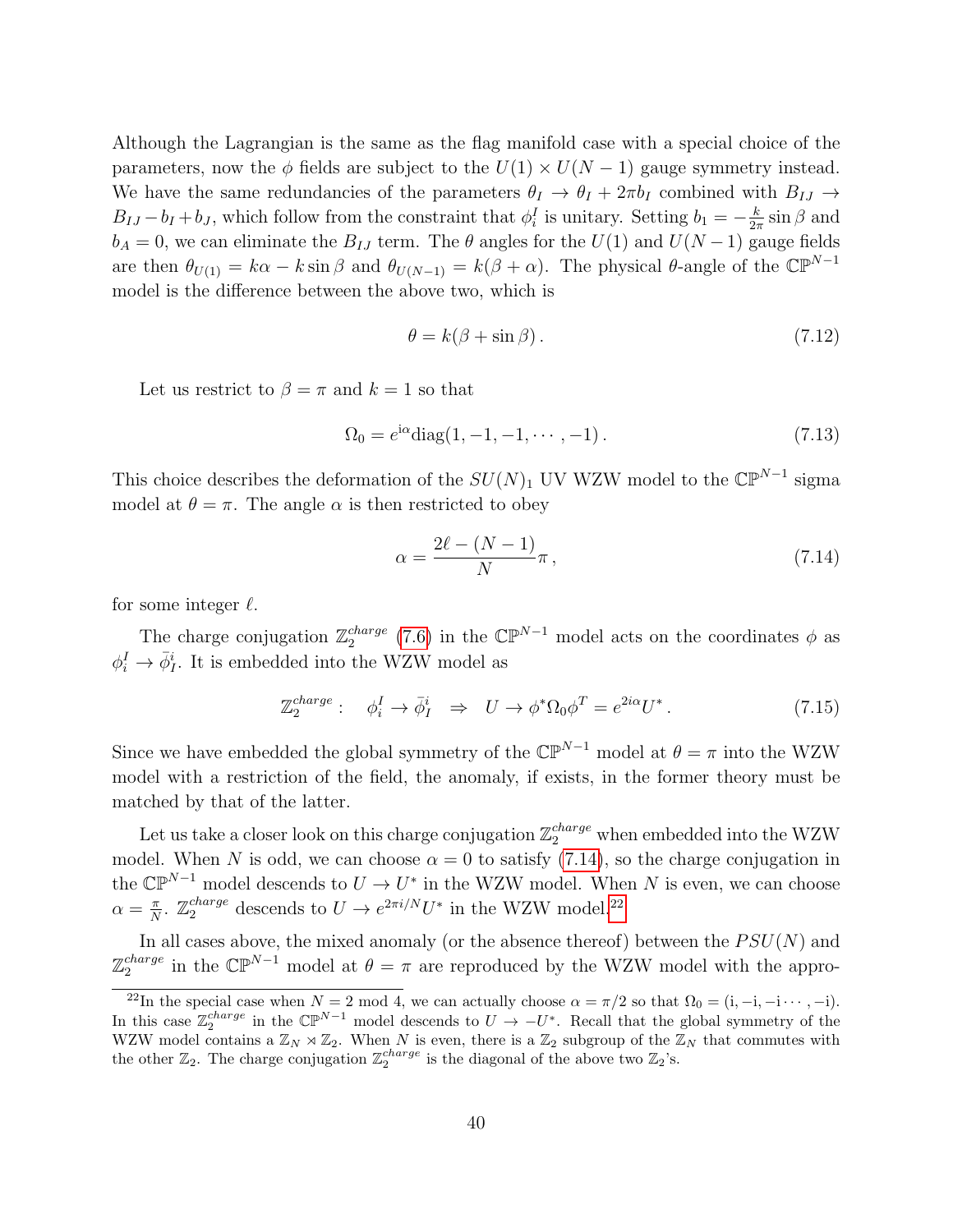priately identified  $\mathbb{Z}_2$ . However, for  $N > 2$  there are  $G_{UV}$ -preserving relevant deformations in the  $SU(N)_1$  model that can take us away from the fixed point as can be seen from Table [1.](#page-26-2) Indeed, it is believed that for  $N > 2$  the  $\mathbb{CP}^{N-1}$  does not undergo a second order phase transition.

### <span id="page-41-0"></span>7.3  $\mathbb{CP}^1$

The  $\mathbb{CP}^1$  sigma model is at the intersection of two series of models,  $\mathbb{CP}^{N-1}$  and  $SU(N)/U(1)^{N-1}$ . It is special relative to both generalizations and deserves a separate treatment. We will discuss its global symmetry and anomalies using three different representations:

- 1. The  $N = 2$  case of  $\mathbb{CP}^{N-1}$  (the  $z_i$  fields).
- 2. The  $N = 2$  case of  $SU(N)/U(1)^{N-1}$  (the  $\phi_i^I$  fields).
- 3. Deformation of the  $SU(2)_1$  WZW model (the U field).

We first remind the reader about the relations between the above three presentations. The  $\mathbb{CP}^{N-1}$  field  $z_i$  is related to  $\phi_i^I$  via [\(7.10\)](#page-39-2). In the  $N=2$  case, this becomes

$$
\phi = \begin{pmatrix} \phi_{i=1}^{I=1} & \phi_{i=1}^{I=2} \\ \phi_{i=2}^{I=1} & \phi_{i=2}^{I=2} \end{pmatrix} = \begin{pmatrix} z_1 & -\bar{z}_2 \\ z_2 & \bar{z}_1 \end{pmatrix} . \tag{7.16}
$$

The WZW fundamental field U is related to  $\phi$  as [\(7.9\)](#page-39-1)

<span id="page-41-2"></span><span id="page-41-1"></span>
$$
U = \phi \begin{pmatrix} -\mathrm{i} \ 0 \\ 0 \ \mathrm{i} \end{pmatrix} \phi^{\dagger} \,. \tag{7.17}
$$

The PSU(2) continuous global symmetry acts on the three fields as,  $\vec{z} \to V \vec{z}$ ,  $\phi \to V \phi$ ,  $U \to VUV^{\dagger}$ , respectively.

There are various  $\mathbb{Z}_2$  symmetries. In Section [3.2](#page-14-0) we discuss a  $\mathbb{Z}_{N=2}$  symmetry [\(3.3\)](#page-14-3) in  $SU(2)/U(1)$ , which acts as

$$
\mathbb{Z}_2: \quad \begin{pmatrix} z_1 \\ z_2 \end{pmatrix} \to \begin{pmatrix} -\bar{z}_2 \\ \bar{z}_1 \end{pmatrix}, \qquad \phi_i^I \to \phi_i^{I+1}, \qquad U \to -U. \tag{7.18}
$$

Also, we discuss a  $\mathbb{Z}_2^C$  symmetry [\(3.12\)](#page-17-3) in Section [3.3](#page-17-0) , which can be thought of as the charge conjugation in the flag sigma model. It acts as

$$
\mathbb{Z}_2^C \in PSU(2): \quad \begin{pmatrix} z_1 \\ z_2 \end{pmatrix} \to \begin{pmatrix} -z_2 \\ z_1 \end{pmatrix}, \qquad \phi_i^I \to \bar{\phi}_{N-I+1}^i, \qquad U \to U^* \,. \tag{7.19}
$$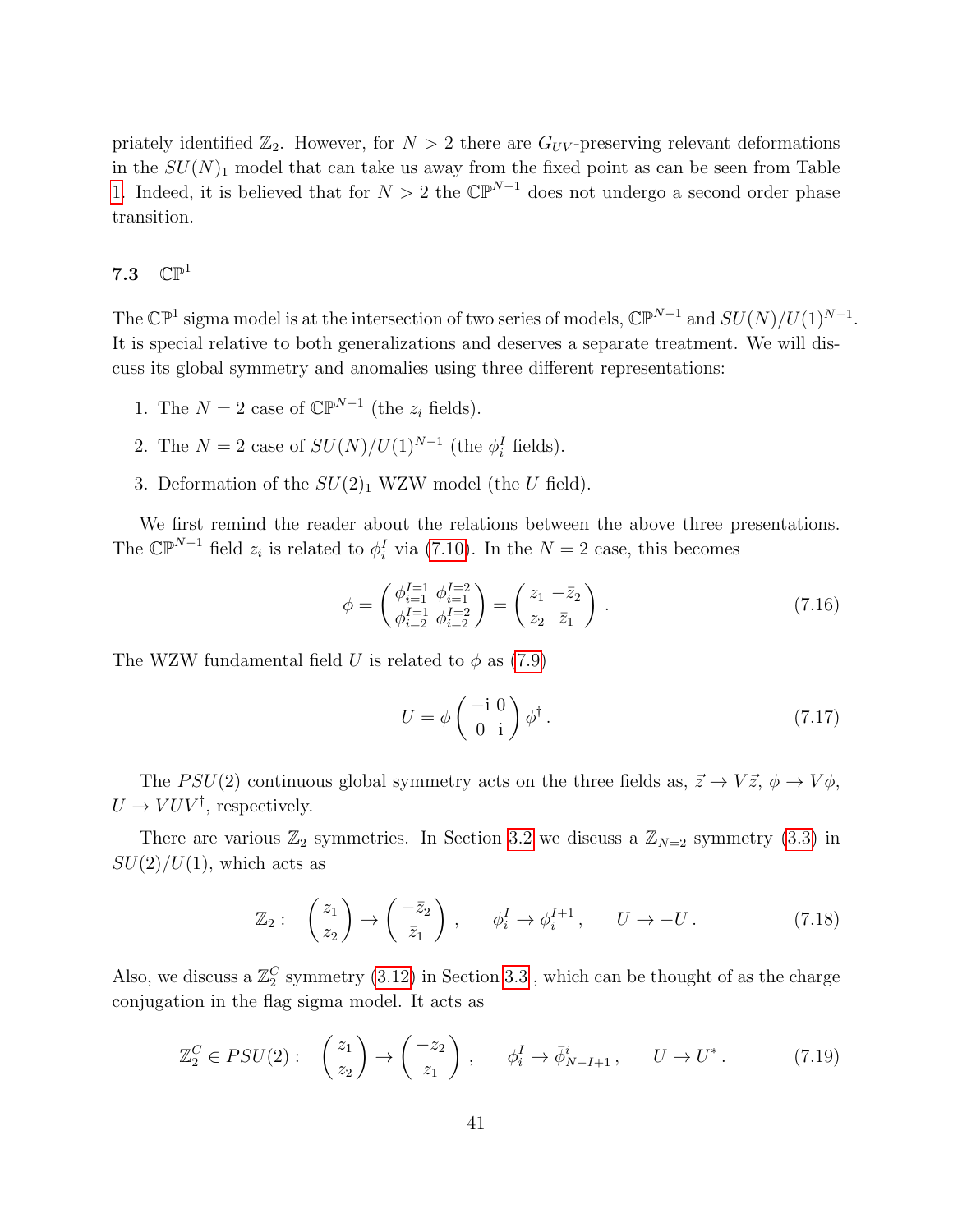$\mathbb{Z}_2^C$  is in fact an element of  $PSU(2)$  by choosing  $V =$  $\binom{0-1}{1\ 0}$ . Finally, from the perspective of the  $\mathbb{CP}^{N-1}$  model, we have  $\mathbb{Z}_2^{charge}$  defined in [\(7.6\)](#page-38-2), which acts on the three fields as

$$
\mathbb{Z}_2^{charge} = \text{diag}(\mathbb{Z}_2^C \times \mathbb{Z}_2): \begin{pmatrix} z_1 \\ z_2 \end{pmatrix} \to \begin{pmatrix} \bar{z}_1 \\ \bar{z}_2 \end{pmatrix}, \quad \phi_i^I \to \bar{\phi}_I^i, \quad U \to -U^*.
$$
 (7.20)

Note that this is also the  $\mathbb{Z}_2^{charge}$  $_2^{charge}$  in [\(3.14\)](#page-18-0) we defined for the flag sigma model  $SU(N)/U(1)^{N-1}$ . It is the composition of [\(7.19\)](#page-41-1) and [\(7.18\)](#page-41-2).

Each  $\mathbb{Z}_2$  above is natural from at least one perspective, but might seem ad hoc from another. The  $\mathbb{Z}_2$  in [\(7.18\)](#page-41-2) has the distinguished feature that it commutes with  $PSU(2)$ , while the other two don't since they involve a  $PSU(2)$  element.

 $\mathbb{CP}^1$  sigma model is a perfect example illustrating that there is generally no canonical choice of the charge conjugation symmetry. What might be called the charge conjugation in one presentation might not even involve any complex conjugation in another presentation. For example, while the  $\mathbb{Z}_2^C$  action on the  $\phi$  field involves complex conjugation, its action on  $z_i$  does not.

To summarize the discussion so far, the  $\mathbb{CP}^1$  sigma model at  $\theta = 0, \pi$  has global symmetry

<span id="page-42-0"></span>
$$
\mathbb{CP}^1: \quad G_{UV} = PSU(2) \times \mathbb{Z}_2 = O(3), \tag{7.21}
$$

where the  $\mathbb{Z}_2$  is given in [\(7.18\)](#page-41-2). For  $\theta = \pi$  it is embedded into the symmetry of the WZW model as in  $(4.3)$ .

As analyzed in Section [3.2,](#page-14-0) there is a mixed anomaly between the two factors in [\(7.21\)](#page-42-0) at  $\theta = \pi$  [\[12,](#page-58-2) [23\]](#page-58-12). On the other hand, there is no mixed anomaly between  $\mathbb{Z}_2^C$  and  $PSU(2)$ because the former is an element of the latter and there is no pure anomaly of  $PSU(2)$ .

So far we have embedded the global symmetry  $PSU(2) \times \mathbb{Z}_2$  of the  $\mathbb{CP}^1$  sigma model at  $\theta = \pi$  into the  $SU(2)_1$  WZW model and match the anomaly. Dynamically, we need to ask if there is a symmetry-preserving relevant deformation in the WZW CFT that can take us away from the fixed point. Unlike the  $N > 2$  case, the only  $PSU(2)$ -invariant relevant deformation  $\mathcal{O}_1$  (in the notation of Section [4.3\)](#page-24-0) in the 2 of  $SU(2)$  is odd under the  $\mathbb{Z}_2$  [\(7.18\)](#page-41-2), and is therefore forbidden. Indeed, it is well-known that the  $\mathbb{CP}^1$  sigma model at  $\theta = \pi$  does flow to the  $SU(2)_1$  WZW model [\[3,](#page-57-2) [16,](#page-58-6) [24\]](#page-59-0).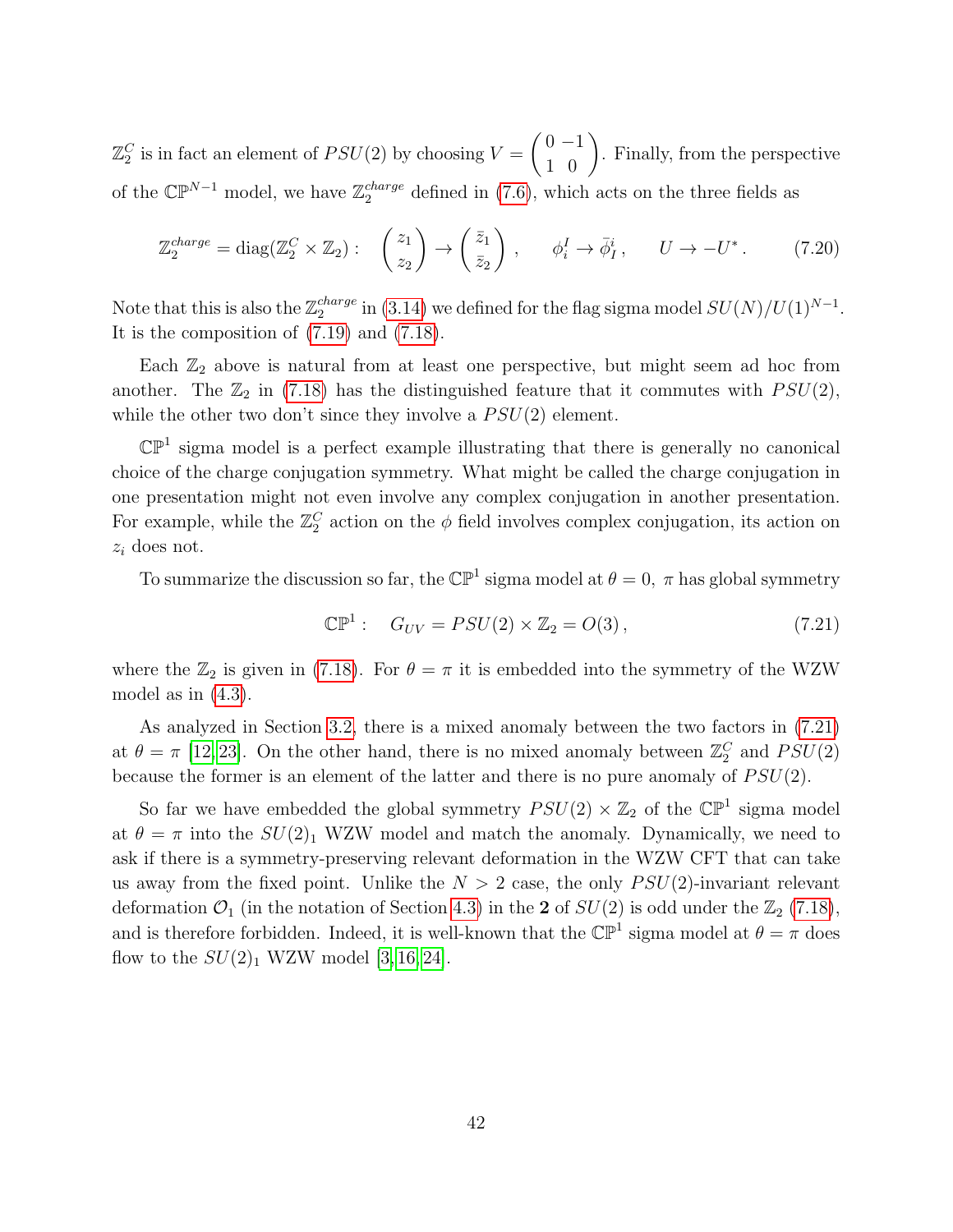## <span id="page-43-0"></span>7.4  $U(rM)/U(M)^r$

Let us move on to the more general flag manifold  $\frac{U(N)}{U(M)^r}$  [\(7.3\)](#page-37-1) with  $N = rM^{23}$  $N = rM^{23}$  $N = rM^{23}$  This sigma model, for special choice of the parameters, has a  $\mathbb{Z}_r$  global symmetry. It is a straightforward generalization of the  $\mathbb{Z}_N$  symmetry in Section [3.2](#page-14-0) in the  $SU(N)/U(1)^{N-1}$  sigma model.

The  $\mathbb{Z}_r$  symmetry acts on the  $\phi_i^I$  field as

$$
\mathbb{Z}_r: \phi_i^I \to \phi_i^{I+M}, \qquad (7.22)
$$

and cyclically permutes the  $r U(M)$  gauge fields.

We can embed this target space into the  $SU(N)$  WZW fundamental field as<sup>[24](#page-43-2)</sup>

$$
U = \phi \Omega_0 \phi^{\dagger},
$$
  
\n
$$
\Omega_0 = e^{\frac{-2\pi i(r-1)}{2r}} \text{diag}(\underbrace{1, \cdots, 1}_{M}, \underbrace{e^{\frac{2\pi i}{r}}, \cdots, e^{\frac{2\pi i}{r}}, \cdots, e^{\frac{2\pi i(r-1)}{r}}, \cdots, e^{\frac{2\pi i(r-1)}{r}}}_{M}).
$$
\n(7.23)

Then the  $\mathbb{Z}_r$  symmetry acts on the WZW fundamental field as

<span id="page-43-3"></span>
$$
\mathbb{Z}_r: \quad U \to e^{\frac{2\pi i}{r}} U \,. \tag{7.24}
$$

There are r  $\theta$ -angles associated to the r  $U(M)$  gauge fields. From [\(7.23\)](#page-43-3), we see that they take the following  $\mathbb{Z}_r$  symmetric values,  $\theta_a = \frac{2\pi a}{r}$  $\frac{\pi a}{r}, a = 1, 2, \cdots, r.$ 

There is also a charge conjugation symmetry [\(3.12\)](#page-17-3)

$$
\mathbb{Z}_2^C: \phi_i^I \to \bar{\phi}_{N-I+1}^i, \qquad U \to U^*, \qquad (7.25)
$$

where we have used  $(\Omega_0)_I^* = (\Omega_0)_{N-I+1}$ .

The global symmetry of the sigma model [\(7.3\)](#page-37-1) is then

$$
G_{UV} = (PSU(N) \times \mathbb{Z}_r) \rtimes \mathbb{Z}_2^C. \tag{7.26}
$$

 $G_{UV}$  is embedded into the WZW symmetry  $G_{WZW} = \frac{SU(N)_L \times SU(N)_R}{\mathbb{Z}_N}$  $\frac{Z\times SU(N)_R}{Z_N} \rtimes \mathbb{Z}_2^C$  via [\(7.23\)](#page-43-3).

Are there  $G_{UV}$ -preserving relevant deformations in the  $SU(N)_1$  WZW model that can take us away from the fixed point? Using Table [1,](#page-26-2) we see that when  $N \geq 10$  and  $r \geq 3$ , there is no  $G_{UV}$ -preserving relevant deformation, and we expect the sigma model to hit the

<span id="page-43-1"></span><sup>&</sup>lt;sup>23</sup>The case of  $\mathbb{CP}^1$ , which corresponds to  $N=2$ ,  $M=1$ ,  $r=2$  is as always special and has already been considered separately in Section [7.3.](#page-41-0) Below we will exclude that case.

<span id="page-43-2"></span><sup>24</sup>See footnote [12](#page-21-0) for the potential that enforces this field restriction.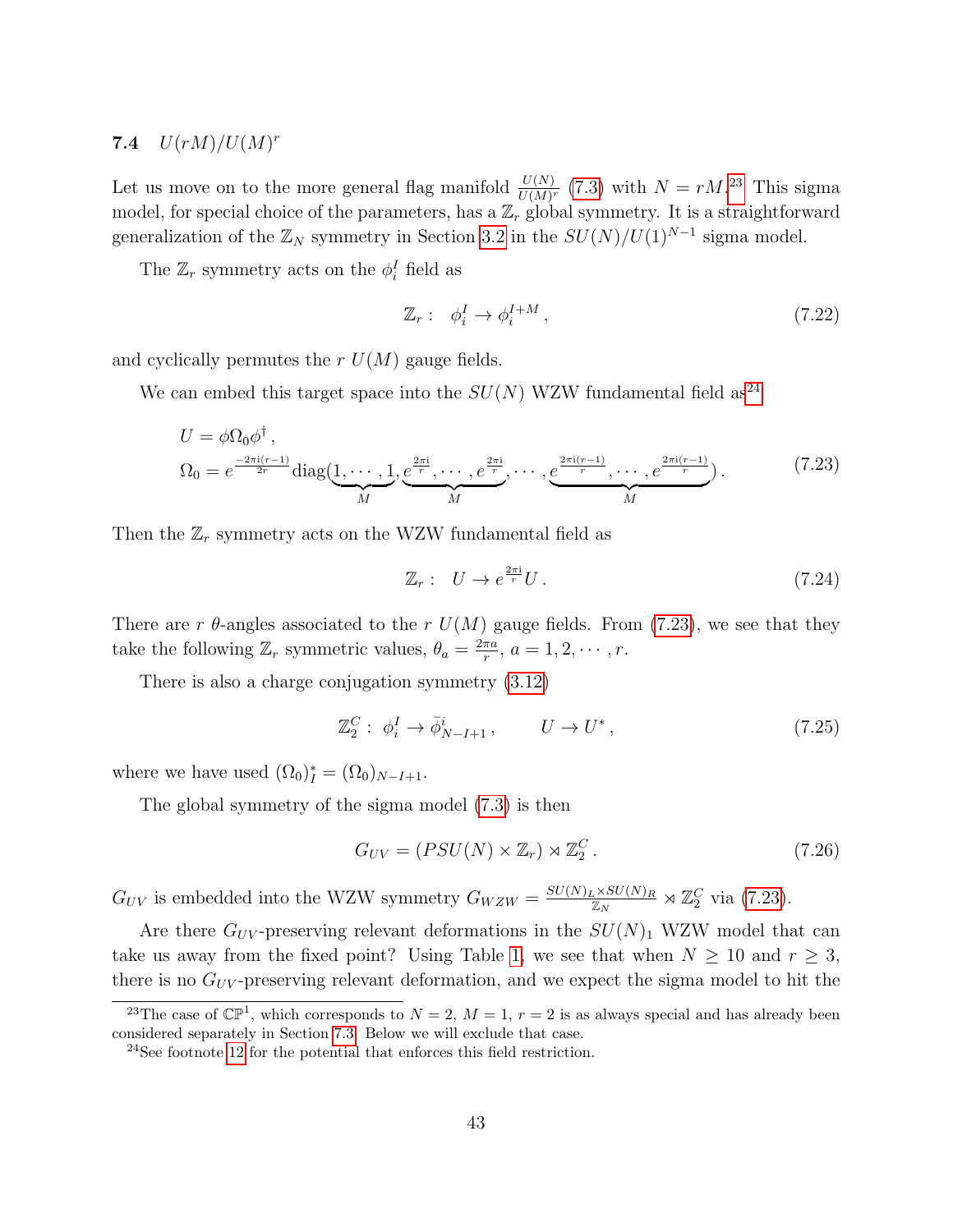$SU(N)_1$  WZW CFT fixed point.<sup>[25](#page-44-1)</sup> The other possibility is  $r = N$  and  $M = 1$ , which is the flag manifold  $SU(N)/U(1)^{N-1}$  that we have already discussed. As before, we do not expect it to hit the higher level WZW model without fine-tuning, because of the relevant deformation caused by the primary in the adjoint representation.

## <span id="page-44-0"></span>8 Summary of Results

We have studied various aspects of the  $(1+1)$ -dimensional sigma model on the flag manifold  $U(N)/U(M)^r$  with  $N = rM$ . Imposing the  $\mathbb{Z}_r$  global symmetry, we argue that if

- $r = N$  and  $M = 1$ , i.e. the flag manifold  $SU(N)/U(1)^{N-1}$ , or
- $r > 3$  and  $N > 10$ ,

the  $U(N)/U(M)^r$  sigma model with the r  $U(M)$   $\theta$ -angles chosen to be  $\theta_a = n \frac{2\pi a}{r}$  $\frac{\pi a}{r}$  (with  $gcd(n, r) = 1)$  flows to a gapless phase described by the  $SU(N)_1$  WZW model. This generalizes the flow from the  $\mathbb{CP}^1$  sigma model at  $\theta = \pi$  to the  $SU(2)_1$  WZW model and the flag with  $N = 3$  of [\[1\]](#page-57-0). (For larger values of N see also the discussion in [\[4\]](#page-57-3), which slightly differs from ours.) Our argument is based on the following facts:

- Kinematics: The global symmetries and their anomalies in the flag sigma model can be embedded into the WZW model.
- Dynamics: The fixed point is robust in the sense that there is no symmetry-preserving relevant deformation that can potentially take us away from the WZW CFT.

As we emphasized in the introduction, these arguments make it possible to find the  $SU(N)_1$ theory at long distances, but they do not guarantee it.

## Acknowledgements

We are particularly grateful to I. Affleck, who suggested we study this sigma model and for numerous useful comments. Input from C. Cordova, S. Komatsu, M. Lajko, H.T. Lam, Y.-H. Lin, R. Mahajan, K. Wamer, and E. Witten is also acknowledged. The work of K.O. and S.H.S. is supported in part by the National Science Foundation grant PHY-1606531 and that of N.S. by DOE grant [de-sc0009988.](http://arxiv.org/abs/de-sc/0009988) K.O. is also supported by the Paul Dirac fund. S.H.S. is also supported by the Roger Dashen Membership.

<span id="page-44-1"></span><sup>&</sup>lt;sup>25</sup>Because of the marginal deformations in the  $SU(8)_1$  and the  $SU(9)_1$  WZW CFT discussed in footnote [14,](#page-25-0) a more detailed analysis is needed for the flag models  $U(8)/U(4)^2$  and  $U(9)/U(3)^3$ .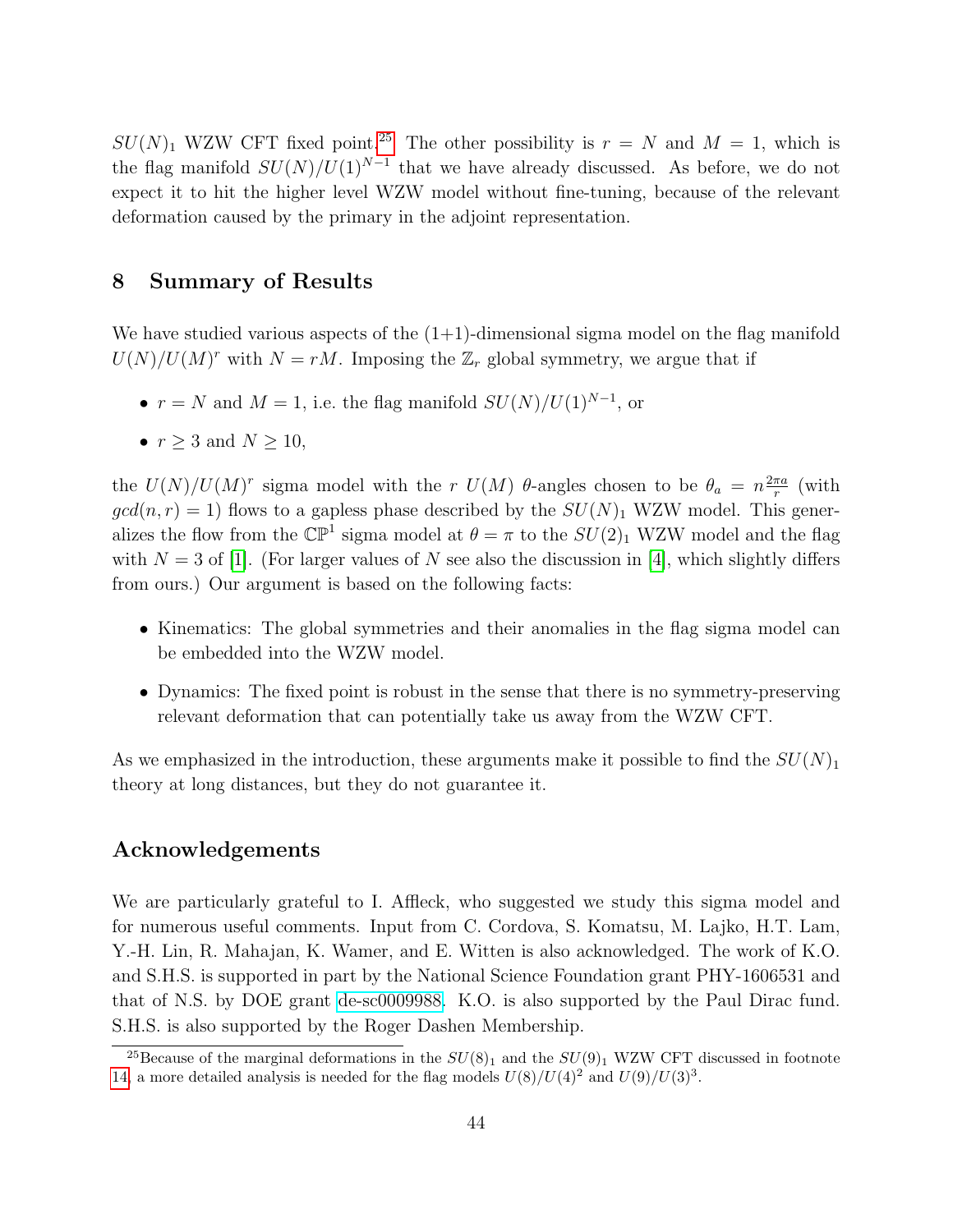## <span id="page-45-0"></span>A The Trace Conditions

In this appendix we show that if a unitary matrix  $U$  satisfies

<span id="page-45-1"></span>
$$
\text{Tr}[U^n] = 0, \quad n = 1, 2, \cdots, \lfloor N/2 \rfloor. \tag{A.1}
$$

then

$$
\text{Tr}[U^n] = 0, \quad n = 1, 2, \cdots, N - 1. \tag{A.2}
$$

Let us start with a formula relating the determinant of a matrix to its traces:

$$
\det(U) = (-1)^N \sum_{k_1, k_2, \cdots, k_N} \prod_{n=1}^N \frac{(-1)^{k_n}}{n^{k_n} k_n!} \operatorname{Tr}[U^n]^{k_n}
$$
 (A.3)

where the sum is over all non-negative integers  $k_n$  such that

$$
\sum_{n=1}^{N} nk_n = N.
$$
\n(A.4)

Among all the tuples  $(k_1, k_2, \dots, k_N)$ , every term except for  $(0, 0, \dots, 1)$  has at least one  $k_n$ nonzero with  $n \leq \lfloor N/2 \rfloor$ . It follows that if [\(A.1\)](#page-45-1) is satisfied, then

$$
\det(U) = (-1)^N \frac{1}{N} \text{Tr}[U^N].
$$
\n(A.5)

Taking the absolute value on both sides, we have

$$
|\text{Tr}[U^N]| = N. \tag{A.6}
$$

Since the eigenvalues of a unitary matrix are all phases, the above equation is only possible if all eigenvalues of  $U^N$  are the same, i.e.

$$
U^N = e^{i\alpha} I. \tag{A.7}
$$

Using the complex conjugate of [\(A.1\)](#page-45-1):

$$
0 = \text{Tr}[(U^{\dagger})^n] = e^{-i\alpha} \text{Tr}[U^{N-n}], \qquad n = 1, 2, \cdots, \lfloor N/2 \rfloor. \tag{A.8}
$$

This completes the proof.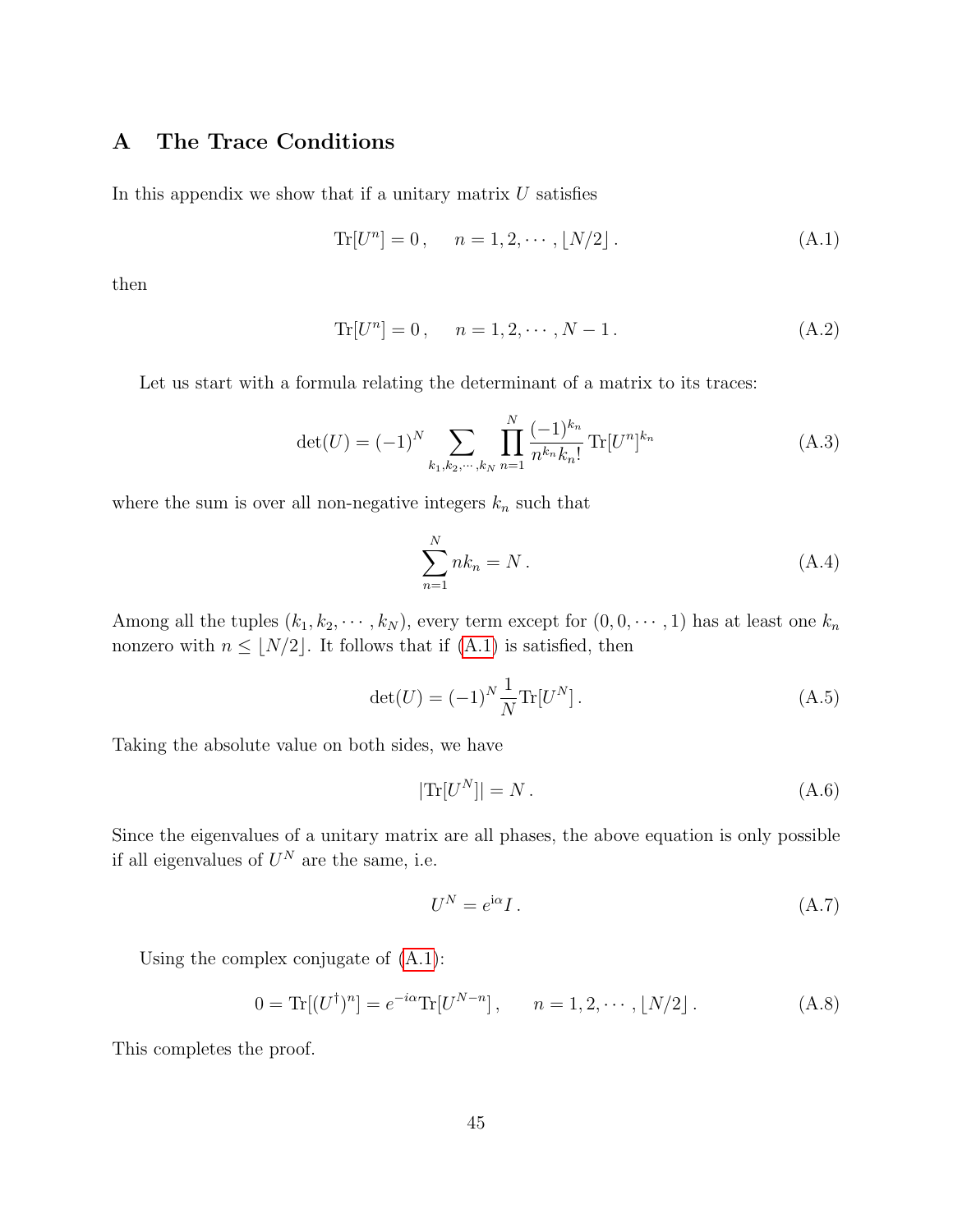### <span id="page-46-0"></span>B Counting Invariant Deformations

#### <span id="page-46-1"></span>B.1 Generality

In this appendix we will enumerate  $PSU(N)$  and  $PSU(N) \times \mathbb{Z}_N$  invariant deformations in the  $SU(N)/U(1)^{N-1}$  sigma model by embedding the latter into the WZW model.

Let us consider the possible  $PSU(N)$  invariant deformations in terms of U satisfying  $(4.7)$ . In particular,  $(4.7)$  (see also  $(4.10)$ ) implies that

<span id="page-46-3"></span><span id="page-46-2"></span>
$$
U^N = (-1)^{N-1} I. \tag{B.1}
$$

This gives the following identity that will be useful later:

$$
0 = d(UN) = dUUN-1 + UdUUN-2 + \dots + UN-1dU.
$$
 (B.2)

Also, [\(B.1\)](#page-46-2) implies that we can always replace  $U^{\dagger}$  by powers of U:

$$
U^{\dagger} = (-1)^{N-1} U^{N-1}.
$$
\n(B.3)

Demanding  $PSU(N)$  invariance, there are two types of two-derivative terms we can write down. We will call them the type  $G$  and type  $B$  terms for reasons that will become obvious momentarily. They are

$$
G: \text{Tr}[U^a \text{d}U \wedge \star U^b \text{d}U], \quad a \ge b \ge 0 \tag{B.4}
$$

$$
B: \text{Tr}[U^a \text{d} U \wedge U^b \text{d} U], \quad a > b \ge 0. \tag{B.5}
$$

Note that the type B term vanishes if  $a = b$ . Thus without loss of generality, we will assume  $a > b$  for such a term.

Let us now rewrite the above deformations in terms of  $\phi$ 's. The relation between the two bases is  $U = \phi \Omega_0 \phi^{\dagger}$ . A general G type term  $\text{Tr}[U^a \text{d}U \wedge \star U^b \text{d}U]$  can be expanded as follows

$$
\begin{split} \text{Tr}[U^a \mathrm{d}U \wedge \star U^b \mathrm{d}U] &= \text{Tr}[\phi \Omega_0^a \phi^\dagger (d\phi \Omega_0 \phi^\dagger + \phi \Omega_0 d\phi^\dagger) \wedge \star \phi \Omega_0^b \phi^\dagger (d\phi \Omega_0 \phi^\dagger + \phi \Omega_0 d\phi^\dagger)] \\ &= \text{Tr}[2\Omega_0^{a+1} \phi^\dagger d\phi \wedge \star \Omega_0^{b+1} \phi^\dagger d\phi - \Omega_0^a \phi^\dagger d\phi \wedge \star \Omega_0^{b+2} \phi^\dagger d\phi - \Omega_0^{a+2} \phi^\dagger d\phi \wedge \star \Omega_0^b \phi^\dagger d\phi] \end{split}
$$

where we have used  $d\phi\phi^{\dagger} + \phi d\phi^{\dagger} = 0$ . All three terms above are of the following form, which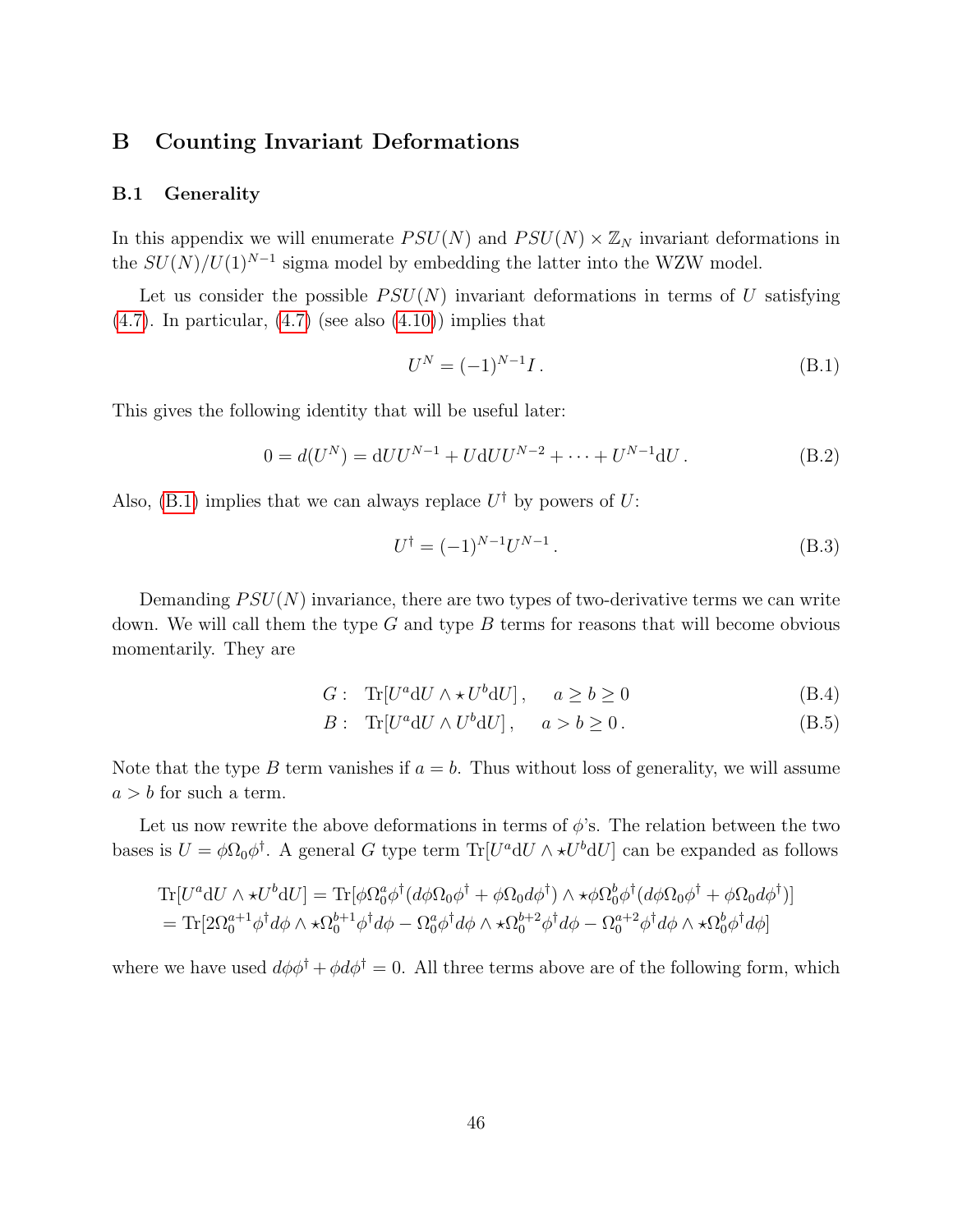can be computed straightforwardly:

$$
\operatorname{Tr}[\Omega_0^A \phi^\dagger d\phi \Omega_0^B \phi^\dagger \wedge \star d\phi] = \omega^{-\frac{N-1}{2}(A+B)} \sum_{i,j,I,J} \omega^{A(I-1)+B(J-1)} \left(\bar{\phi}_I^i \partial^\mu \phi_i^J\right) \left(\bar{\phi}_J^j \partial_\mu \phi_j^I\right)
$$

$$
= -\omega^{-\frac{N+1}{2}(A+B)} \sum_{I,J} \omega^{AI+BJ} \left(\sum_i \bar{\phi}_I^i \partial^\mu \phi_i^J\right) \left(\sum_j \phi_j^I \partial_\mu \bar{\phi}_J^j\right) \tag{B.6}
$$

Summing over three such terms, we obtain the G type term in the  $\phi$  language  $(a \leq b,$  $a, b = 0, 1, \cdots, N - 2$ 

$$
\begin{split} \text{Tr}[U^a \mathrm{d}U \wedge \star U^b \mathrm{d}U] \\ &= \omega^{-\frac{N+1}{2}(a+b+2)} \sum_{1 \leq I < J \leq N} (\omega^{aI+bJ} + \omega^{aJ+bI}) (\omega^I - \omega^J)^2 \, \delta^{\mu\nu} \left( \sum_i \bar{\phi}_I^i \partial_\mu \phi_i^J \right) \left( \sum_j \phi_j^I \partial_\nu \bar{\phi}_J^j \right) \end{split} \tag{B.7}
$$

Similarly, the B type term can be written in the  $\phi$  basis as  $(a < b, a, b = 0, 1, \dots, N - 1)$ 

$$
\begin{split} \text{Tr}[U^a \mathrm{d}U \wedge U^b \mathrm{d}U] \\ &= \omega^{-\frac{N+1}{2}(a+b+2)} \sum_{1 \leq I < J \leq N} (\omega^{aI+bJ} - \omega^{aJ+bI}) (\omega^I - \omega^J)^2 \,\epsilon^{\mu\nu} \left( \sum_i \bar{\phi}_I^i \partial_\mu \phi_i^J \right) \left( \sum_j \phi_j^I \partial_\nu \bar{\phi}_J^j \right) \end{split} \tag{B.8}
$$

#### <span id="page-47-0"></span>B.2  $PSU(N)$  Invariant Deformations

In this subsection we will count the number of  $PSU(N)$  invariant deformations from the WZW model point of view. Naively, the range of  $a, b$  is  $0, 1, 2, \dots, N-1$ . However, because of [\(B.2\)](#page-46-3), there are relations between terms with different a, b. If  $a = N - 1$ , we can rewrite such a type  $G$  term as

$$
\text{Tr}[U^{N-1}\text{d}U\wedge\star U^b\text{d}U] = -\text{Tr}[U^{N-2}\text{d}U\wedge\star U^{b+1}\text{d}U] - \text{Tr}[U^{N-3}\text{d}U\wedge\star U^{b+2}\text{d}U] - \cdots
$$

$$
-\text{Tr}[U^b\text{d}U\wedge\star U^{N-1}\text{d}U] - \text{Tr}[U^{b+1}]\text{d}U\wedge\star U^N\text{d}U] - \cdots - \text{Tr}[\text{d}U\wedge\star U^{b+N-1}\text{d}U]. \tag{B.9}
$$

Since the  $\wedge\star$  product is symmetric, we can move the first term in the second line to the left, and solve for  $\text{Tr}[U^{N-1}dU \wedge \star U^b dU]$  in terms of other type G terms with  $a < N - 1$ . We conclude that it suffices to restrict the range of a, b to  $0, 1, \dots, N-2$  for the type G terms.

However, the same argument does not hold for the type  $B$  terms, because the first term in the second line above now becomes  $\text{Tr}[U^{N-1}dU \wedge U^b dU]$ , which is the same as the LHS. In fact, this identity is trivial for the type  $B$  terms and cannot help us solving terms with  $a = N - 1$  in terms of others.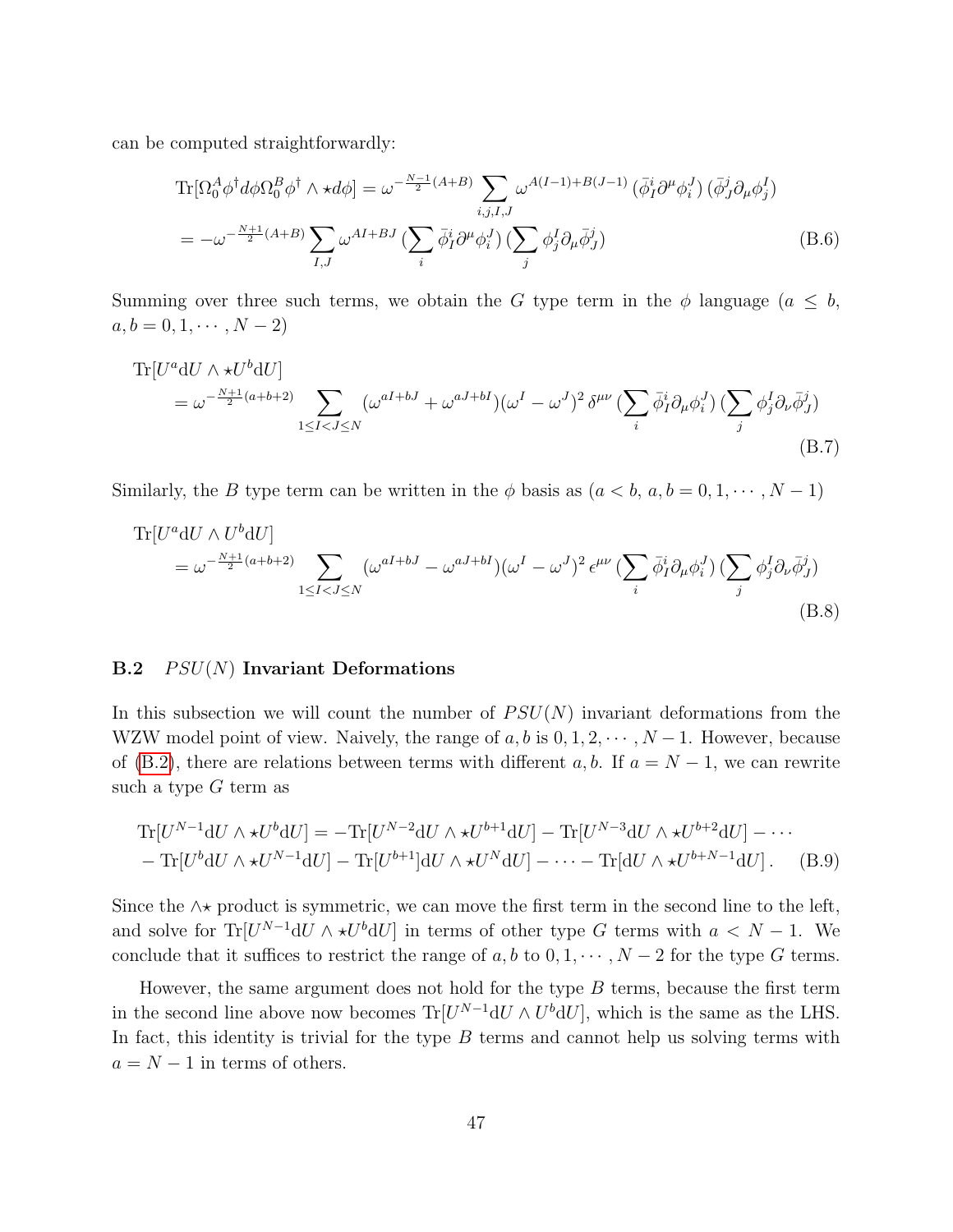To conclude, we record the ranges of  $a, b$  below for the type G and B terms:

$$
G: \text{Tr}[U^a \, dU \wedge \star U^b \, dU], \quad a \ge b, \ a, b = 0, 1, 2, \cdots, N - 2 \tag{B.10}
$$

$$
B: \text{Tr}[U^a \, dU \wedge U^b \, dU], \quad a > b, \ a, b = 0, 1, 2, \cdots, N - 1. \tag{B.11}
$$

Let us now count the  $PSU(N)$  invariant deformations. For the type G terms, there are

$$
\binom{N-1}{2} + (N-1) = \frac{N(N-1)}{2} \tag{B.12}
$$

terms. These are the G-deformation in the  $\phi_i^I$  language. On the other hand, there are

$$
\binom{N}{2} = \frac{N(N-1)}{2} \tag{B.13}
$$

type B terms, which are the B-deformation in the  $\phi_i^I$  language. These altogether reproduce the counting of G and B deformations in Section [2.1](#page-8-1) in the  $\phi$  language.

## <span id="page-48-0"></span>**B.3**  $PSU(N) \times \mathbb{Z}_N$  Invariant Deformations

Next, we further impose the  $\mathbb{Z}_N$  invariance condition. Recall that  $\mathbb{Z}_N$  acts on U as

$$
\mathbb{Z}_N: U \to \omega U. \tag{B.14}
$$

Hence the  $\mathbb{Z}_N$  invariance condition further demands the following relation between a and b for both type  $G$  and  $B$  terms:

$$
\mathbb{Z}_N \text{ invariance}: \quad a+b+2=0 \text{ mod } N. \tag{B.15}
$$

Let us enumerate the number of  $PSU(N) \times \mathbb{Z}_N$  invariant deformations. When N is even, we have the following choices of  $(a, b)$ :

$$
G: (N-2,0), (N-3,1), \cdots, \left(\frac{N-2}{2}, \frac{N-2}{2}\right), \tag{B.16}
$$

$$
B: (N-2,0), (N-3,1), \cdots, \left(\frac{N-2}{2}+1, \frac{N-2}{2}-1\right). \tag{B.17}
$$

Hence there are  $N/2$  type G terms and  $(N-2)/2$  type B terms when N is even.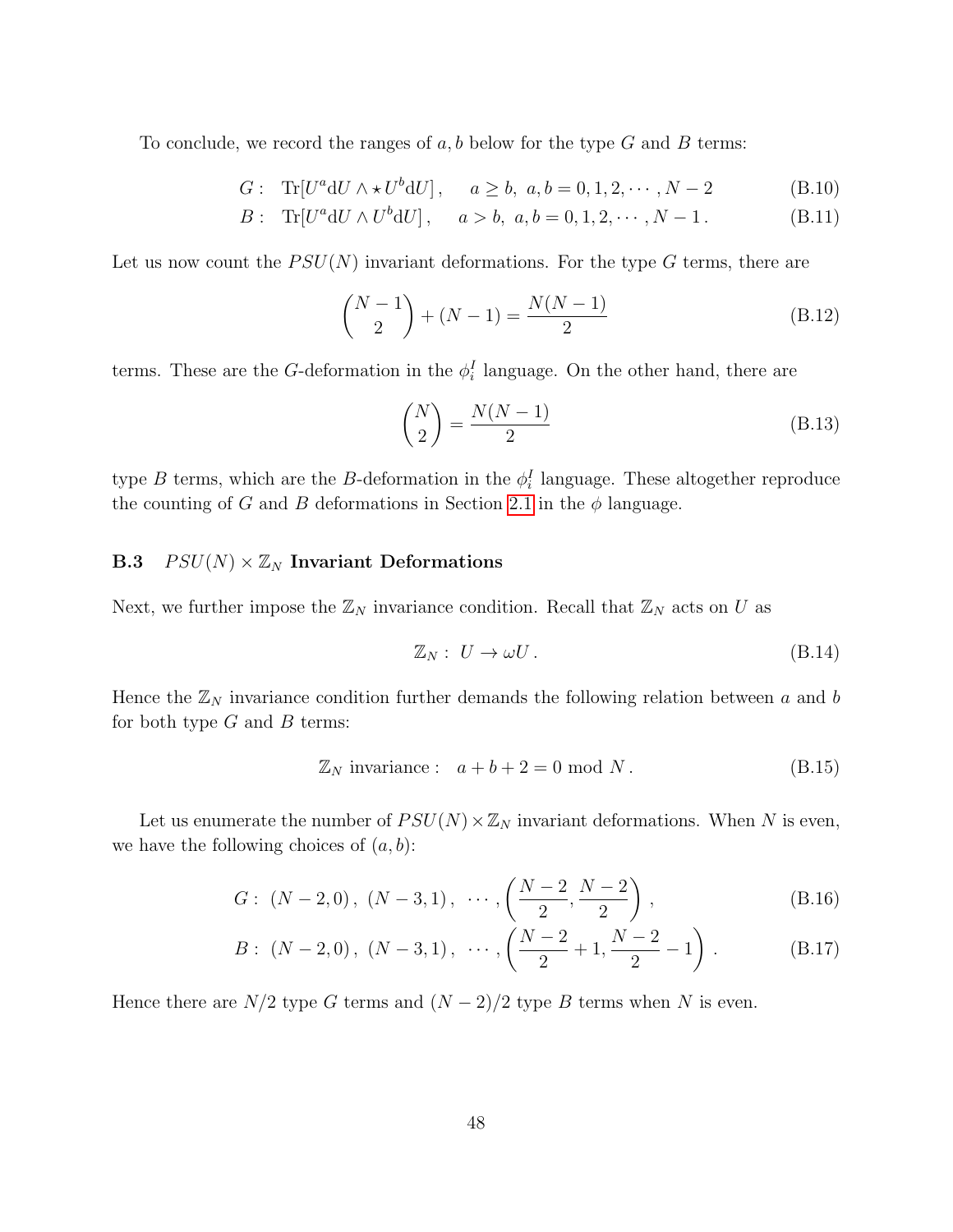Next, when N is odd, we have the following possible  $(a, b)$ :

$$
G: (N-2,0), (N-3,1), \cdots, \left(\frac{N-1}{2}, \frac{N-3}{2}\right), \tag{B.18}
$$

$$
B: (N-2,0), (N-3,1), \cdots, \left(\frac{N-1}{2}, \frac{N-3}{2}\right).
$$
 (B.19)

Hence there are  $(N-1)/2$  type G terms and  $(N-1)/2$  type B terms when N is odd.

To conclude, we have  $\vert N/2 \vert PSU(N) \times \mathbb{Z}_N$  invariant type G terms, and  $\vert (N - 1)/2 \vert$  $PSU(N) \times \mathbb{Z}_N$  invariant type B terms. This matches perfectly with the counting in the  $\phi_i^I$ language. These altogether reproduce the counting of  $\mathbb{Z}_N$  invariant G and B deformations in Section [3.2.1](#page-16-0) in the  $\phi$  language.

## <span id="page-49-0"></span>C Symmetric Space  $SU(N)/SO(N)$

In the main text we discuss how the sigma models with target space [\(7.1\)](#page-35-2) can be embedded into the  $SU(N)_k$  WZW model by restricting the WZW fundamental field. This procedure automatically shows that the sigma model has the same anomaly as the  $SU(N)_k$  WZW model, and can be applied to any submanifold of  $SU(N)$ . As another example, here we apply this strategy to the symmetric space  $SU(N)/SO(N)$ . This model is interesting because an integrable flow from the  $SU(N)/SO(N)$  sigma model with nontrivial  $\theta$  angle to the  $SU(N)_1$ WZW fixed point is worked out in [\[25\]](#page-59-1), generalizing the result for the  $\mathbb{CP}^1 = SU(2)/SO(2)$ sigma model  $[26, 27]$  $[26, 27]$ .<sup>[26](#page-49-1)</sup>

The symmetric space  $SU(N)/SO(N)$  can be embedded into  $SU(N)$  as

$$
SU(N)/SO(N) \simeq \{ U \in SU(N) | \exists \phi \in SU(N) \text{ s.t. } U = \phi \phi^T \},
$$
 (C.1)

since a matrix  $U = \phi \phi^T$  is invariant under the right action of an orthogonal matrix on  $\phi$ . This variable  $\phi$  can be thought as the field of the  $SU(N)/SO(N)$  sigma model. Furthermore, the same embedding can also be characterized by

$$
SU(N)/SO(N) \simeq \{ U \in SU(N) | U = UT \}. \tag{C.2}
$$

Obviously, a matrix  $U = \phi \phi^T$  is symmetric. Conversely, a symmetric special unitary matrix U can be represented as  $U = \phi \phi^T$  with

$$
\phi = OD^{\frac{1}{2}}O^T,\tag{C.3}
$$

<span id="page-49-1"></span><sup>26</sup>We thank Ho Tat Lam for a discussion about this coset.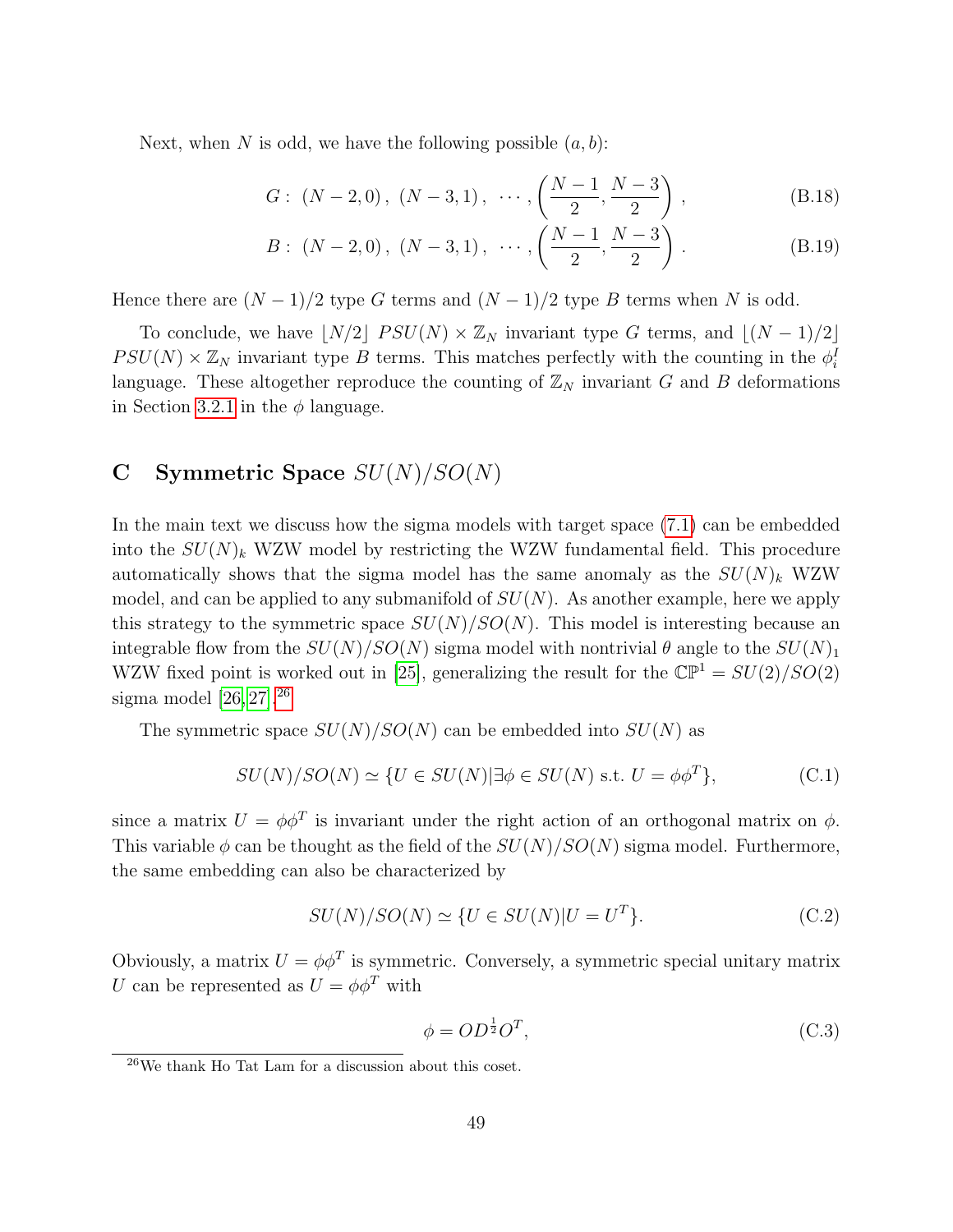where O is the orthogonal matrix diagonalizing U as  $OU O^T = D$ , and  $D^{\frac{1}{2}}$  is a matrix satisfying  $(D^{\frac{1}{2}})^2 = D$  and  $\det(D^{\frac{1}{2}}) = 1$ .<sup>[27](#page-50-0)</sup>

The isometry group  $G_{\text{iso}}$  of  $SU(N)/SO(N)$  is the subgroup of  $\frac{SU(N)_L\times SU(N)_R}{\mathbb{Z}_N}\rtimes \mathbb{Z}_2^C$  (see Section [4.1\)](#page-20-0) preserving the condition  $U = U<sup>T</sup>$ . This means a pair  $(V<sub>L</sub>, V<sub>R</sub>)$  inside the identity component of  $G<sub>iso</sub>$  should satisfies

$$
V_L UV_R^{\dagger} = (V_L UV_R^{\dagger})^T = V_R^* UV_L^T
$$
\n(C.4)

for any  $U = U<sup>T</sup>$ . This condition is equivalent to

<span id="page-50-2"></span>
$$
V_R^* = \omega^{-\ell} V_L \tag{C.5}
$$

with some  $\ell \in \mathbb{Z}_N$ . Therefore, we can label an element of the identity component of  $G_{\text{iso}}$  as  $(V_L, \ell)$  with  $V_L \in SU(N)$  and  $\ell \in \mathbb{Z}_N$ . The quotient in  $(SU(N)<sub>L</sub> \times SU(N)<sub>R</sub>)/\mathbb{Z}_N$  implies

$$
(V_L, V_R = \omega^{\ell} V_L^*) \sim (\omega V_L, \omega^{\ell+2} (\omega V_L)^*), \tag{C.6}
$$

which, in terms of the labeling  $(V_L, \ell)$ , means

$$
(V_L, \ell) \sim (\omega V_L, \ell + 2). \tag{C.7}
$$

We can describe the group  $G_{\text{iso}}$  as

$$
G_{\text{iso}} = \frac{SU(N) \times \mathbb{Z}_N}{\mathbb{Z}_N} \rtimes \mathbb{Z}_2^C.
$$
 (C.8)

The action of the charge conjugation is  $(V_L, \ell) \mapsto (V_L^*, -\ell)$ . We can also write the same isometry group as

<span id="page-50-1"></span>
$$
G_{\rm iso} \simeq \frac{\widetilde{SU(N)}}{\mathbb{Z}_2} \rtimes \mathbb{Z}_2^C \tag{C.9}
$$

where

$$
\widetilde{SU(N)} = \{ \hat{V} \in U(N) \mid \det \hat{V} = \pm 1 \},\tag{C.10}
$$

and  $\mathbb{Z}_2$  quotient is generated by  $-1 \in U(N)$ . The isomorphism [\(C.9\)](#page-50-1) is given by

$$
(V_L, \ell) \mapsto \omega^{-\ell/2} V_L. \tag{C.11}
$$

<span id="page-50-0"></span><sup>&</sup>lt;sup>27</sup>Existence of such O can be proven as follows: A symmetric unitary matrix U can be written as  $X+iY$  with real symmetric matrices X and Y. Since U is unitary, we have  $1 = X^2 + Y^2 + i(XY - YX)$  and therefore X and Y commutes with each other. Hence we can take a orthogonal matrix O which simultaneously diagonalizes  $X$  and  $Y$ .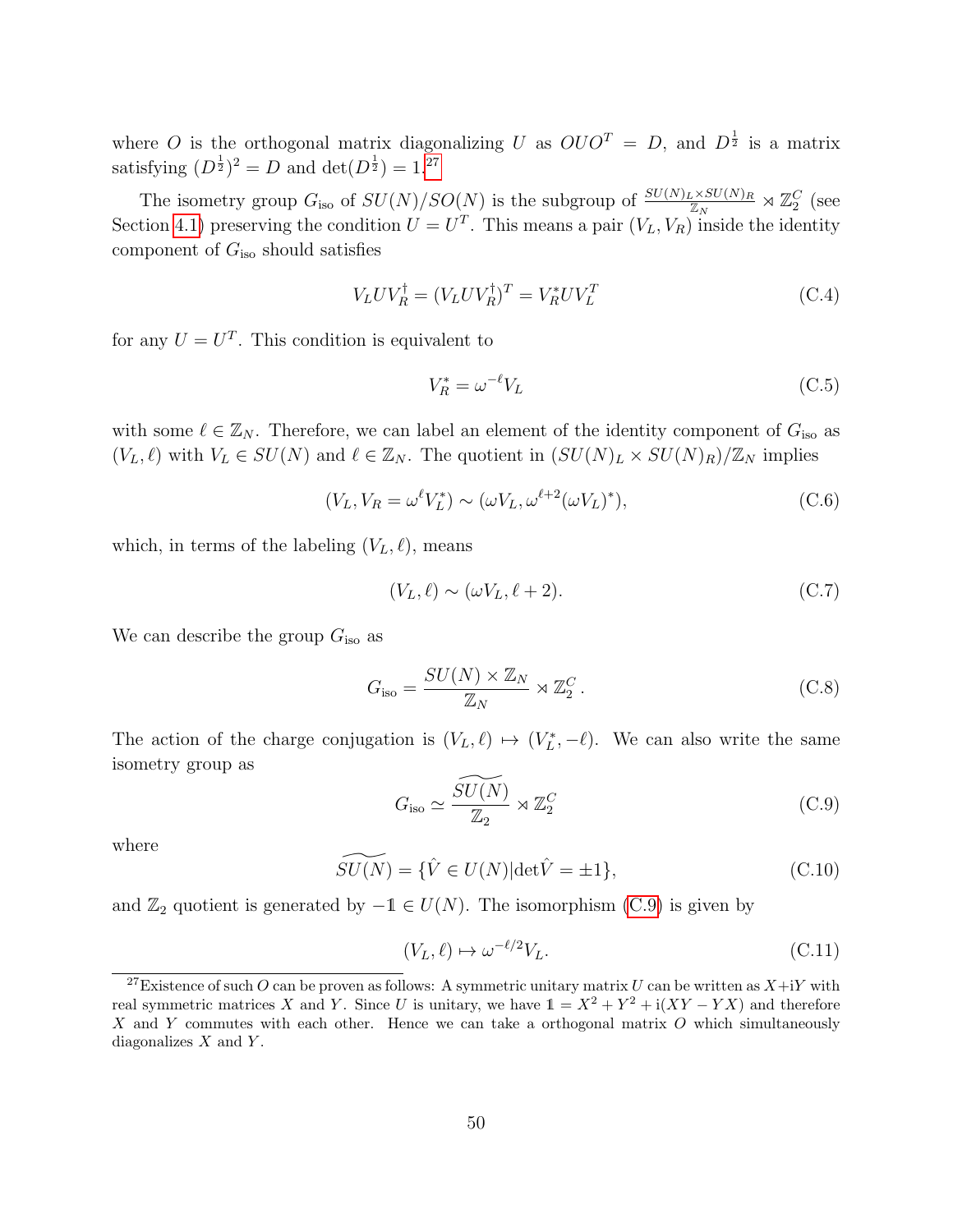Note that the ambiguity of the definition of  $\omega^{-\ell/2}$  is absorbed by the  $\mathbb{Z}_2$  quotient of  $\frac{\widetilde{SU(N)}}{\mathbb{Z}_2}$ .

The restriction of the field  $U$  in the WZW model to be symmetric can be realized by adding the potential

$$
g \sum \text{Tr}((U - U^T)(U - U^T)^{\dagger}) = g \sum_{i,j} |U_{ij} - U_{ji}|^2
$$
  
=  $g \text{Tr}(2\mathbb{1} - UU^* - (UU^*)^{\dagger})$  (C.12)

and then taking the coefficient q to infinity.<sup>[28](#page-51-2)</sup> This potential is invariant under the symmetry  $G<sub>iso</sub>$ , since an element  $(V<sub>L</sub>, V<sub>R</sub>)$  in  $G<sub>iso</sub>$  acts on the term TrUU<sup>\*</sup> transforms as

$$
\begin{split} \text{Tr}(UU^*) &\to \text{Tr}(V_L UV_R^\dagger V_L^* U^* V_R^T) \\ &= \text{Tr}(V_L U(\omega^\ell V_L^T) V_L^* U^* (\omega^{-\ell} V_L^\dagger)) \\ &= \text{Tr}(UU^*), \end{split} \tag{C.13}
$$

because of [\(C.5\)](#page-50-2). This shows that this potential indeed restricts the field to the desired subspace.

## <span id="page-51-0"></span>D Supersymmetric Flag Sigma Model

In this appendix we consider the  $\mathcal{N} = (2, 2)$  sigma model on  $SU(N)/U(1)^{N-1}$ .

#### <span id="page-51-1"></span>D.1 Kähler Moduli Space

For concreteness, we will restrict to the  $SU(3)/U(1)^2$  sigma model in this subsection.

 $\mathcal{N} = (2, 2)$  supersymmetry requires the target space to be a Kähler manifold. However, not all the  $SU(3)$  invariant metrics on the flag manifold are Kähler. By the corollary in IV.5 of [\[28\]](#page-59-4), the dimension of the  $SU(3)$  invariant Kähler moduli space is 2. We would like to determine how this subspace of Kähler metric is embedded into the larger metric moduli space.

To determine the Kähler moduli space, it will be useful to have a gauged linear sigma model description of the model. The  $SU(3)$  model can be described by a gauged linear sigma model via the Abelian quiver shown in Figure [2](#page-52-0) with a superpotential  $W = \sum_{i=1}^{3} A_i B^i C$ .

Let us analyze the global symmetry of this quiver theory. The superpotential  $W =$  $\sum_{i=1}^{3} A_i B^i C$  breaks the two  $SU(3)$ 's that rotate  $A_i$  and  $B^i$  independently to the diagonal

<span id="page-51-2"></span> $28$ We can alternatively use the more general construction described in footnote [12.](#page-21-0)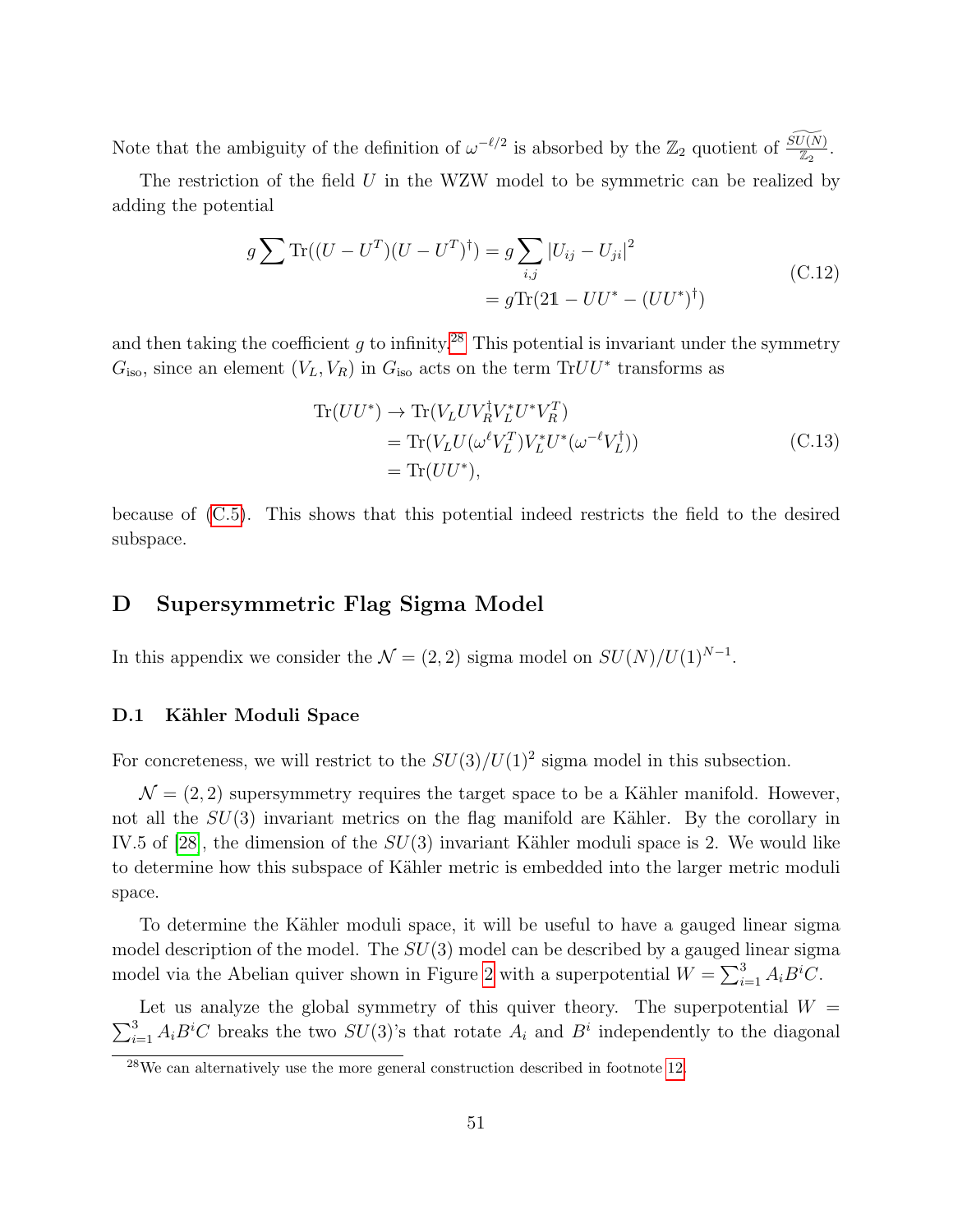

<span id="page-52-0"></span>Figure 2: The gauged linear sigma model description of the flag manifold  $SU(3)/U(1)^2$ . Each node represents a  $U(1)$  vector multiplet and the square represents the  $SU(3)$  flavor symmetry.  $A_i, B^i$  and C denote the chiral superfields in the fundamental representation of the two gauge groups connected by the corresponding arrow.  $i = 1, 2, 3$  is the flavor  $SU(3)$ index. There is a superpotential term  $W = \sum_{i=1}^{3} A_i B^i C$ .

 $SU(3)$ . Furthermore, the  $\mathbb{Z}_3$  center of the diagonal  $SU(3)$  acts in the same way on  $A_i$  and  $B^i$  as the two  $U(1)$  gauge symmetries, and should therefore be excluded from the global symmetry. To conclude, the continuous global symmetry of the quiver is  $PSU(3)$ , consistent with our description of the model in terms of  $\phi$  in Section [2.1.](#page-8-1)

The space of zeros of the classical potential of this quiver gauge theory is as follows.<sup>[29](#page-52-1)</sup> It is described by the complex coordinates  $(A_i, B^i, C)$  satisfying the D-term equations:

$$
-|C|^2 + \sum_{i=1}^3 |A_i|^2 = \zeta_1, \qquad -|C|^2 + \sum_{i=1}^3 |B^i|^2 = \zeta_2, \tag{D.1}
$$

 $(\zeta_I)$  are the coefficients of Fayet-Iliopoulos (FI) terms) and the F-term equations:

$$
\sum_{i=1}^{3} A_i B^i = 0, \quad CA_i = 0, \quad CB^i = 0,
$$
 (D.2)

and it should be subject to the identification under the  $U(1)^2$  gauge symmetry. Here  $\zeta_I$  are the two Kähler moduli of the quiver moduli space.

We will take the FI parameters  $\zeta_{1,2}$  to be both positive. For this choice of signs, the F-term equation sets

$$
C = 0. \tag{D.3}
$$

<span id="page-52-1"></span><sup>29</sup>In similar higher dimensional systems this is the moduli space of classical vacua.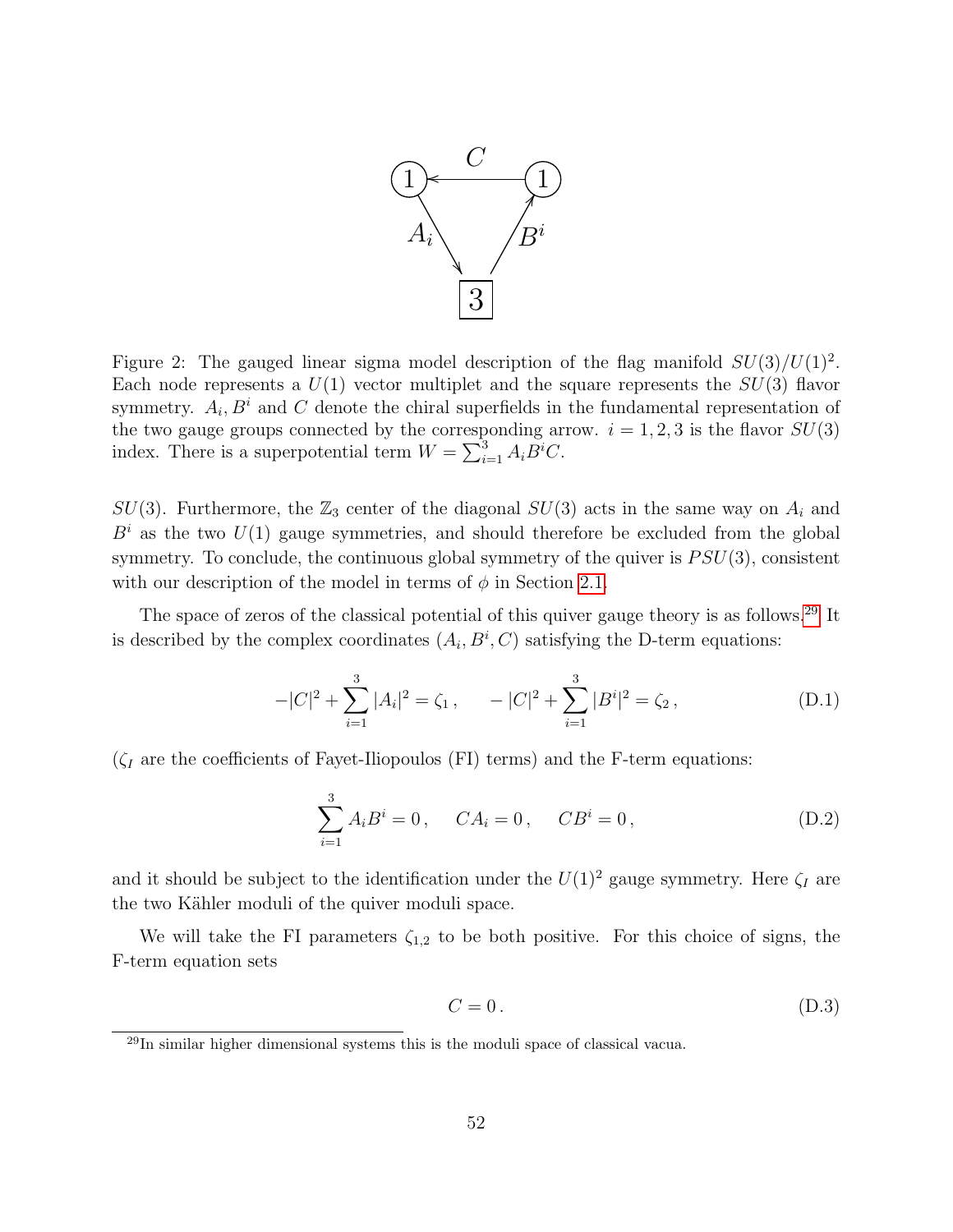The quiver moduli space is now described by the complex coordinates  $(A_i, B^i)$  satisfying

<span id="page-53-0"></span>
$$
\sum_{i=1}^{3} |A_i|^2 = \zeta_1, \qquad \sum_{i=1}^{3} |B^i|^2 = \zeta_2,
$$
\n
$$
\sum_{i=1}^{3} A_i B^i = 0,
$$
\n(D.4)

and modulo the  $U(1)^2$  gauge transformation:

$$
U(1)1: Ai \sim e^{i\theta_1} A_i, Bi \to Bi,U(1)2: Ai \sim Ai, Bi \to e^{i\theta_2} Bi.
$$
 (D.5)

We recognize that the variables  $A_i$  and  $B^i$  are related to the  $\phi$  fields in [\(6.7\)](#page-33-0) as

$$
A_i = \sqrt{\zeta_1} \, \phi_i^{I=1} \,, \qquad B^i = \sqrt{\zeta_2} \, \bar{\phi}_{I=2}^i \,. \tag{D.6}
$$

Note that  $\phi_i^{I=3}$  has already been solved in terms of  $\phi_i^{I=1,2}$  $i^{I=1,2}$  (to be more precise, their complex conjugates) via [\(6.4\)](#page-32-2). Also note that the choice of the complex structure in the  $\phi$  language is different than that in the quiver presentation.

The two Kähler parameters  $\zeta_{1,2}$  parameterize a real two-dimensional subspace  $\mathcal{M}_K$  of the total three-dimensional moduli space M of the  $SU(3)$  invariant metrics on  $SU(3)/U(1)^2$ .

Let us write down the bosonic part of the Lagrangian for the gauged linear sigma model. In the IR of the model, both the gauge coupling and the superpotential coupling flow to infinity so that  $A_i, B^i$  are restricted to obey [\(D.4\)](#page-53-0) with  $C = 0$ . In this limit we can integrate out the two  $U(1)^2$  gauge fields and write the Lagrangian solely in terms of  $A_i, B^i$ . This computation is identical to that in Section [2.1.](#page-8-1) We obtain

$$
\mathcal{L}_{GLSM} = \sum_{I=1}^{2} \zeta_I \left( \sum_{i=1}^{3} |\partial \phi_i^I|^2 - |\sum_{i=1}^{3} \bar{\phi}_I^i \partial \phi_i^I|^2 \right) + \sum_{I=1}^{2} \frac{\theta_I}{2\pi} \epsilon^{\mu\nu} \sum_{i=1}^{3} \partial_\mu \phi_i^I \partial_\nu \bar{\phi}_I^i.
$$
 (D.7)

Since we start with the gauged linear sigma model description, this Lagrangian depends only on the 2 Kähler moduli (along with the corresponding  $\theta$  angles) but not the most general  $SU(3)$  invariant metric deformations. Comparing  $\mathcal{L}_{GLSM}$  with [\(6.7\)](#page-33-0), we find the embedding of the 2-dimensional subspace  $\mathcal{M}_K$  into  $\mathcal{M}$ :

$$
\mathcal{M}_K = \left\{ (r_1, r_2, r_3) \in \mathcal{M} \mid r_3 = 0 \right\}.
$$
 (D.8)

Let us discuss the discrete symmetry action on the moduli space. The  $\mathbb{S}_3$  symmetry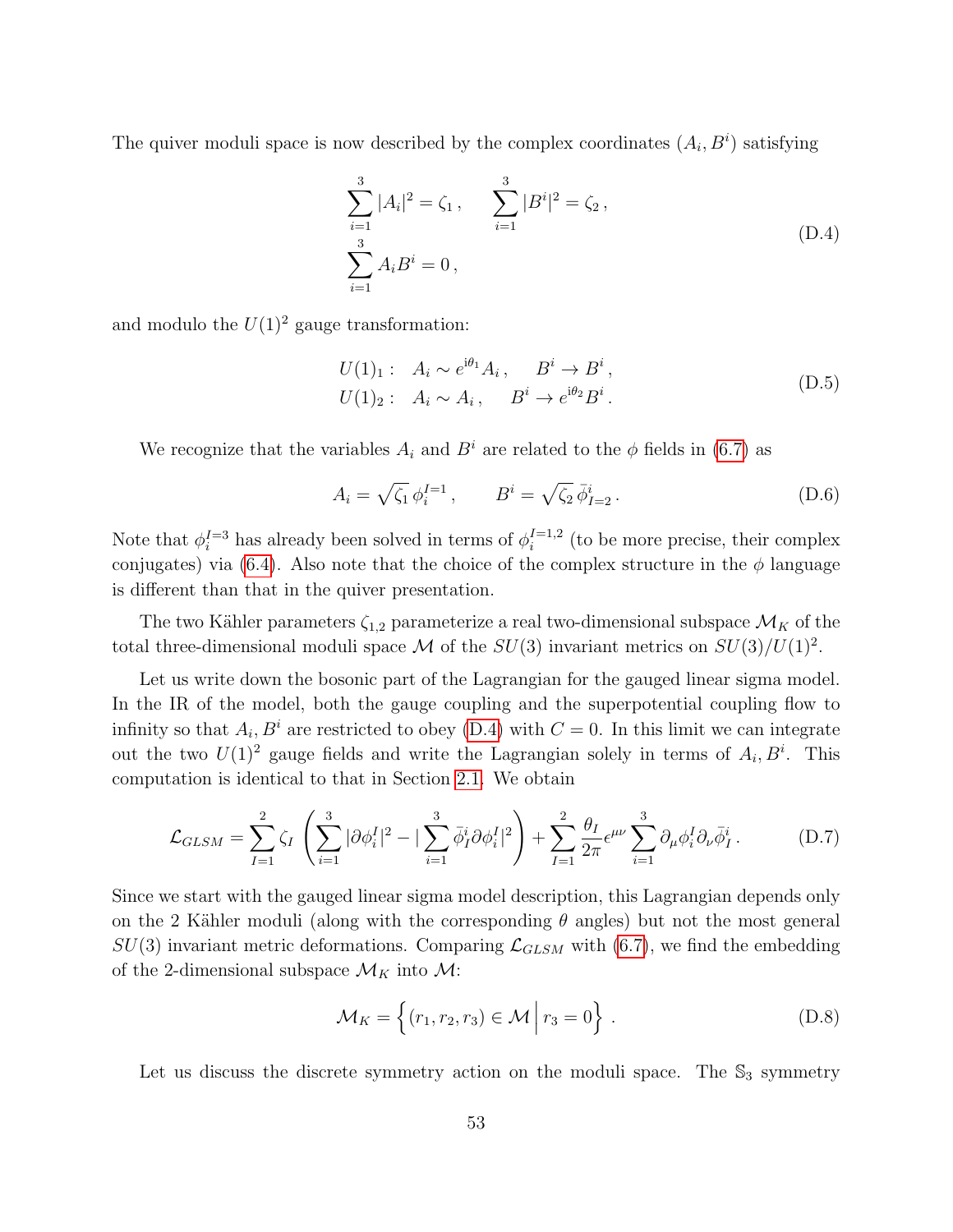acts on the moduli space M by permuting the  $r_I$ 's. There is a  $\mathbb{Z}_2$  subgroup, which exchanges  $r_1$  with  $r_2$ , of  $\mathbb{S}_3$  that leaves  $\mathcal{M}_K$  invariant. The Kähler moduli  $\zeta_{1,2}$  fall into the 1 and 1' representations of the  $\mathbb{Z}_2$ , which are paired with the two  $\theta$  angles in the same  $\mathbb{Z}_2$ representations.

The locus  $r_I = 0$  on M naively gives a divergent Ricci tensor by inspecting [\(6.12\)](#page-34-3). However,  $(6.12)$  is only valid when all the  $r<sub>I</sub>$ 's are large and cannot be trusted on the submanifold  $\mathcal{M}_K$ .

#### <span id="page-54-0"></span>D.2 Twisted Chiral Ring

In this subsection we discuss the twisted chiral ring of the  $SU(N)/U(1)^{N-1}$  sigma model with  $\mathcal{N} = (2, 2)$  supersymmetry. The twisted chiral ring of this model is worked out in [\[29\]](#page-59-5). Define the following  $N \times N$  matrix

$$
A = \begin{pmatrix} x_1 & q_1 & 0 & \dots & 0 \\ -1 & x_2 & q_2 & \dots & 0 \\ 0 & -1 & x_3 & \dots & 0 \\ \vdots & \vdots & \vdots & \ddots & q_{N-1} \\ 0 & 0 & 0 & -1 & x_N \end{pmatrix} .
$$
 (D.9)

In other words,

$$
A_{ij} = x_i \delta_{ij} - 1 \delta_{i,j+1} + q_i \delta_{i,j-1}.
$$
\n(D.10)

The  $q_i$ 's are related to the  $N-1$  complexified FI parameters. The twisted chiral ring is generated by  $x_1, x_2, \dots, x_N$  with relations given by the coefficients of  $\lambda$  in the polynomial

$$
-\lambda^N + \det(A + \lambda I). \tag{D.11}
$$

For example, when  $N = 2$ , the relations are

$$
x_1 + x_2 = 0, \qquad x_1 x_2 + q_1 = 0, \tag{D.12}
$$

which gives the familiar twisted chiral ring  $\mathbb{C}[x_1]/\{(x_1)^2 = q_1\}$  of  $\mathbb{CP}^1$ .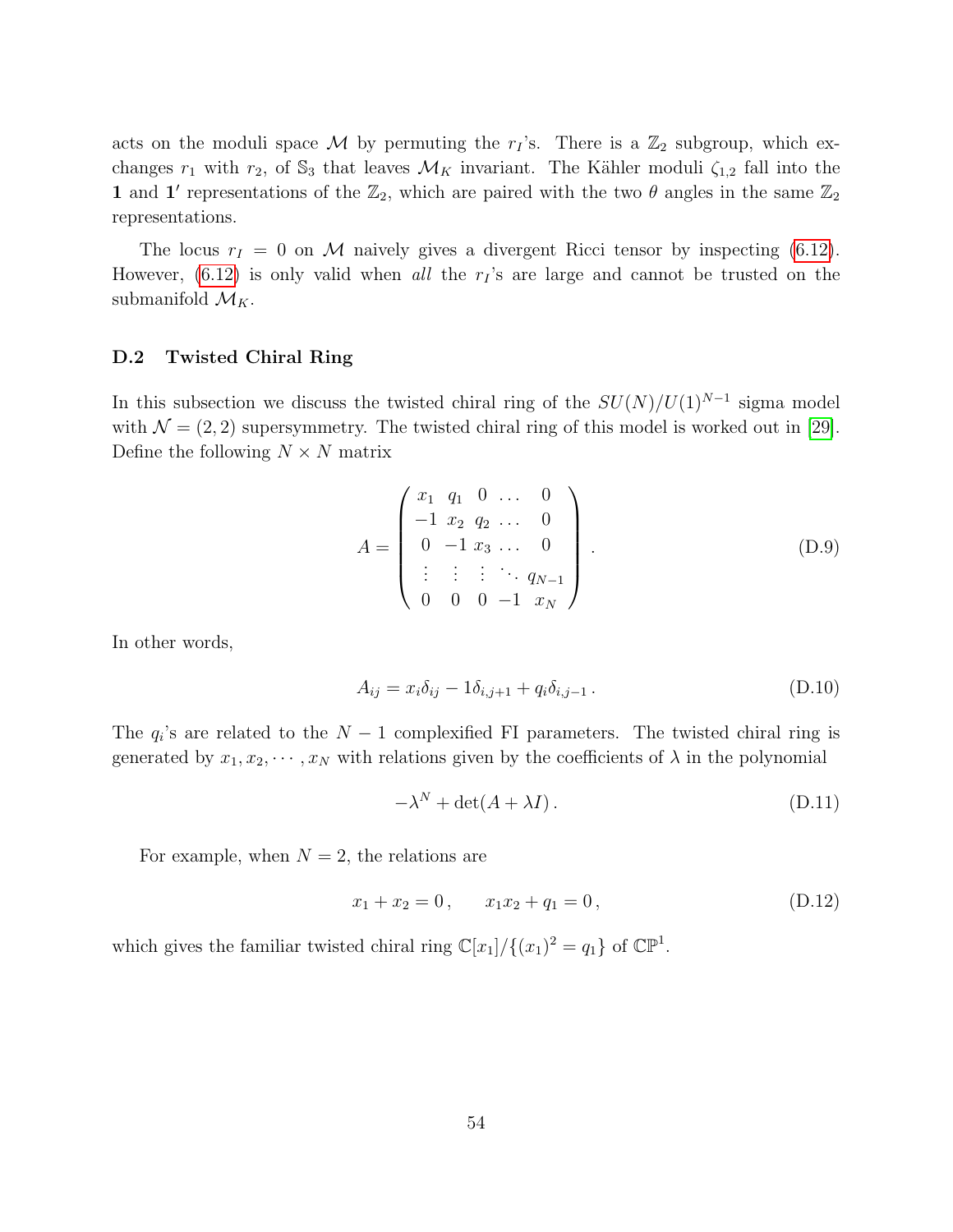Next, the relations in the  $N = 3$  case are

$$
x_1 + x_2 + x_3 = 0,
$$
  
\n
$$
x_1x_2 + x_2x_3 + x_1x_3 + q_1 + q_2 = 0,
$$
  
\n
$$
x_1x_2x_3 + q_2x_1 + q_1x_3 = 0.
$$
\n(D.13)

Using the first relation, we can solve  $x_2$  as  $-x_1 - x_3$  and get  $x_1x_3(x_1 + x_3) = q_2x_1 + q_1x_3$  and  $x_1^2 + x_1x_3 + x_3^2 = q_1 + q_2$ . Since both  $q_1, q_2$  are nonzero, the relations forbid either  $x_1$  or  $x_3$ to be zero. Therefore, we can further simplify the two relations by multiplying the second relation by  $x_1$  and  $x_3$  to get

<span id="page-55-1"></span><span id="page-55-0"></span>
$$
x_1^3 = q_1(x_1 - x_3), \quad x_3^3 = q_2(x_3 - x_1).
$$
 (D.14)

To conclude, the twisted chiral ring of  $SU(3)/U(1)^2$  is

$$
\mathbb{C}[x_1, x_3] / \{x_1^3 = q_1(x_1 - x_3), x_3^3 = q_2(x_3 - x_1)\}.
$$
 (D.15)

Let us reproduce this twisted chiral ring from the Abelian quiver description in Figure [2.](#page-52-0) Denote the bottom component scalar fields of the two  $U(1)$  vector multiplets by  $\Sigma_1$  and  $\Sigma_2$ , respectively. Integrating out the chiral multiplets  $A_i, B^i, C$  gives us the following quantum twisted superpotential

$$
\tilde{W} = it_1 \Sigma_1 + it_2 \Sigma_2 + \frac{3}{2\pi} \Sigma_1 (\log \Sigma_1 - 1) - \frac{3}{2\pi} \Sigma_2 (\log \Sigma_2 - 1) + \frac{1}{2\pi} (\Sigma_2 - \Sigma_1) (\log (\Sigma_2 - \Sigma_1) - 1)
$$
\n(D.16)

where  $t_i = ir_i + \theta_i/2\pi$  is the complexified FI parameters with periodicity  $t_i \sim t_i + 1$ . From this twisted superpotential, we obtain the following relations

$$
\Sigma_1^3 = -e^{-2\pi i t_1} (\Sigma_1 - \Sigma_2), \n\Sigma_2^3 = e^{2\pi i t_2} (\Sigma_2 - \Sigma_1),
$$
\n(D.17)

which agrees with  $(D.14)$  if we identify the variables on both sides as

$$
x_1 = \Sigma_1
$$
,  $x_3 = \Sigma_2$ ,  $q_1 = -e^{-2\pi i t_1}$ ,  $q_2 = e^{2\pi i t_2}$ . (D.18)

There is an alternative non-Abelian quiver description (see Figure [3\)](#page-56-0) of the  $SU(3)/U(1)^2$ sigma model [\[30\]](#page-59-6), which is related to the Abelian quiver in Figure [2](#page-52-0) by a duality move [\[31\]](#page-59-7). We will derive the same twisted chiral ring from this non-Abelian quiver. The general equivalence of the twisted chiral rings from dual quivers is discussed in [\[32\]](#page-59-8).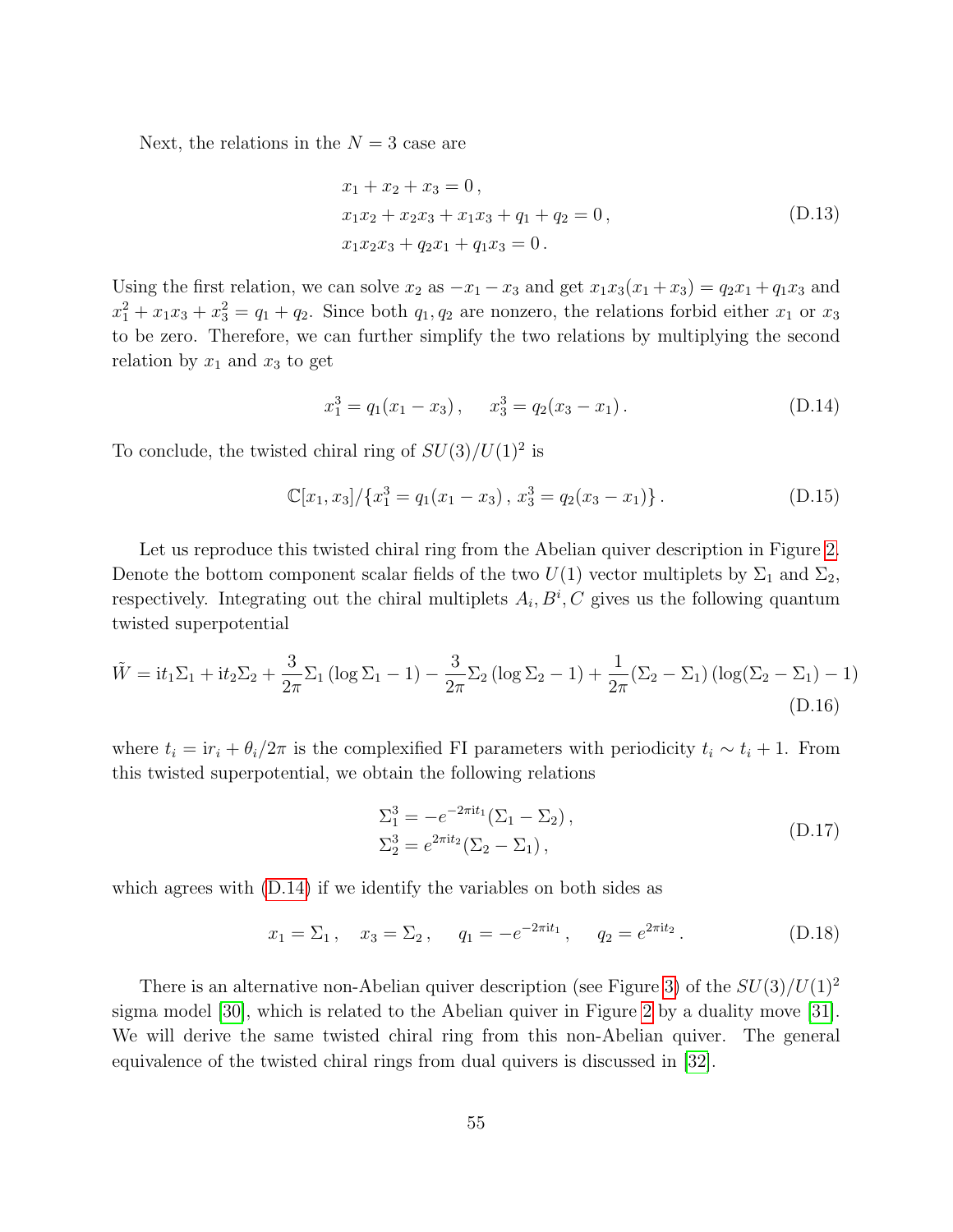

<span id="page-56-0"></span>Figure 3: The non-Abelian gauged linear sigma model description of the flag manifold  $SU(3)/U(1)^2$ . It is related to the Abelian quiver in Figure [2](#page-52-0) by a duality move on the middle node.

Let the bottom component of the  $U(1)$  vector multiplet be  $\Sigma'$ , and let  $\Sigma'_1, \Sigma'_2$  be those of the Cartan of the  $U(2)$  vector multiplet. Let  $t'_1$  and  $t'_2$  be the complexified FI parameters of the  $U(1)$  and the  $U(2)$  nodes, respectively. The twisted superpotential is

$$
\tilde{W} = \mathrm{i}t'_1\Sigma' + \mathrm{i}t'_2(\Sigma'_1 + \Sigma'_2) - \frac{1}{2\pi} \sum_{a=1}^2 (\Sigma'_a - \Sigma') \left( \log(\Sigma'_a - \Sigma') - 1 \right) + \frac{3}{2\pi} \sum_{a=1}^2 \Sigma'_a (\log \Sigma'_a - 1),\tag{D.19}
$$

from which we obtain the following equations

$$
e^{-2\pi i t'_1} = (\Sigma'_1 - \Sigma')(\Sigma'_2 - \Sigma'),
$$
  
\n
$$
e^{2\pi i t'_2} \Sigma_1'^3 = \Sigma'_1 - \Sigma',
$$
  
\n
$$
e^{2\pi i t'_2} \Sigma_2'^3 = \Sigma'_2 - \Sigma'.
$$
\n(D.20)

Note that  $\Sigma_a'$ 's are not good coordinates of the ring. The two fields  $\Sigma_1'$  and  $\Sigma_2'$  are exchanged by the  $\mathbb{Z}_2$  Weyl group. The Weyl invariant coordinates are

$$
A = \Sigma_1' + \Sigma_2', \qquad B = \Sigma_1' \Sigma_2'.
$$
 (D.21)

We can rewrite the above equations in terms of  $\Sigma', A, B$ :

<span id="page-56-2"></span>
$$
e^{-2\pi i t_1'} = B - A\Sigma' + \Sigma'^2, \tag{D.22}
$$

$$
e^{2\pi i t_2'} A(A^2 - 3B) = A - 2\Sigma', \tag{D.23}
$$

$$
A^2 - B = e^{-2\pi i t'_2}.
$$
 (D.24)

Importantly, we have assumed  $\Sigma'_1 \neq \Sigma'_2$  to avoid the massless W-bosons to obtain the above relations [\[33,](#page-59-9) [34\]](#page-59-10). We can use [\(D.24\)](#page-56-1) to solve B as  $B = A^2 - e^{-2\pi i t_2'}$ , and then substitute it back into [\(D.24\)](#page-56-1) to obtain

<span id="page-56-3"></span><span id="page-56-1"></span>
$$
A^{3} = e^{-2\pi i t'_{2}} (A + \Sigma'). \qquad (D.25)
$$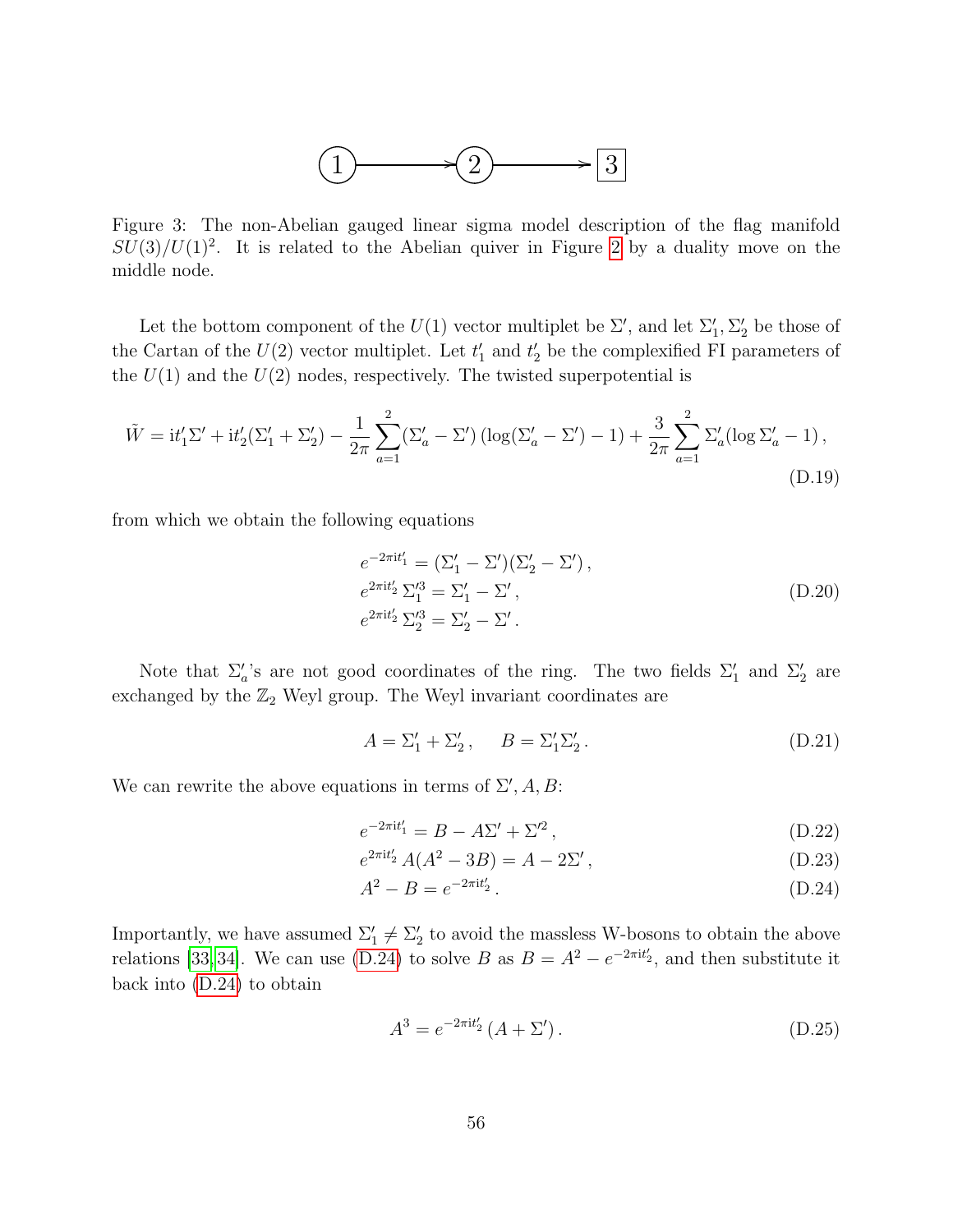Finally, we multiply [\(D.23\)](#page-56-2) by  $A + \Sigma'$  and use the last equation [\(D.25\)](#page-56-3) to get

$$
\Sigma^{\prime 3} = e^{-2\pi i t_1'} (A + \Sigma'). \tag{D.26}
$$

We therefore have derived the same twisted chiral ring as  $(D.15)$  if we identify the variables as

$$
\Sigma_1 = \Sigma', \quad \Sigma_2 = -A, \tag{D.27}
$$

$$
t_1 = t_1' + \frac{1}{2}, \qquad t_2 = -t_2' \,. \tag{D.28}
$$

## References

- <span id="page-57-0"></span>[1] M. Lajko, K. Wamer, F. Mila, and I. Affleck, "Generalization of the Haldane conjecture to  $SU(3)$  chains," *Nucl. Phys.* **B924** (2017) 508–577, [1706.06598](http://www.arXiv.org/abs/1706.06598).
- <span id="page-57-1"></span>[2] E. Witten, "Nonabelian Bosonization in Two Dimensions," Commun. Math. Phys. 92 (1984) 455–472.
- <span id="page-57-2"></span>[3] I. Affleck and F. D. M. Haldane, "Critical Theory of Quantum Spin Chains," Phys. Rev. B36 (1987) 5291–5300.
- <span id="page-57-3"></span>[4] Y. Tanizaki and T. Sulejmanpasic, "Anomaly and global inconsistency matching:  $\theta$ -angles,  $SU(3)/U(1)^2$  nonlinear sigma model,  $SU(3)$  chains and its generalizations," [1805.11423](http://www.arXiv.org/abs/1805.11423).
- <span id="page-57-4"></span>[5] I. Affleck, "FIELD THEORY METHODS AND QUANTUM CRITICAL PHENOMENA," in Les Houches Summer School in Theoretical Physics: Fields, Strings, Critical Phenomena Les Houches, France, June 28-August 5, 1988, pp. 0563–640. 1988.
- <span id="page-57-5"></span>[6] I. Affleck, "Critical Behavior of  $SU(n)$  Quantum Chains and Topological Nonlinear  $\sigma$ Models," *Nucl. Phys.* **B305** (1988) 582–596.
- <span id="page-57-6"></span>[7] D. Bykov, "Haldane limits via Lagrangian embeddings," Nucl. Phys. B855 (2012) 100–127, [1104.1419](http://www.arXiv.org/abs/1104.1419).
- <span id="page-57-7"></span>[8] D. Bykov, "The geometry of antiferromagnetic spin chains," Commun. Math. Phys. 322 (2013) 807–834, [1206.2777](http://www.arXiv.org/abs/1206.2777).
- <span id="page-57-8"></span>[9] S. Collier, Y.-H. Lin, and X. Yin, "Modular Bootstrap Revisited," JHEP 09 (2018) 061, [1608.06241](http://www.arXiv.org/abs/1608.06241).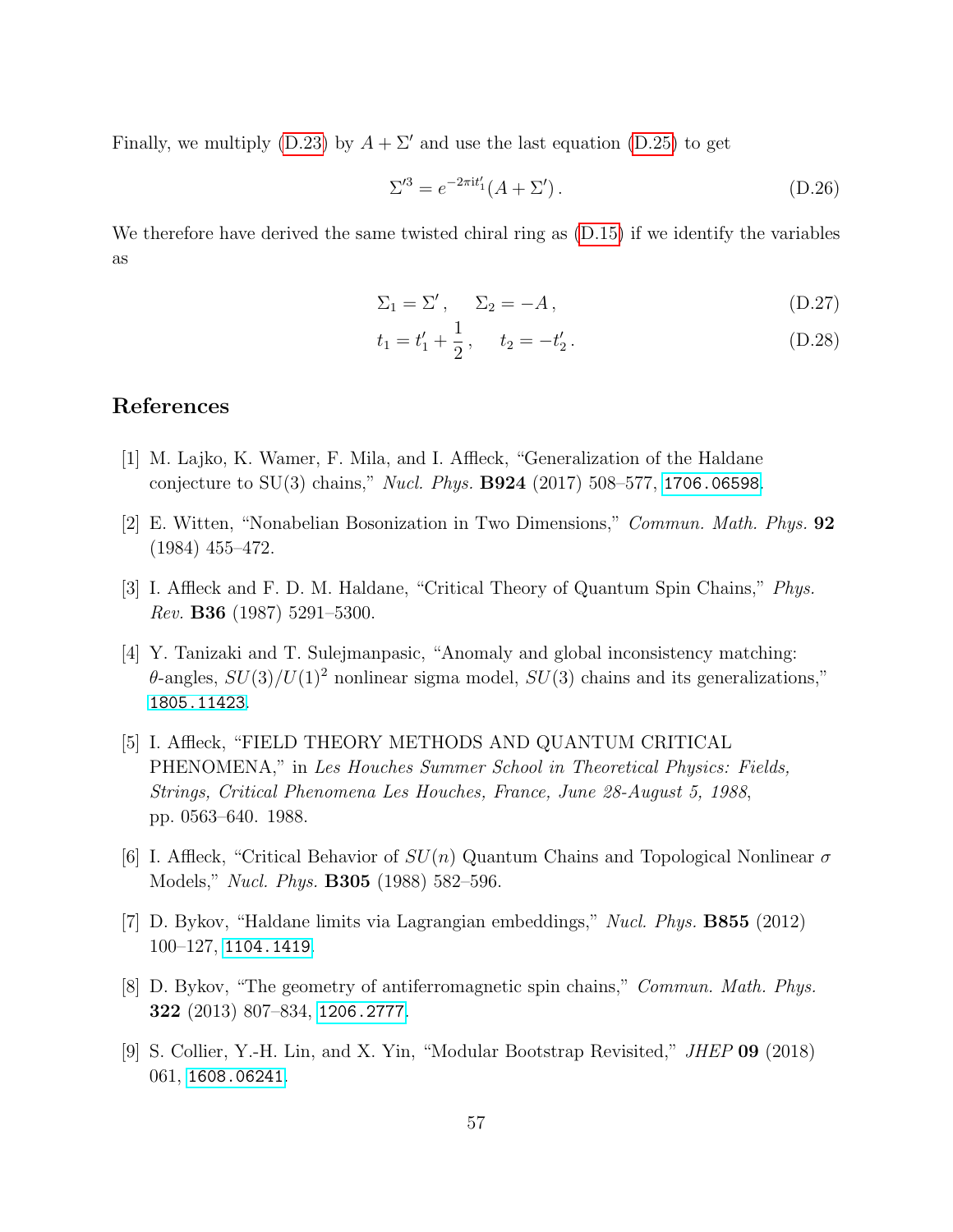- <span id="page-58-0"></span>[10] S. Hellerman, "A Universal Inequality for CFT and Quantum Gravity," JHEP 08 (2011) 130, [0902.2790](http://www.arXiv.org/abs/0902.2790).
- <span id="page-58-1"></span>[11] D. Friedan and C. A. Keller, "Constraints on 2d CFT partition functions," JHEP 10 (2013) 180, [1307.6562](http://www.arXiv.org/abs/1307.6562).
- <span id="page-58-2"></span>[12] D. Gaiotto, A. Kapustin, Z. Komargodski, and N. Seiberg, "Theta, Time Reversal, and Temperature," *JHEP* **05** (2017) 091, [1703.00501](http://www.arXiv.org/abs/1703.00501).
- <span id="page-58-3"></span>[13] D. E. Littlewood, "The Kronecker Product of Symmetric Group Representations," Journal of the London Mathematical Society 31 no. 1, 89–93.
- <span id="page-58-4"></span>[14] S. C. Furuya and M. Oshikawa, "Symmetry Protection of Critical Phases and a Global Anomaly in  $1 + 1$  Dimensions," *Phys. Rev. Lett.* **118** (2017), no. 2, 021601, [1503.07292](http://www.arXiv.org/abs/1503.07292).
- <span id="page-58-5"></span>[15] Y. Yao, C.-T. Hsieh, and M. Oshikawa, "Anomaly matching and symmetry-protected critical phases in  $SU(N)$  spin systems in 1+1 dimensions," [1805.06885](http://www.arXiv.org/abs/1805.06885).
- <span id="page-58-6"></span>[16] I. Affleck, "Exact Critical Exponents for Quantum Spin Chains, Nonlinear Sigma Models at  $\theta = \pi$  and the Quantum Hall Effect," *Nucl. Phys.* **B265** (1986) 409–447.
- <span id="page-58-7"></span>[17] P. Lecheminant, "Massless renormalization group flow in  $SU(N)_k$  perturbed conformal field theory," *Nucl. Phys.* **B901** (2015) 510–525, [1509.01680](http://www.arXiv.org/abs/1509.01680).
- <span id="page-58-8"></span>[18] D. H. Friedan, "Nonlinear Models in  $2 + \epsilon$  Dimensions," Annals Phys. 163 (1985) 318.
- [19] L. Alvarez-Gaume, D. Z. Freedman, and S. Mukhi, "The Background Field Method and the Ultraviolet Structure of the Supersymmetric Nonlinear Sigma Model," Annals Phys. 134 (1981) 85.
- <span id="page-58-9"></span>[20] C. G. Callan, Jr., E. J. Martinec, M. J. Perry, and D. Friedan, "Strings in Background Fields," *Nucl. Phys.* **B262** (1985) 593–609.
- <span id="page-58-10"></span>[21] D. V. Alekseevsky, "Homogeneous Einstein metrics," Differential Geometry and its Applications. Communications. (Proceedings of Brno Conference), Univ. of J. E. Purkyne-Czechoslovakia (1987) 1–12.
- <span id="page-58-11"></span>[22] A. Arvanitoyeorgos, "New invariant Einstein metrics on generalized flag manifolds," Trans. Amer. Math. Soc. 337 (1993) 981–995.
- <span id="page-58-12"></span>[23] M. A. Metlitski and R. Thorngren, "Intrinsic and emergent anomalies at deconfined critical points," *Phys. Rev.* **B98** (2018), no. 8, 085140, [1707.07686](http://www.arXiv.org/abs/1707.07686).